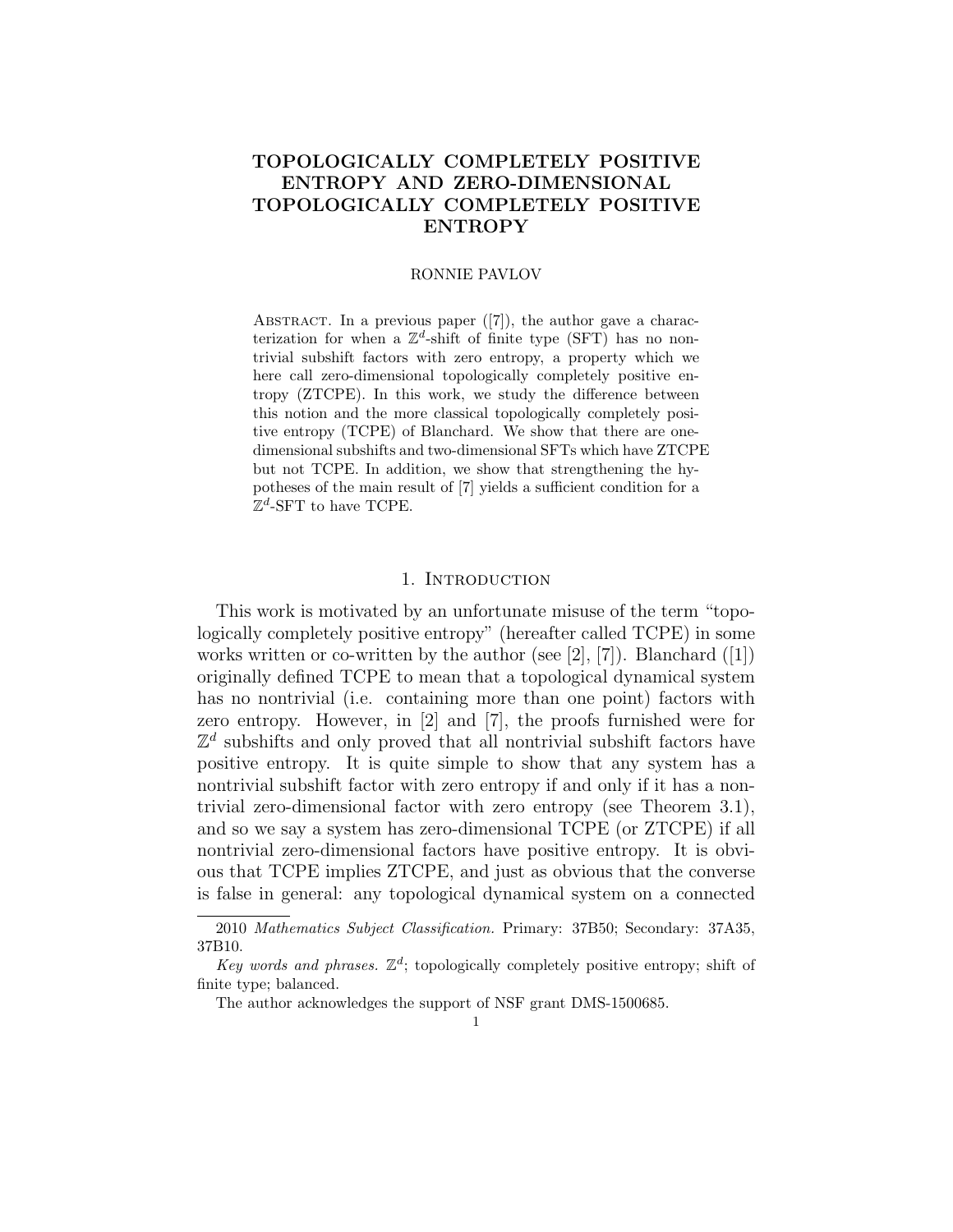space trivially has ZTCPE since it has no nontrivial zero-dimensional factors.

However, it is natural to wonder whether or not the two notions coincide if  $(X, T)$  is itself assumed to be zero-dimensional, a subshift, or even a shift of finite type. This is not the case; we will construct several examples of systems in these classes with ZTCPE but not TCPE. We prove the following results in the one-dimensional case.

Theorem 1.1. *There exists a* Z*-subshift which has ZTCPE but not TCPE.*

Theorem 1.2. *Any* Z*-SFT with ZTCPE also has TCPE.*

In the two-dimensional case, the picture is even more interesting. The following theorem was proved by the author in [7]; it erroneously purported to give conditions equivalent to TCPE for multidimensional SFTs (and had an unfortunate typo which replaced "SFT" with "subshift"), but we've given the corrected version below.

**Theorem 1.3.** ([7], Theorem 1.1) *A*  $\mathbb{Z}^d$ -*SFT has ZTCPE if and only if it has the following two properties: every*  $w \in L(X)$  *has positive measure for some*  $\mu \in \mathcal{M}(X)$ , and for every  $S \subset \mathbb{Z}^d$  and  $w, w' \in$  $L_S(X)$ , there exist patterns  $w = w_1, w_2, \ldots, w_n = w'$  so that for  $1 \leq$  $i < n$ , there exist homoclinic points  $x, x' \in X$  with  $x(S) = w_i$  and  $x'(S) = w_{i+1}.$ 

The second property in Theorem 1.3 was called "chain exchangeability" of  $w$  and  $w'$  in [7]. Note that even if all pairs of patterns with the same shape are chain exchangeable, it is theoretically possible that the number  $n$  of required "exchanges" could increase with the size of the patterns. In fact this is related to TCPE as well, as shown by the following theorem.

**Theorem 1.4.** If a  $\mathbb{Z}^d$ -SFT satisfies the hypotheses of Theorem 1.3 *with a uniform bound on the required* n *over all patterns* w, w′ *, then* X *has TCPE.*

Theorem 1.4 implies that the previously mentioned results of [2] and [7] in fact do yield TCPE for the subshifts in question (see Corollaries 3.3 and 3.4), since all of those proofs included such a uniform bound on  $n$ . The remaining question of whether ZTCPE in fact implies TCPE for  $\mathbb{Z}^d$ -SFTs is answered negatively by the following.

Theorem 1.5. *There exists a* Z 2 *-SFT* X *which has ZTCPE but not TCPE.*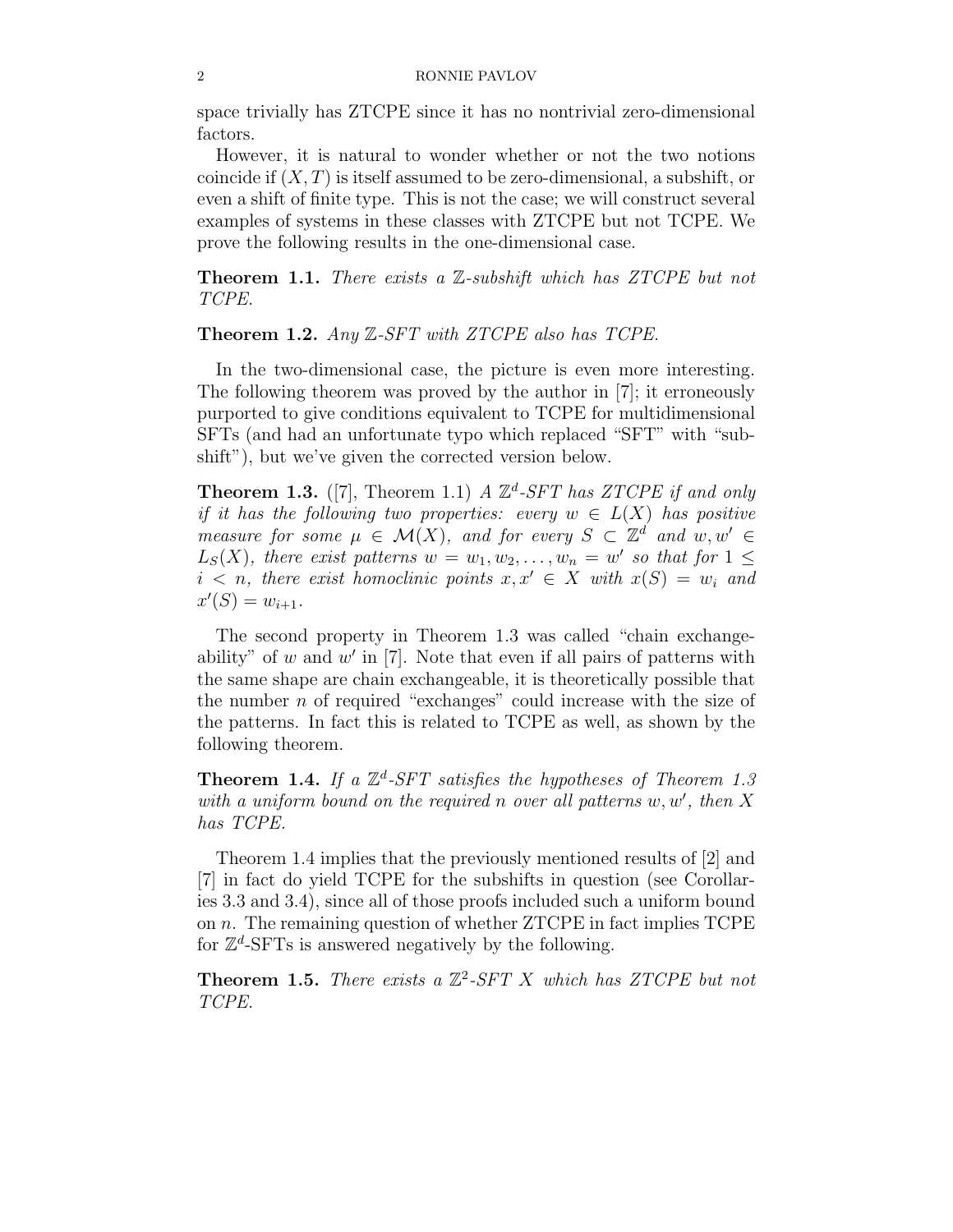#### TCPE AND ZTCPE 3

We note that by necessity, the  $X$  from Theorem 1.5 has the property that all pairs of patterns are chain exchangeable, but that larger and larger patterns may require more and more exchanges. We do not know whether this property is sufficient as well as necessary, i.e. whether the converse of Theorem 1.4 holds as well.

Question 1.6. *Does every*  $\mathbb{Z}^d$  *SFT* with *TCPE* satisfy the hypotheses *of Theorem 1.3 with a uniform bound on* n *over all* w, w′*?*

## **ACKNOWLEDGMENTS**

The author would like to thank Benjy Weiss for pointing out the fact that only ZTCPE was proved in [7], and Mike Boyle for many useful discussions about ZTCPE, which led to Theorem 3.1 and a preliminary version of the Z-subshift example proving Theorem 1.1.

## 2. DEFINITIONS

We begin with some definitions from topological/symbolic dynamics.

Definition 2.1. A  $\mathbb{Z}^d$  topological dynamical system  $(X,T_v)$  is given by a compact metric space X and a  $\mathbb{Z}^d$  action  $\{T_v\}_{v \in \mathbb{Z}^d}$  by homeomorphisms on X. In the special case  $d = 1$ , it is standard to refer to the system as  $(X, T)$  rather than  $(X, T_n)$ ; the single homeomorphism T generates the entire action in this case anyway.

**Definition 2.2.** For any finite set A (called an **alphabet**), the  $\mathbb{Z}^d$ **shift action** on  $A^{\mathbb{Z}^d}$ , denoted by  $\{\sigma_t\}_{t\in\mathbb{Z}^d}$ , is defined by  $(\sigma_t x)(s) =$  $x(s+t)$  for  $s,t \in \mathbb{Z}^d$ .

We always endow  $A^{\mathbb{Z}^d}$  with the product discrete topology, with respect to which it is obviously compact metric.

**Definition 2.3.** A  $\mathbb{Z}^d$ -subshift is a closed subset of  $A^{\mathbb{Z}^d}$  which is invariant under the  $\mathbb{Z}^d$ -shift action. When dimension is clear from context, we often just use the term subshift.

Any  $\mathbb{Z}^d$ -subshift inherits a topology from  $A^{\mathbb{Z}^d}$ , and is compact. Each  $\sigma_t$  is a homeomorphism on any  $\mathbb{Z}^d$ -subshift, and so any  $\mathbb{Z}^d$ -subshift, when paired with the  $\mathbb{Z}^d$ -shift action, is a topological dynamical system. Where it will not cause confusion, we suppress the action  $\sigma_v$  and just refer to a subshift by the space  $X$ .

**Definition 2.4.** A **pattern** over A is a member of  $A<sup>S</sup>$  for some finite  $S \subset \mathbb{Z}^d$ , which is said to have **shape** S. When  $d = 1$  and S is an interval of integers, we use the term word rather than pattern.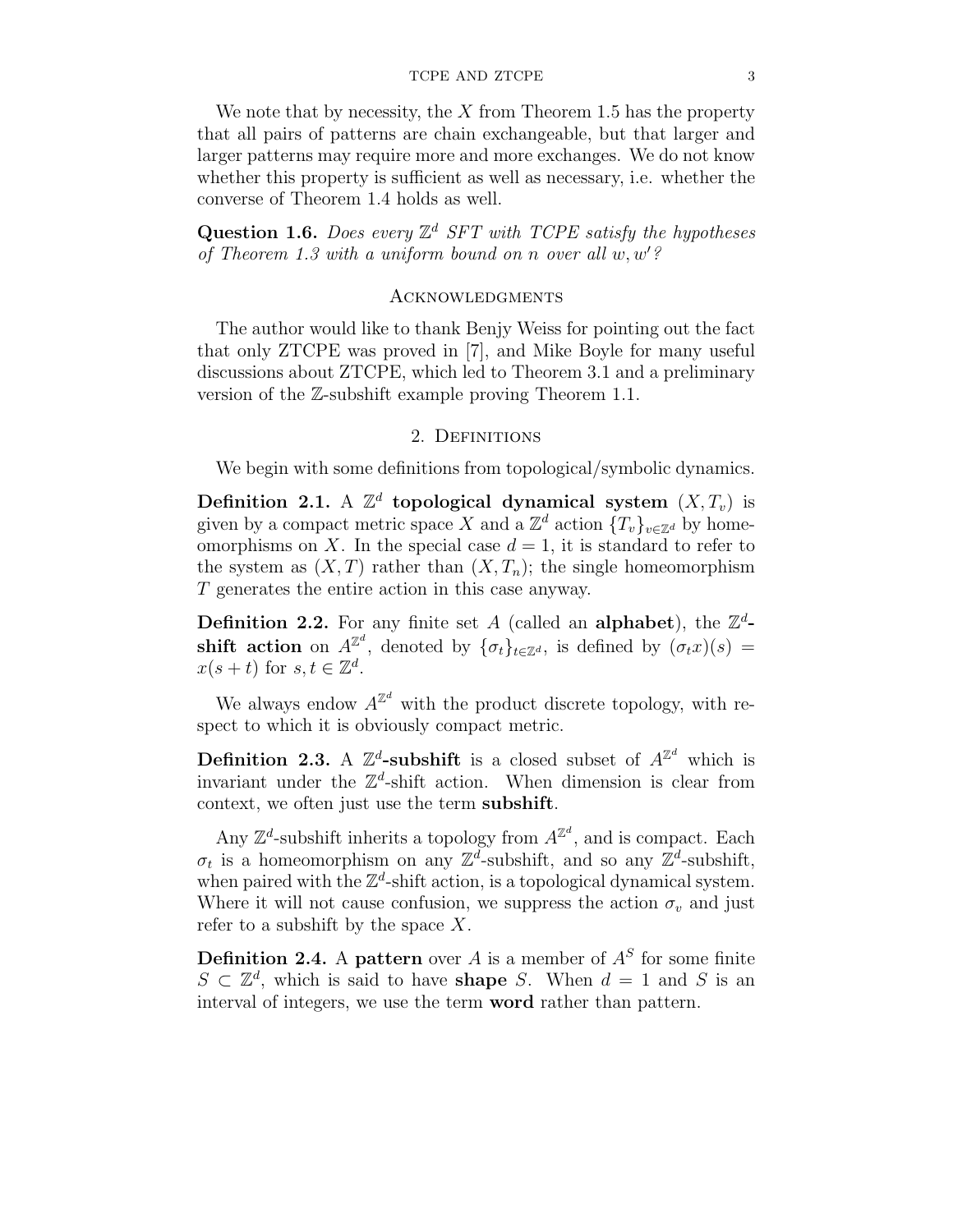For any set F of patterns over A, one can define the set  $X(\mathcal{F}) :=$  $\{x \in A^{\mathbb{Z}^d} : x(S) \notin \mathcal{F} \,\forall\,\,\text{finite}\,\,S \subset \mathbb{Z}^d\}.$  It is well known that any  $X(\mathcal{F})$  is a  $\mathbb{Z}^d$ -subshift, and all  $\mathbb{Z}^d$ -subshifts are representable in this way. All subshifts are assumed to be nonempty in this paper.

For any patterns  $v \in A^S$  and  $w \in A^T$  with  $S \cap T = \emptyset$ , define vw to be the pattern in  $A^{S\cup T}$  defined by  $(vw)(S) = v$  and  $(vw)(T) = w$ .

Definition 2.5. A  $\mathbb{Z}^d$ -shift of finite type (SFT) is a  $\mathbb{Z}^d$ -subshift equal to  $X(\mathcal{F})$  for some finite  $\mathcal{F}$ . The type of X is defined to be the minimum integer t so that  $\mathcal F$  can be chosen with all patterns on shapes which are subsets of  $[1, t]^d$ .

Throughout this paper, for  $a < b \in \mathbb{Z}$ , [a, b] will be used to denote  $\{a, \ldots, b\}$ , except for the special case [0, 1], which will have its usual meaning as an interval of real numbers.

**Definition 2.6.** The **language** of a  $\mathbb{Z}^d$ -subshift X, denoted by  $L(X)$ , is the set of all patterns which appear in points of  $X$ . For any finite  $S \subset \mathbb{Z}^d$ ,  $L_S(X) := L(X) \cap A^S$ , the set of patterns in the language of X with shape S.

The following definitions are from [7] and relate to the conditions given there characterizing ZTCPE.

**Definition 2.7.** For any  $\mathbb{Z}^d$ -subshift X and any finite  $S \subseteq \mathbb{Z}^d$ , patterns  $w, w' \in L_S(X)$  are **exchangeable** in X if there exist homoclinic points  $x, x' \in X$  such that  $x(S) = w$  and  $x'(S) = w'$ .

It should be reasonably clear that if X is an  $\mathbb{Z}^d$ -SFT with type t, then w, w' are exchangeable if and only if there exists N and  $\delta \in$  $L_{[-N,N]^d \setminus [-N+t,N-t]^d}(X)$  such that  $\delta w, \delta w' \in L(X)$ .

**Definition 2.8.** For any  $\mathbb{Z}^d$ -subshift X and any finite  $S \subseteq \mathbb{Z}^d$ , patterns  $w, w' \in L_S(X)$  are chain exchangeable in X if there exists n and patterns  $(w_i)_{i=1}^n$  in  $L_S(X)$  such that  $w_1 = w$ ,  $w_n = w'$ , and  $w_i$  and  $w_{i+1}$ are exchangeable in X for  $i \in [1, n)$ .

Alternately, the chain exchangeability relation is just the transitive closure of the exchangeability relation.

**Definition 2.9.** The **topological entropy** of a  $\mathbb{Z}^d$  topological dynamical system  $(X, T_v)$  is given by

$$
h(X,T_v) := \sup_{\mathcal{U}} \lim_{n \to \infty} \frac{1}{n^d} N\left(\bigvee_{v \in [1,n]^d} T_v \mathcal{U}\right).
$$

where U ranges over open covers of X and  $N(U)$  is the minimal size of a subcollection of  $U$  which covers X.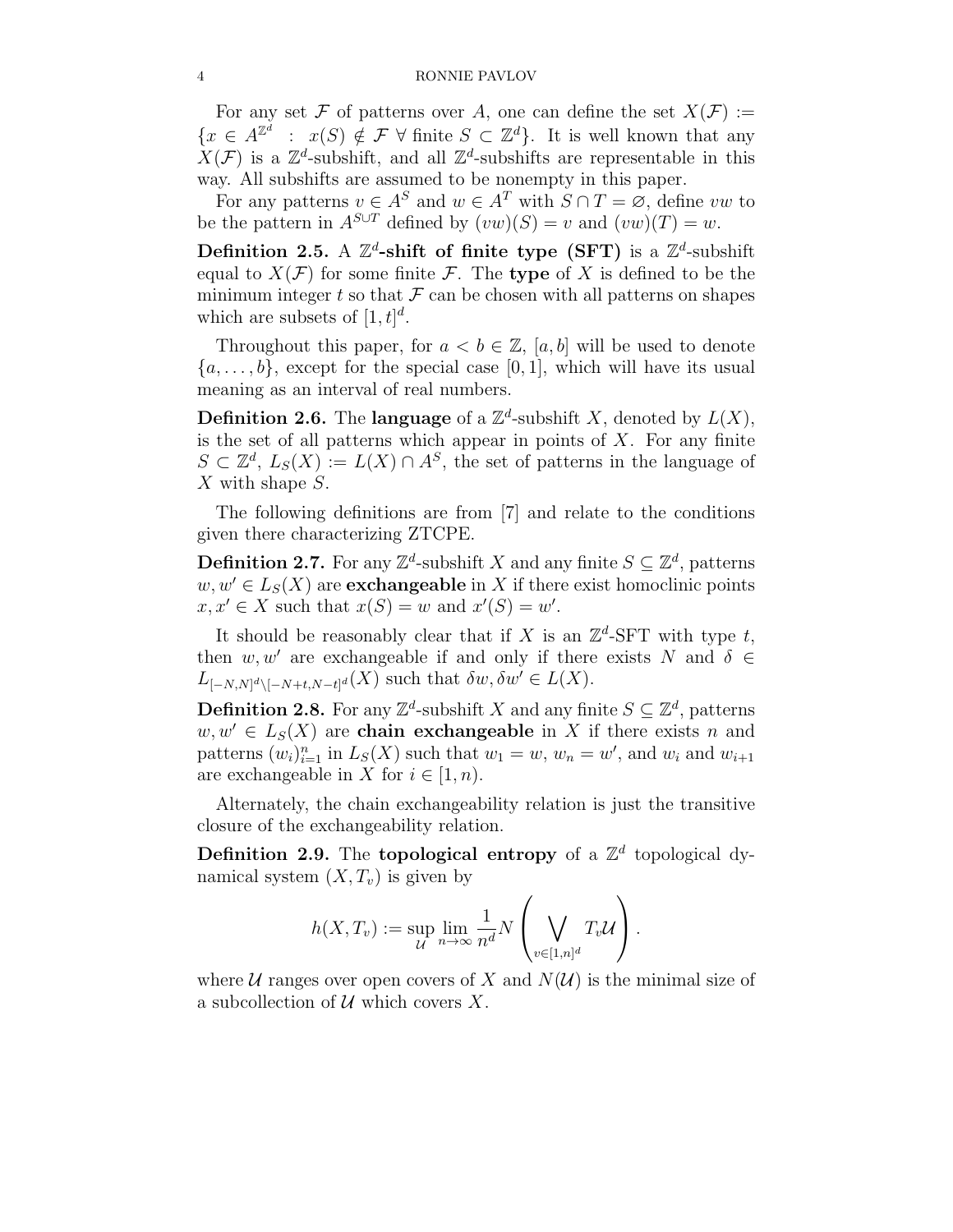#### $\sqrt{5}$  TCPE AND ZTCPE  $\sqrt{5}$

We will not need any advanced properties of topological entropy in this paper. (For a detailed treatment of topological entropy, see [8].) We do, however, note the following sufficient condition for positive topological entropy. If  $K$  and  $K'$  are disjoint nonempty closed sets in X, and if there exists a subset S of  $\mathbb{Z}^d$  with positive density so that for any  $y \in \{0,1\}^S$ , there exists  $x \in X$  with  $T_s x \in K$  when  $y(s) = 0$ and  $T_s x \in K'$  when  $y(s) = 1$ , then it follows that  $h(X,T_v) > 0$ ; in particular, for  $\mathcal{U} = \{K^c, K'^c\}$ , the limit in the definition is at least log 2 times the density of S. For brevity, we refer to this property by saying that  $(X, T_v)$  contains points which "independently visit K and K' in any predetermined way along a set of iterates of positive density."

Definition 2.10. A (topological) factor map is any continuous shiftcommuting map  $\phi$  from a  $\mathbb{Z}^d$  topological dynamical system  $(X, T_v)$  to a  $\mathbb{Z}^d$  topological dynamical system  $(Y, S_v)$ . Given such a factor map  $\phi$ , the system  $(\phi(X), S_v)$  is called a **factor of**  $(X, T_v)$ .

It is well-known that topological entropy does not increase under factor maps; again, see [8] for a proof.

**Definition 2.11.** A  $\mathbb{Z}^d$  topological dynamical system  $(X, T_v)$  has topologically completely positive entropy (or TCPE) if for every surjective factor map from  $(X, T_v)$  to a  $\mathbb{Z}^d$  topological dynamical system  $(Y, S_v)$ , either  $h(Y, S_v) > 0$  or  $|Y| = 1$ .

**Definition 2.12.** A  $\mathbb{Z}^d$  topological dynamical system  $(X, T_v)$  has zerodimensional topologically completely positive entropy (or ZTCPE) if for every surjective factor map from  $(X, T_v)$  to a  $\mathbb{Z}^d$  zero-dimensional topological dynamical system  $(Y, S_v)$ , either  $h(Y, S_v) > 0$  or  $|Y| = 1$ .

Our final set of definitions relates to so-called balanced sequences. For any word w on  $\{0,1\}$ , we use  $\#(w,1)$  to denote the number of 1 symbols in w.

**Definition 2.13.** A sequence  $x \in \{0,1\}^{\mathbb{Z}}$  is k-balanced if every two subwords of  $x$  of the same length have numbers of 1 symbols within  $k$ , i.e. if for every  $n, i, j, \, | \#(w([i, i+n-1]), 1) - \#(w([j, j+n-1]), 1)| \leq k$ . We use simply the term balanced to mean 1-balanced.

The following lemma and corollary are standard; see for instance Chapter 2 of [5] for proofs in the 1-balanced case which trivially extend to arbitrary k.

Lemma 2.14. *For every* k*-balanced sequence* x*, there is a uniform frequency of* 1*s, i.e. there exists*  $\alpha \in [0, 1]$  *so that for every*  $\epsilon > 0$ *, there exists* N *such that for*  $n > N$ *, every n*-letter *subword* of x has *proportion of* 1 *symbols between*  $\alpha - \epsilon$  *and*  $\alpha + \epsilon$ *.*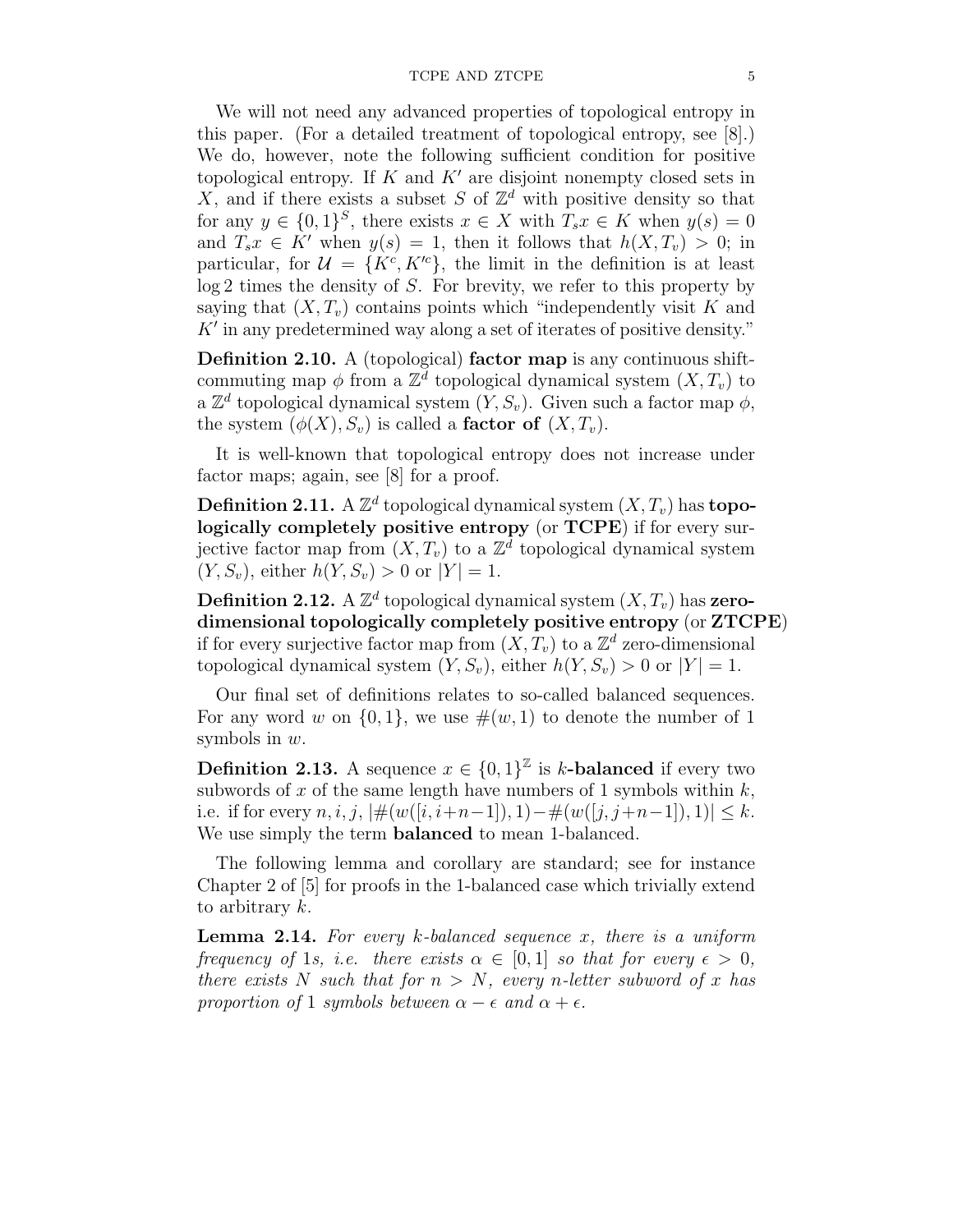Corollary 2.15. *For every* k*-balanced sequence* x *with frequency* α*, every*  $n \in \mathbb{N}$ , and every  $i \in \mathbb{Z}$ ,  $|n\alpha - \#(x([i, i + n-1]), 1)| \leq k$ .

For convenience, we refer to the uniform frequency of 1s in a  $k$ balanced sequence as its slope. The following is immediate.

**Corollary 2.16.** For any balanced sequence x with slope  $\alpha$  and  $n \in \mathbb{N}$ , *if*  $n\alpha \notin \mathbb{Z}$ *, then for every*  $i \in \mathbb{Z}$ *,*  $\#(x([i, i+n-1]), 1)$  *is either*  $|n\alpha|$  *or*  $|n\alpha|$ .

Here are two examples of simple algorithmically generated balanced sequences; see Chapter 2 of [5] for a proof that they are in fact balanced with slope  $\alpha$ .

Definition 2.17. For any  $\alpha \in [0,1]$ , the lower characteristic sequence  $x_{\alpha}$  is defined by  $x_{\alpha}(n) = \lfloor (n+1)\alpha \rfloor - \lfloor n\alpha \rfloor$  for all  $n \in \mathbb{Z}$ . The upper characteristic sequence  $\overline{x_{\alpha}}$  is defined by  $\overline{x_{\alpha}}(n) = [(n +$  $1)\alpha$  –  $[n\alpha]$  for all  $n \in \mathbb{Z}$ .

The lower and upper characteristic sequences are not shifts of each other for irrational  $\alpha$ , but for rational  $\alpha$  we note that they are. If we write  $\alpha = \frac{i}{i}$  $\frac{i}{j}$  in lowest terms, then there exists  $k \in \mathbb{N}$  so that  $k\alpha = m + \frac{1}{j}$ j for an integer m. Then,

$$
\sigma^k(\overline{x_\alpha}(n)) = \overline{x_\alpha}(k+n) = \left[ (k+n+1)\alpha \right] - \left[ (k+n)\alpha \right]
$$

$$
= m + \left( \left[ (n+1)\alpha + \frac{1}{j} \right] \right) - m - \left( \left[ n\alpha + \frac{1}{j} \right] \right) = \left[ (n+1)\alpha \right] - \left[ n\alpha \right] = \underline{x_\alpha}(n).
$$

(We here used the easily checked fact that for any rational  $x$  with denominator j,  $\lceil x + \frac{1}{i} \rceil$  $\frac{1}{j}$ ] = 1 +  $\lfloor x \rfloor$ .)

Characteristic sequences also have useful convergence properties.

**Lemma 2.18.** *If*  $\alpha_n$  *approaches a limit*  $\alpha$  *from above, then the lower characteristic sequences*  $x_{\alpha_n}$  *converge to the lower characteristic sequence*  $x_{\alpha}$ *. Similarly, if*  $\overline{\alpha_n}$  *approaches*  $\alpha$  *from below, then the upper characteristic sequences*  $\overline{x_{\alpha_n}}$  *converge to the upper characteristic sequence*  $\overline{x_{\alpha}}$ *.* 

*Proof.* This follows immediately from the continuity of the floor function from the right and the continuity of the ceiling function from the  $\qquad \qquad$  left.

For irrational  $\alpha$ , the structure of balanced sequences is well-known; the set of such balanced sequences is just the so-called Sturmian subshift with rotation number  $\alpha$ . We omit a full treatment of Sturmian sequences here and instead refer the reader to Chapter 2 of [5] for a detailed analysis. We will say that Sturmian sequences are defined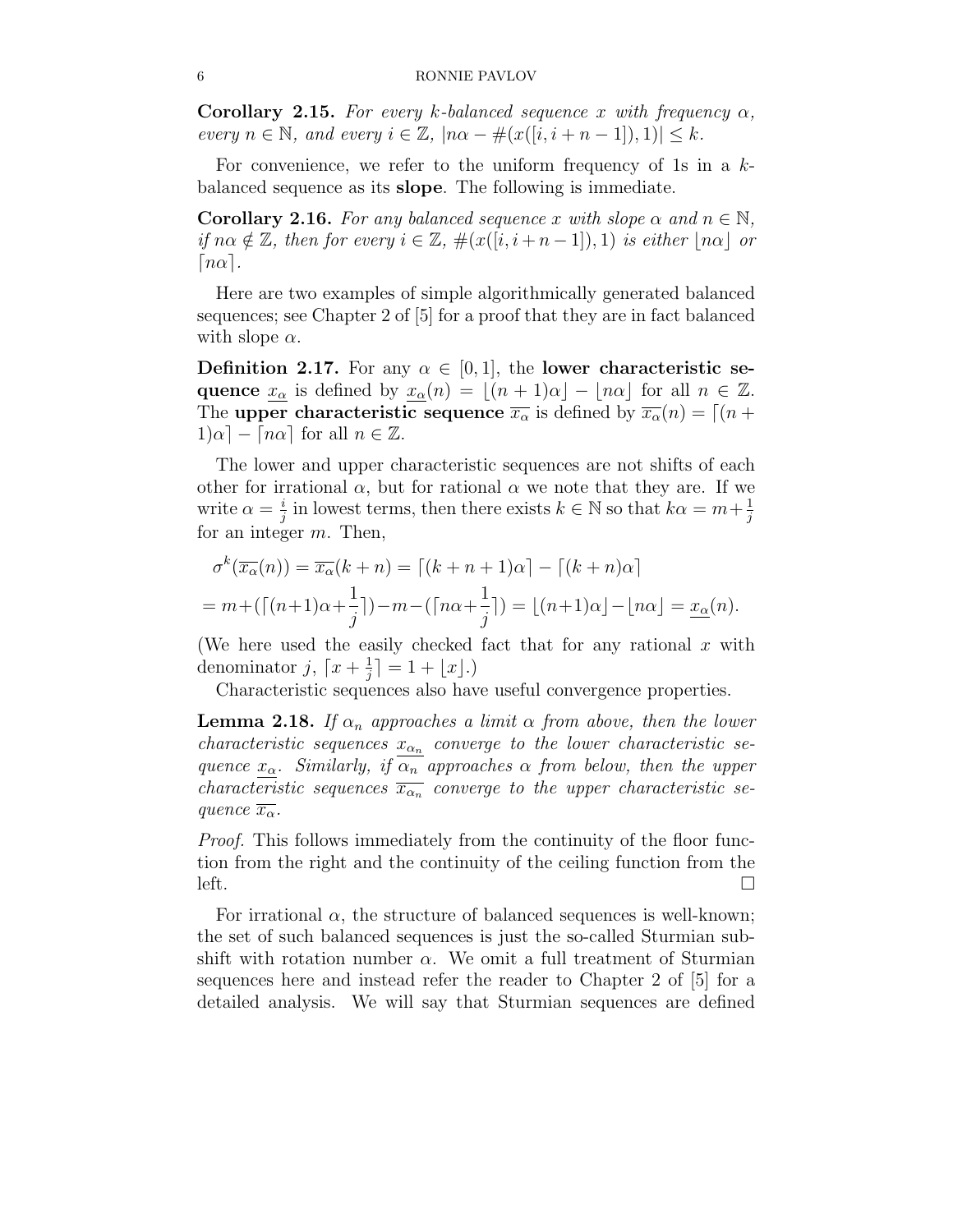similarly to upper and lower characteristic sequences, with the change that one is also allowed to add any constant to the terms inside floor or ceiling functions (e.g. x defined by  $x(n) = [\pi + (n+1)\alpha] - [\pi + n\alpha]$ is Sturmian).

For rational  $\alpha$ , the structure of balanced sequences is more complicated. All balanced sequences with rational slope are eventually periodic (Proposition 2.1.11, [5]). The periodic balanced sequences are easy to describe; the following is essentially Lemma 2.1.15 from [5], combined with the above observation that upper and lower characteristic sequences are shifts of each other for rational  $\alpha$ .

Lemma 2.19. *Every balanced sequence with rational slope* α *which is periodic is a shift of*  $x_{\alpha}$ *.* 

The eventually periodic but not periodic balanced sequences are more complicated, they are described as "skew sequences" in [6]. Luckily we do not need a complete description of such sequences in this work, but we will need the following useful fact, stated as Proposition 2.1.17 in [5].

Lemma 2.20. *Every balanced sequence can be written as the limit of balanced sequences with irrational slopes, i.e. Sturmian sequences.*

## 3. Proofs

We first establish the claim from the introduction that "subshift TCPE" is in fact the same as ZTCPE.

Theorem 3.1. *A* Z d *topological dynamical system has a nontrivial* Z d *-subshift factor with zero entropy if and only if it has a nontrivial zero-dimensional factor with zero entropy.*

*Proof.* The forward direction is trivial, so we prove only the reverse. Suppose that  $(X, T_v)$  is a topological dynamical system with a factor  $(Y, S_v)$  where  $|Y| > 1$ , Y is zero-dimensional, and  $h(Y, S_v) = 0$ . Then, since  $|Y| > 1$  and Y is zero-dimensional, there exists a nontrivial partition of  $Y$  into clopen sets  $A$  and  $B$ . Then, define the map  $\phi: Y \to \{0,1\}^{\mathbb{Z}^d}$  as follows:  $(\phi(y))(v) = \chi_B(S_v(y)),$  i.e.  $(\phi(y))(v) = 0$ if  $S_v(y) \in A$  and  $(\phi(y))(v) = 1$  if  $S_v(y) \in B$ . Since A and B are closed,  $\phi$  is a surjective factor map from  $(Y, S_v)$  to the subshift  $(\phi(Y), \sigma_v)$ . Moreover, if  $a \in A$  and  $b \in B$ , then  $(\phi(a))(0) = 0$  and  $(\phi(b))(0) = 1$ , meaning that  $|\phi(Y)| > 1$ . Therefore,  $(\phi(Y), \sigma_v)$  is a nontrivial subshift factor of  $(X, T_v)$ , and it has zero entropy since it is a factor of the zero entropy system  $(Y, S_v)$ .

 $\Box$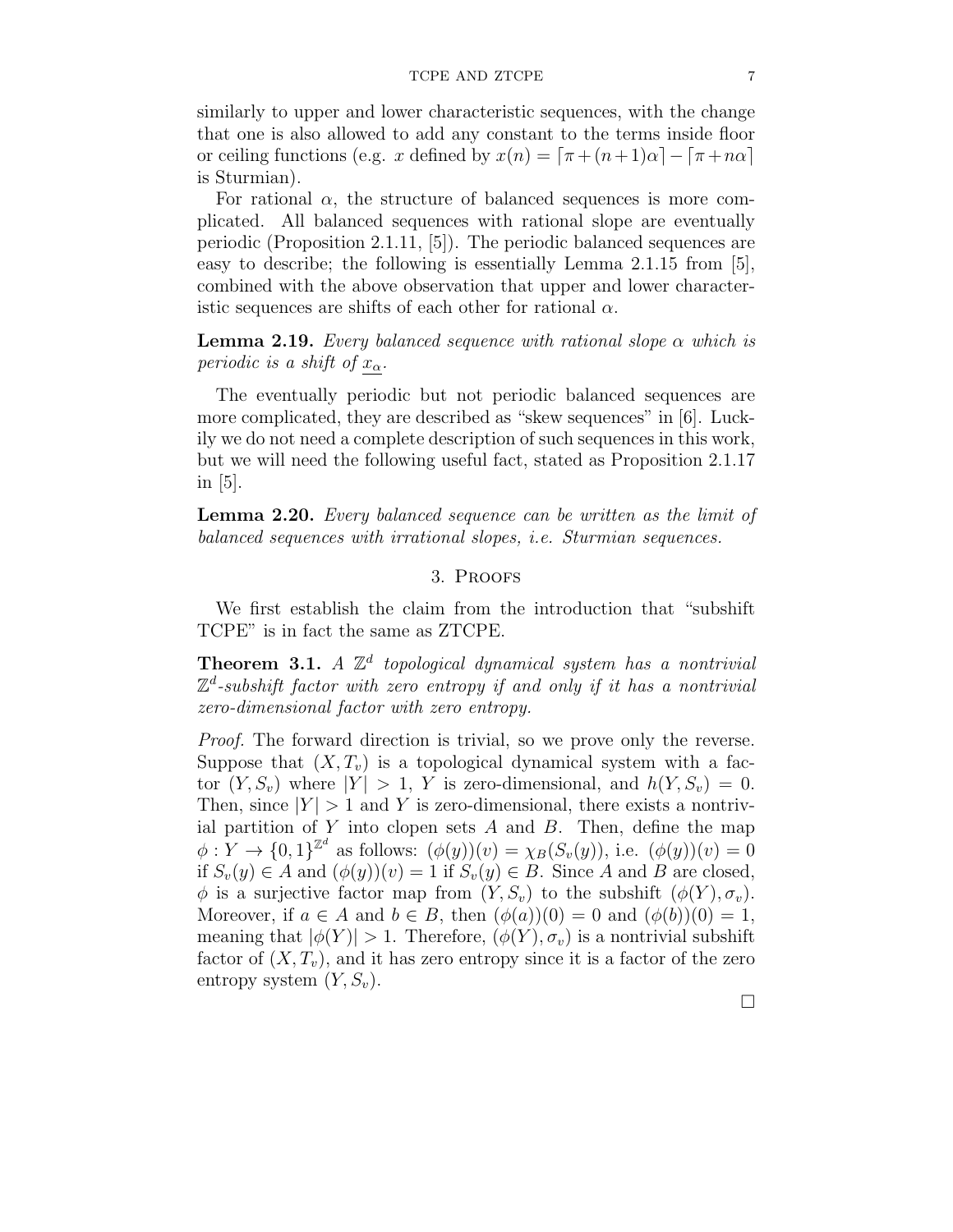Theorem 1.2 is a corollary of well-known results, but for completeness we supply the simple proof here.

*Proof of Theorem 1.2.* We assume basic knowledge of the structure of Z-SFTs; for more information, see [4].

Consider a  $\mathbb{Z}\text{-}SFT X$ , which without loss of generality we may assume to be nearest-neighbor. If  $X$  is not mixing, then it is either reducible or periodic. If  $X$  is reducible, then the factor map which carries each letter to its irreducible component has (zero-dimensional) image which is a nontrivial (there are at least two irreducible components) SFT given by a directed graph with no cycles, thereby of zero entropy. If  $X$ is periodic, then the factor map which carries each letter to its period class has image which is a nontrivial (and zero-dimensional) finite union of periodic orbits, thereby of zero entropy. We have shown that any Z-SFT with ZTCPE is mixing.

Then, it is well-known that a  $\mathbb{Z}\text{-}SFT$  is mixing if and only if it has the specification property, which clearly implies TCPE since specification is preserved under factors, and every nontrivial dynamical system with specification has positive entropy.

 $\Box$ 

*Proof of Theorem 1.4.* We assume some familiarity with the proof of Theorem 1.3 from [7], and so only summarize the required changes. Suppose that X is a  $\mathbb{Z}^d$ -SFT of type t with the properties that every  $w \in L(X)$  has positive measure for some  $\mu \in \mathcal{M}(X)$  and that there exists N so that for all  $S \subseteq \mathbb{Z}^d$  and  $w, w' \in L_S(X)$ , there exist  $w =$  $w_1, w_2, \ldots, w_N = w'$  so that for every  $i \in [1, N)$ , there are homoclinic points in  $[w_i]$  and  $[w_{i+1}]$ . Now, consider any surjective factor map  $\phi: (X, \sigma_v) \to (Y, S_v)$  with  $|Y| > 1$ . Since  $|Y| > 1$ , there exist  $y, y' \in Y$ with  $d_Y(y, y') = \alpha > 0$ . By uniform continuity of  $\phi$ , there exists  $\delta > 0$ so that  $d_X(x, x') < \delta \Longrightarrow d_Y(y, y') < \frac{\alpha}{N}$  $\frac{\alpha}{N}$ . Choose *n* so that the cylinder set of any  $w \in L_{[-n,n]^d}(X)$  has diameter less than  $\delta$ .

Choose  $x \in \phi^{-1}(y)$  and  $x' \in \phi^{-1}(y')$ , and define  $w = x([-n, n]^d)$  and  $w' = x'([-n, n]^d)$ . Then by assumption, there exist  $w = w_1, w_2, \dots$  $w_N = w'$  with the above described properties. Note that each  $\phi([w_i])$ has diameter less than  $\frac{\alpha}{N}$ ,  $y \in \phi([w_1])$ ,  $y' \in \phi([w_N])$ , and  $d(y, y') = \alpha$ . This implies that there exists i for which  $\phi([w_i])$  and  $\phi([w_{i+1}])$  are disjoint closed subsets of  $Y$ . From here, the proof proceeds essentially as in [7]; we again will only briefly summarize. Firstly, since there exist homoclinic points in  $[w_i]$  and  $[w_{i+1}]$ , there exists a boundary pattern  $\delta$ of thickness t which can be filled with either  $w_i$  or  $w_{i+1}$  at the center. By assumption, there exists  $\mu \in \mathcal{M}(X)$  with  $\mu([\delta]) > 0$  and therefore a point  $x \in X$  with a positive frequency of occurrences of  $\delta$ . Then, since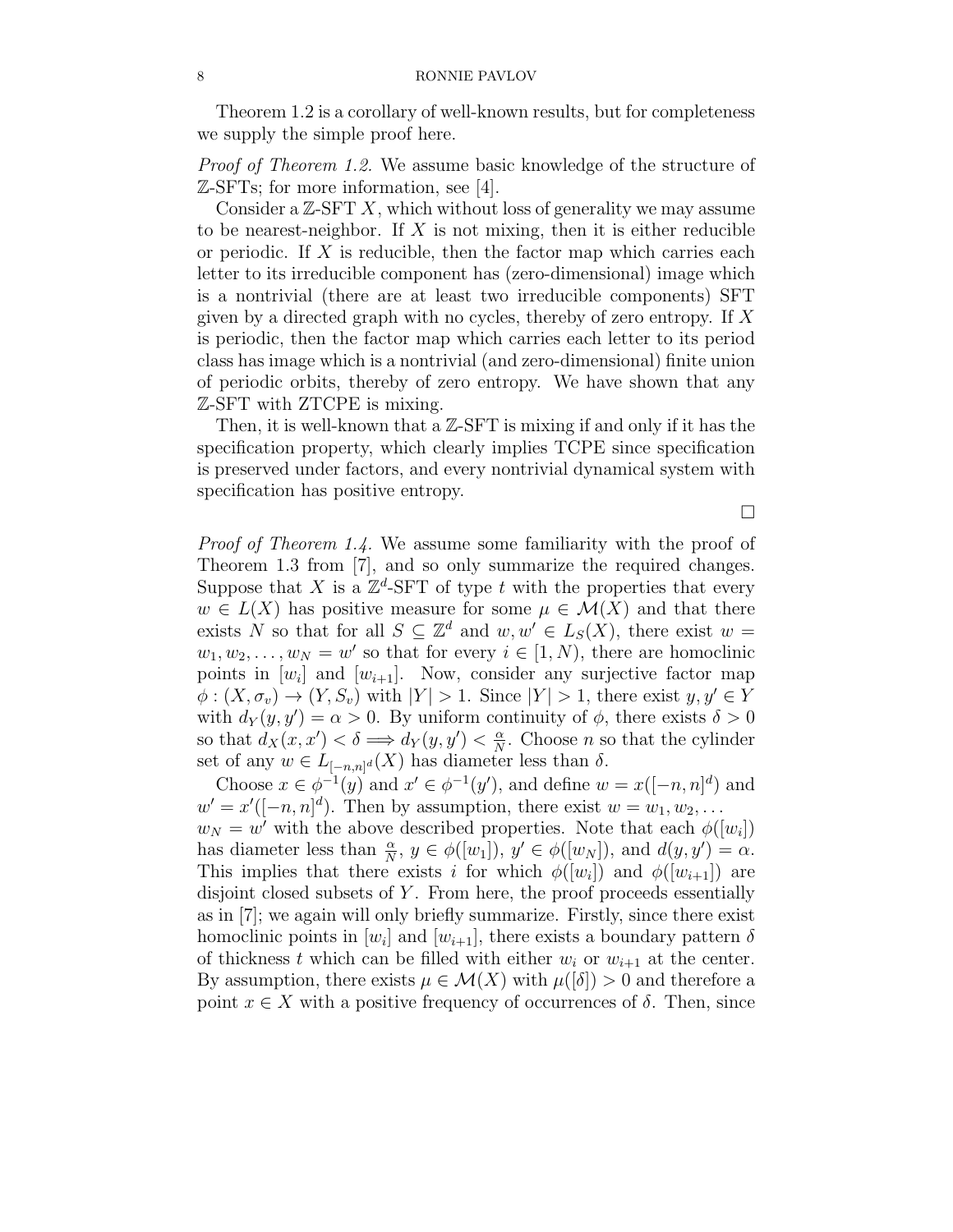X is an SFT with type t, each occurrence of  $\delta$  in x can be independently filled with either  $w_i$  or  $w_{i+1}$  at the center. The  $\phi$ -images of this family of points then visit the disjoint closed sets  $\phi([w_i])$  and  $\phi([w_{i+1}])$  under  $S_v$  in any predesignated way along a set of  $v \in \mathbb{Z}^d$  of positive density, which is enough to imply positive entropy of  $(Y, S_v)$ .

In particular, several existing proofs in the literature which purported to prove TCPE while in truth only verifying ZTCPE can be shown to actually yield TCPE via Theorem 1.4.

Corollary 3.2. The topologically mixing  $\mathbb{Z}^2$ -SFT defined in Section *6.3 of* [3] *has TCPE.*

*Proof.* It was shown in [2] that any two patterns in the example in question are exchangeable, i.e. that the hypotheses of Theorem 1.3 are satisfied with  $n = 2$ . Therefore, Theorem 1.4 implies TCPE.

Corollary 3.3. *Every nontrivial block gluing* Z d *-SFT has TCPE.*

*Proof.* Theorem 1.5 from [7] shows that any two patterns in a block gluing  $\mathbb{Z}^d$ -SFT are exchangeable, i.e. that the hypotheses of Theorem 1.3 are satisfied with  $n = 2$ . Therefore, Theorem 1.4 implies TCPE.  $\Box$ 

Corollary 3.4. *The*  $\mathbb{Z}^2$ -SFT from Examples 1.2 and 1.3 of [7] has *TCPE.*

*Proof.* It is shown in [7] that the example in question satisfies the hypotheses of Theorem 1.3 with  $n = 3$ . Therefore, Theorem 1.4 implies TCPE.

Our main tool for constructing the examples of Theorems 1.1 and 1.5 is the following "black box" which, given an input subshift  $X$  with some very basic transitivity properties, yields a subshift with TCPE. Though the technique should work in any dimension, for brevity we here restrict ourselves to  $d \leq 2$ .

**Theorem 3.5.** For  $d \leq 2$  and any alphabet A, there exists an alphabet  $B$  and a map  $f$  taking any orbit of a point in  $A^{\mathbb{Z}^d}$  to a union of orbits of points in  $B^{\mathbb{Z}^d}$  with the following properties.

(1)  $O(x) \neq O(x') \Longrightarrow f(O(x)) \cap f(O(x')) = \varnothing$ . (2) For any  $\mathbb{Z}^d$ -subshift (resp. SFT) X,  $f(X)$  is a  $\mathbb{Z}^d$ -subshift (resp.

*SFT).*

(3) If  $X$  is a  $\mathbb{Z}^d$ -subshift with the following two properties:

(3a) *Every*  $w \in L(X)$  *has positive measure for some*  $\mu \in \mathcal{M}(X)$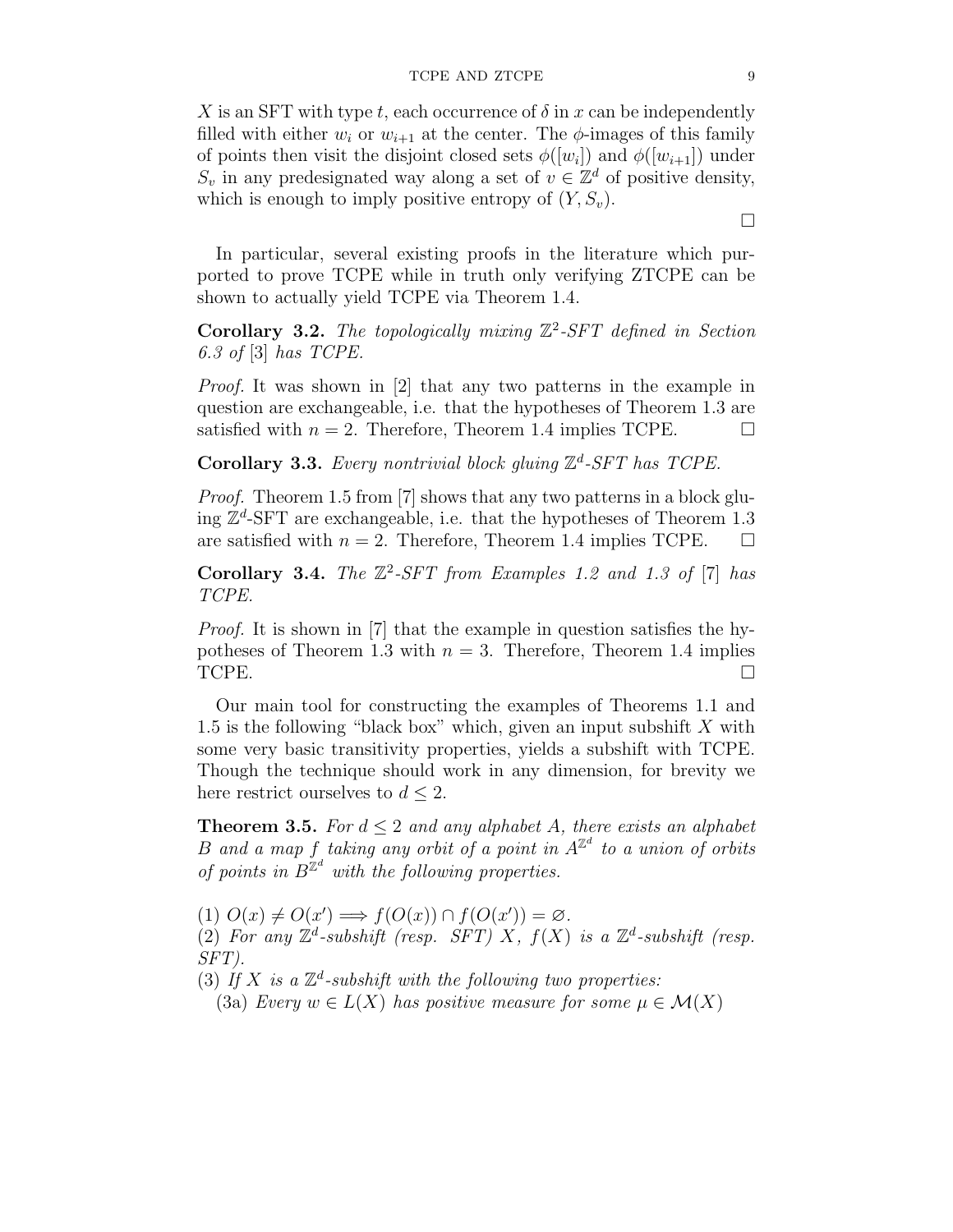(3b) *there exists* N *so that for every*  $w, w' \in L_{[-n,n]^d}(X)$ *, there exist*  $patterns w = w_1, w_2, \ldots, w_N = w' \text{ in } L_{[-n,n]^d}(X) \text{ so that for all }$  $i \in [1, N)$ ,  $w_i$  and  $w_{i+1}$  coexist in some point of X, *then*  $f(X)$  *has TCPE.* 

*Proof.* Before beginning the proof, we note that by the pointwise ergodic theorem, (3a) is clearly equivalent to the statement that for every  $w, X$  contains a point with a positive frequency of occurrences of  $w$ . Where it is useful, we prove/use this equivalent version without further comment.

We first deal with  $d = 1$ , which is a significantly easier proof and shows the ideas required for the more difficult  $d = 2$  case. Consider any alphabet A, take a symbol  $0 \notin A$ , and to any orbit  $O(x)$ , define  $f(x)$  to be the set of all points in  $(A\cup 0)^{\mathbb{Z}}$  of the form  $\dots a_{-1}0^{n-1}a_00^{n_0}a_10^{n_1}\dots$ where  $\dots a_{-1}a_0a_1\dots \in O(x)$  and each  $n_i$  is 2, 3, or 4.

It is easily checked that  $f(x)$  is shift-invariant, i.e. a union of orbits. Clearly, if some point  $\dots a_{-1}0^{n-1}a_00^{n_0}a_10^{n_1}\dots$  is in  $f(O(x)) \cap f(O(x'))$ , then  $\dots a_{-1}a_0a_1\dots \in O(x) \cap O(x')$ , verifying (1).

If X is a Z-subshift defined by a set  $\mathcal F$  of forbidden words, then the reader may check that  $f(X)$  is a Z-subshift defined by the forbidden list

$$
\mathcal{F}' = \{00000\} \cup \{ab : a, b \in A\} \cup \{a0b : a, b \in A\}
$$
  

$$
\cup \{w_10^{n_1}w_20^{n_2} \dots 0^{n_{k-1}}w_k : n_i \in \{2, 3, 4\}, w_1w_2\dots w_n \in \mathcal{F}\}.
$$

If X is an SFT, then  $\mathcal F$  can be chosen to be finite, in which case  $\mathcal F'$  is also finite, showing that  $f(X)$  is an SFT and verifying (2).

It remains only to show (3). We begin with some notation. For any point  $y \in f(X)$ , there exists x for which  $y \in f(x)$ , and by (1), x is uniquely determined up to shifts. We say for any such x that y is **induced** by x. Similarly, for any finite word  $w \in L(f(X))$ , the non-zero letters of w (in the same order) form a word  $v \in L(X)$ , and we say that w is **induced** by v. Suppose that X satisfies  $(3a)$  and (3b), and consider any surjective factor map  $\phi : (f(X), \sigma) \to (Y, S)$ with  $|Y| > 1$ . By considering the words in  $L(X)$  "inducing" arbitrary words  $w, w' \in L(f(X))$ , it is easily checked that (3a) and (3b) hold for  $f(X)$  as well.

Since  $N$  does not depend on the words chosen in  $(3b)$ , we can proceed as in the proof of Theorem 1.4 to find words  $w_i, w_{i+1} \in L(f(X))$  of the same length L for which  $\phi([w_i])$  and  $\phi([w_{i+1}])$  are disjoint closed sets, and  $w_i$  and  $w_{i+1}$  coexist in some word  $u \in L(f(X))$ . We can assume without loss of generality that  $u$  begins and ends with non-zero letters by extending it slightly on the left and right, and define  $v \in L(X)$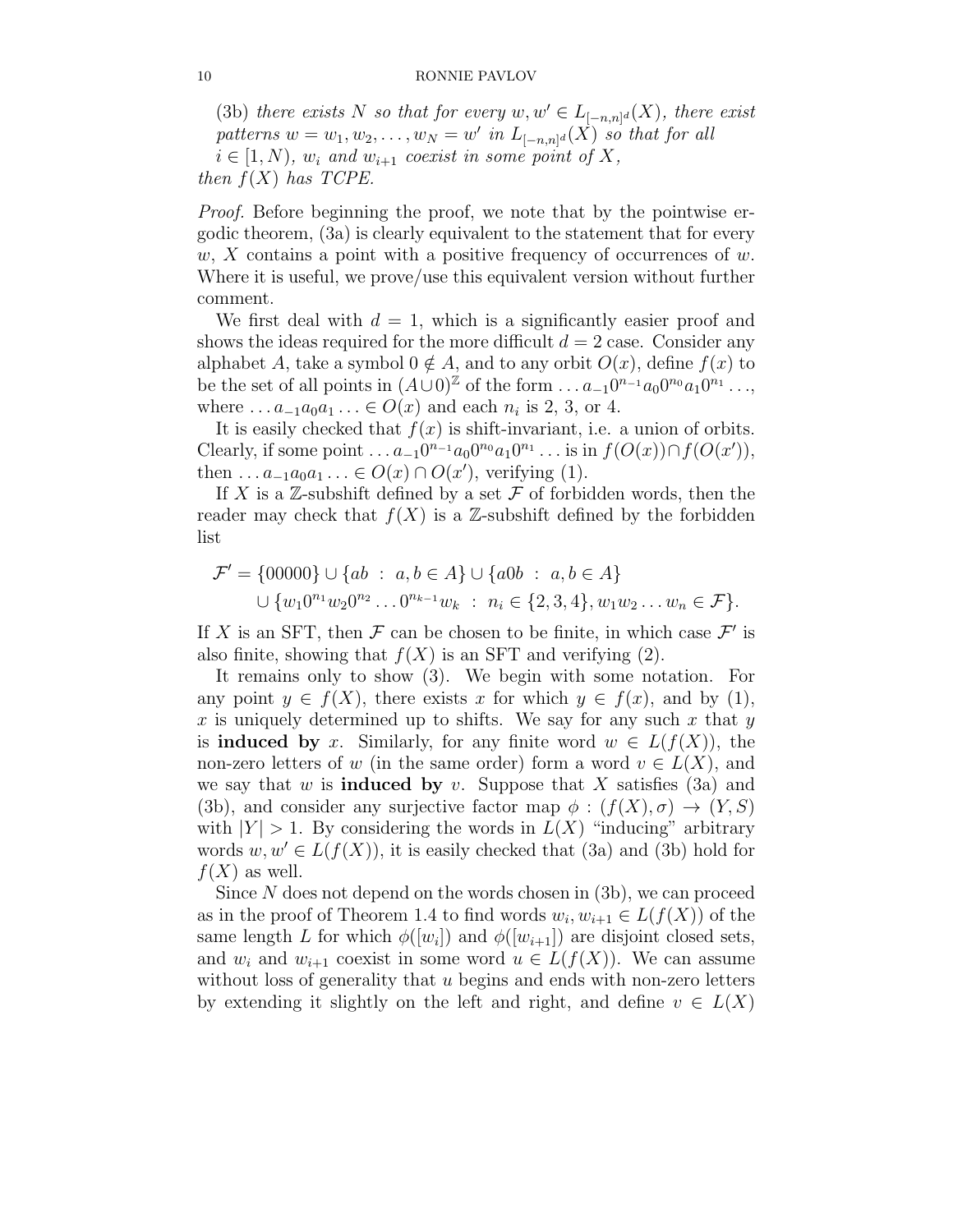#### TCPE AND ZTCPE 11

which induces u. We fix single occurrences of  $w_i$  and  $w_{i+1}$  within u, assume without loss of generality that  $w_i$  appears to the left of  $w_{i+1}$ , and denote by k the horizontal distance between them.

Since  $v \in L(X)$ , we may choose  $p, s \in L_k(X)$  so that  $pvs \in L(X)$ . Then, we define the following words:

$$
u' = p(1)03p(2)03...03p(k)03u03s(1)03s(2)03...03s(k) and
$$
  

$$
u'' = p(1)02p(2)02...02p(k)02u04s(1)04s(2)03...04s(k).
$$

Since both u' and u'' are induced by  $pvs \in L(X)$ , u' and u'' are both in  $L(f(X))$ . They also have the same length. In addition, since  $u''$  is created by reducing the first  $k$  gaps of 0s in  $u'$  by one and increasing the last k gaps of 0s in  $u'$  by one, the occurrence of  $w_{i+1}$  in the central u of  $u'$ occurs at a location  $k$  units further to the left within  $u''$ . In other words, there exists j so that  $u'([j, j+L-1]) = w_i$  and  $u''([j, j+L-1]) = w_{i+1}$ .

Since  $u' \in L(f(X))$ , by (3a) there exists  $y \in f(X)$  containing a positive frequency of occurrences of  $u'$ . The rules defining  $f(X)$  should make it clear that any subset of these occurrences of  $u'$  can be replaced by  $u''$  to yield a collection of points of  $f(X)$ . Then, as before, the image under  $\phi$  of this collection yields a collection of points of Y which independently visit the disjoint closed sets  $\phi([w_i])$  and  $\phi([w_{i+1}])$  under S in any predesignated way along a set of iterates of positive density, proving that  $h(Y, S) > 0$  and completing the proof of (3).

Now, we must describe f and prove (1)-(3) for  $d = 2$  as well. Many portions of the argument are quite similar, and so we will only comment extensively on the portions which require significantly more details. First, we describe auxiliary  $\mathbb{Z}^2$  shifts of finite type  $X_H$  and  $X_V$ which will help with the definition of f. The alphabet for  $X_H$  is  $\{0, H\}$ , and the SFT rules are as follows.

• Each column consists of  $H$  symbols separated by gaps of 0 symbols with lengths 2, 3, or 4.

• Given any  $H$  symbol, exactly two of its neighbors (in cardinal directions) are  $H$  symbols.

• If two  $H$  symbols are diagonally adjacent, they must have exactly one H symbol as a common neighbor.

• Three  $H$  symbols may not comprise a vertical line segment.

• If three  $H$  symbols comprise a diagonal line segment, then the central of the three must have  $H$  symbols to its left and right. (For instance,  $H H H H$  is legal, but  $H H H H$  is not.)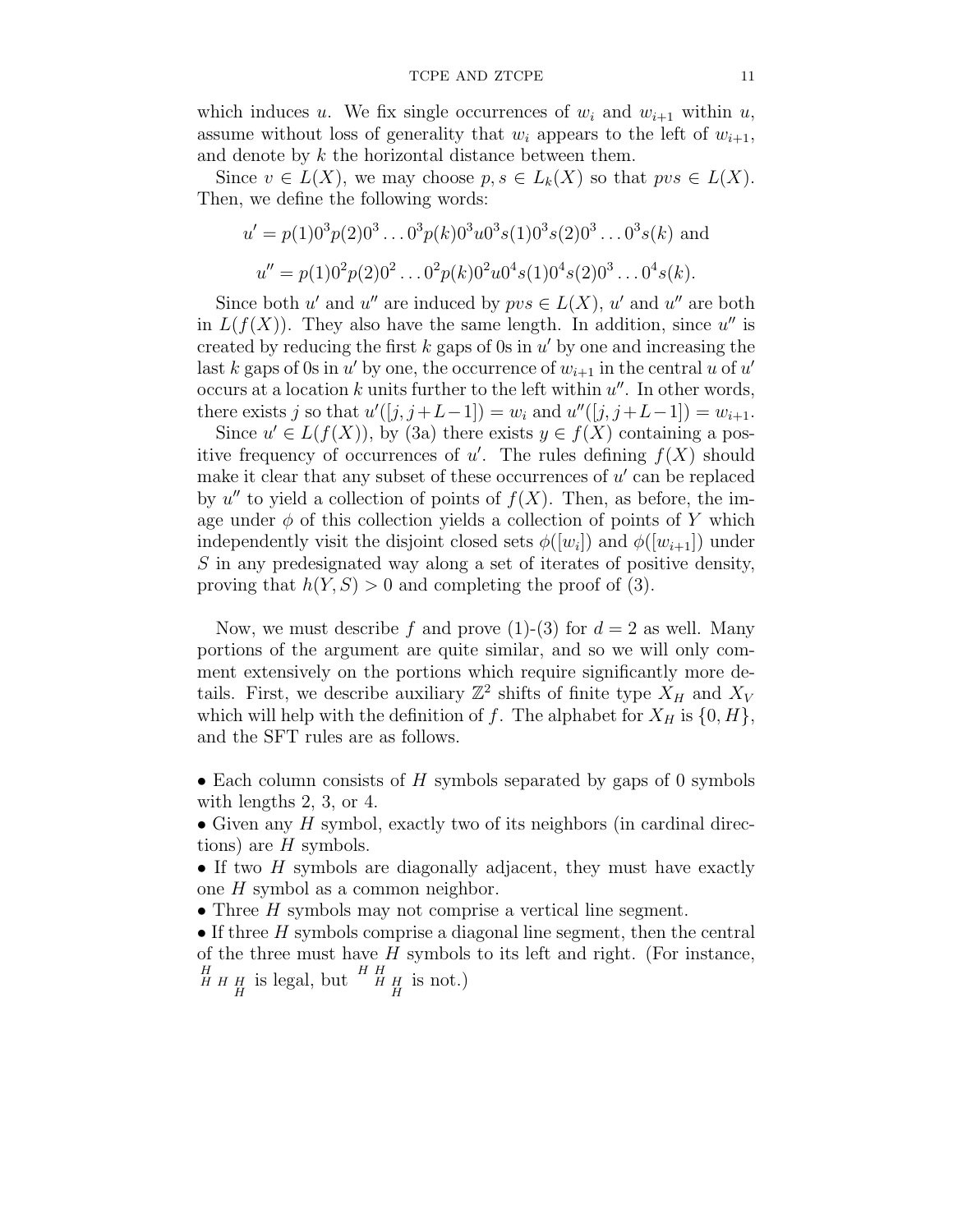The reader may check these rules make  $X_H$  a  $\mathbb{Z}^2$ -SFT of type 5. Points of  $X_H$  consist of biinfinite meandering ribbons of H symbols, which either move up one unit, down one unit, or stay at the same height for each unit moved to the right or left, and which may not "meander" twice consecutively in the same direction. Informally, this means that any horizontal ribbon has "slope" with absolute value less than or equal to  $\frac{1}{2}$ . Every point of  $X_H$  contains infinitely many such ribbons, and any pair of closest ribbons may not touch diagonally and are always separated by a vertical gap of 0 symbols of length either 2, 3, or 4; see Figure 1.



FIGURE 1. Part of a point of  $X_H$ 

We also define the  $\mathbb{Z}^2$ -SFT  $X_V$  with alphabet  $\{0, V\}$  with vertical rather than horizontal ribbons, where legal points are just legal points of  $X_H$ , rotated by ninety degrees, with H symbols replaced by V symbols. In particular, vertical ribbons have "slope" with absolute value at least 2. We will require the following fact about  $X_H$ .

Claim A1: Every pattern  $w \in L(X_H)$  appears in a point  $x \in X_H$ homoclinic to the point  $x_0 \in X_H$  consisting of flat horizontal ribbons, equispaced by 3 units, one of which passes through the origin.

*Proof.* Our proof is quite similar to a proof given in [7] for a slightly different system, and so for brevity we do not include every technical detail here. It clearly suffices to only treat  $w \in L_{[-n,n]^d}(X_H)$  for some n. We proceed in three steps.

Step 1: Complete each horizontal ribbon segment in  $w$  to create  $w'$  in which each horizontal ribbon segment touches the infinite vertical lines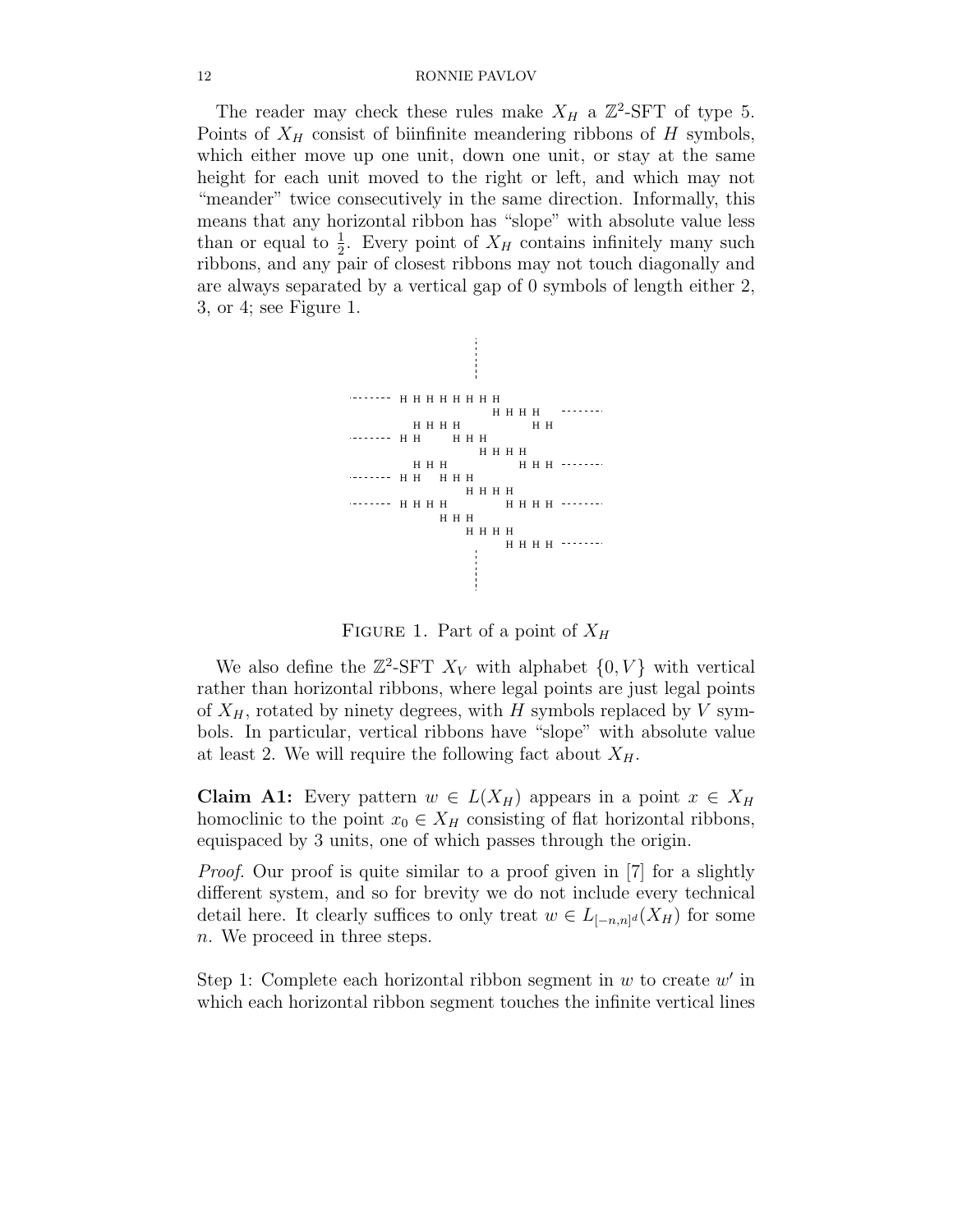given by the left and right edges of  $w$ .

Step 2: Allow the ribbons in  $w'$  to meander on the left and right until they are equispaced with distance 3, each ribbon has the same height at the left and right edge, and those heights are the same as those of ribbons in  $x_0$ , i.e. multiples of 4.

Step 3: Place additional ribbons above, one at a time, with left and right edges equispaced with distance 3, each of which "unravels" the leftmost meandering in the ribbon below, until arriving at a completely horizontal ribbon; then continue with infinitely many more completely horizontal ribbons equispaced with distance 3. Perform a similar procedure below. (See Figure 2 for an illustration.)



FIGURE 2. The steps of embedding w in a point  $x \in X_H$ homoclinic to  $x_0$ 

The resulting point  $x \in X_H$  is clearly homoclinic with  $x_0$  and contains w, completing the proof.

 $\Box$ Every point of  $X_H$  must contain infinitely many ribbons; in a point of  $X_H$ , we index these by  $\mathbb{Z}$ , beginning with the 0th as the first encountered when beginning from the origin and moving straight up, and then proceeding with the positively-indexed ribbons above it and negativelyindexed ribbons below it. Similarly, the vertical ribbons of a point of  $X_V$  are indexed starting at the 0th ribbon being the first encountered by beginning from the origin and moving to the right, positively-indexed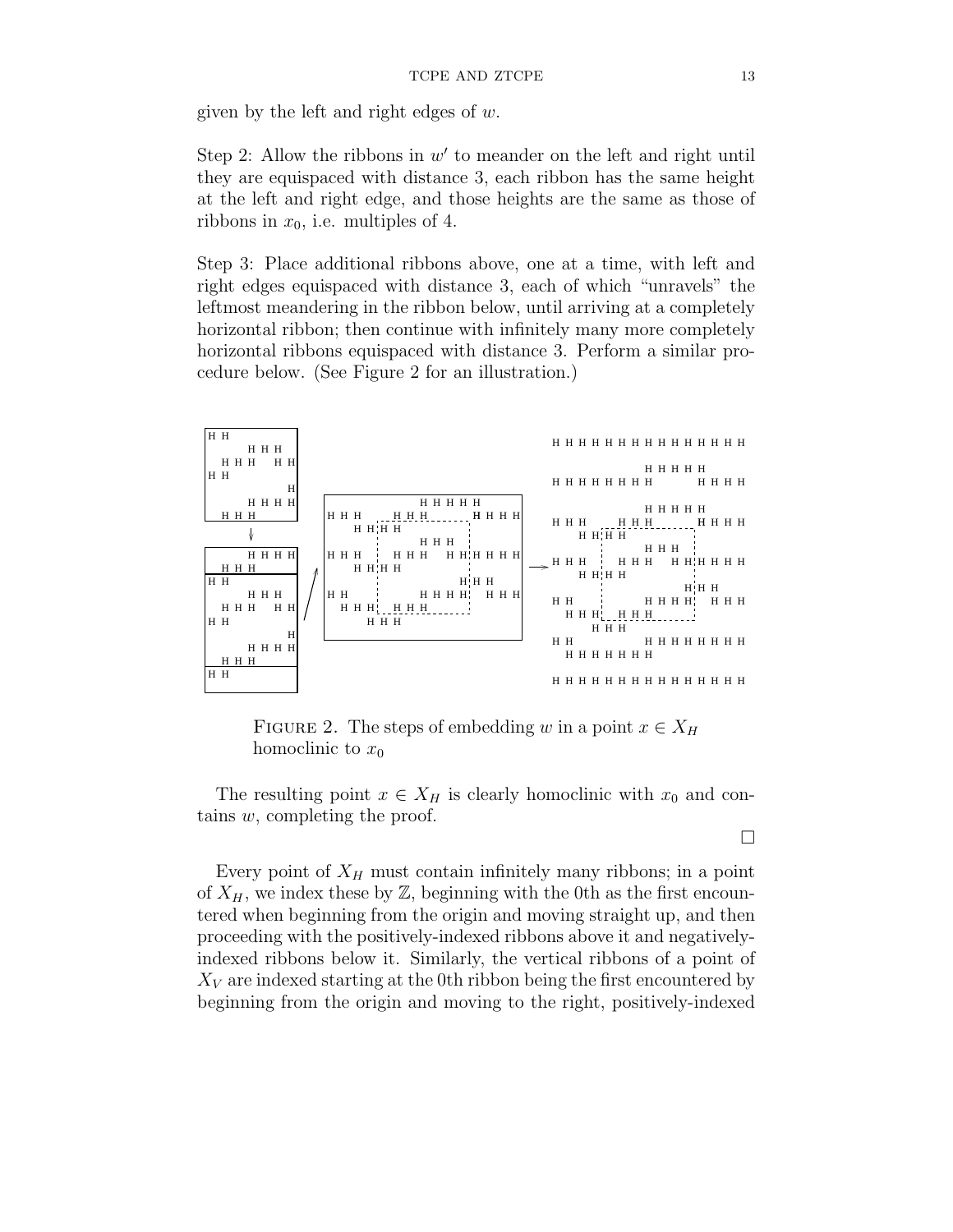ribbons to the right, and negatively-indexed ribbons to the left. By the earlier noted restrictions on slopes, any horizontal ribbon and any vertical ribbon must intersect at either a single site or a pair or triple of adjacent (including diagonals) sites (see Figure 3), and so for any pair of points  $x \in X_H$  and  $y \in X_V$ , we can assign an injection  $f_{x,y}$ from  $\mathbb{Z}^2$  to itself by defining  $f_{x,y}(i,j)$  to be the lexicographically least site within the intersection of the ith horizontal ribbon and jth vertical ribbon.

We are now ready to define f. For any alphabet A and orbit  $O(x)$  in  $A^{\mathbb{Z}^2}$ , choose a symbol  $0 \notin A$  and define  $f(x)$  to be the collection of all points z on the alphabet  $B = \{(0, 0, 0), (0, V, 0), (H, 0, 0)\}\cup (\{(H, V)\}\times$  $(A \sqcup \{0\})$  with the following properties:

- The first coordinate of z is a point x of  $X_H$
- The second coordinate of z is a point y of  $X_V$

• Letters of A may only appear in the third coordinate at the lexicographically least sites within intersections of ribbons from  $x$  and  $y$ . If we define  $t \in A^{\mathbb{Z}^2}$  by taking  $t(i, j)$  to be the letter of A in the third layer at  $z(f_{x,y}(i, j))$ , then  $t \in O(x)$ .

We claim now that this f has the desired properties. It is easily checked that  $f(x)$  is shift-invariant, i.e. a union of orbits. Clearly, if  $f(O(x))$  and  $f(O(x'))$  share a point z, then t defined as in the third bullet point above must be in  $O(x) \cap O(x')$ , verifying (1).

An explicit description of a forbidden list inducing  $f(X)$  for a  $\mathbb{Z}^2$ subshift X would be needlessly long and complicated; instead we just informally describe the restrictions. Firstly, a finite forbidden list can be used to force the first and second coordinates of any point in  $f(X)$ to be in  $X_H$  and  $X_V$  respectively. Then, since intersections of ribbons are finite sets of adjacent or diagonally adjacent sites which cannot be adjacent or diagonally adjacent to each other, a finite forbidden list can force letters of A to occur on the third coordinate precisely at lexicographically minimal sites within ribbon crossings. Finally, one must only choose a forbidden list  $\mathcal F$  which induces  $X$  and forbid all finite patterns whose first and second coordinates form legal patterns in  $X_H$  and  $X_V$ , but whose third coordinate contains a pattern from  $\mathcal F$ on the lexicographically least sites within intersections of ribbons from the first two. Then  $f(X)$  is a subshift, and again it should be clear that if X is an SFT, then  $\mathcal F$  can be chosen finite, yielding a finite forbidden list for  $f(X)$ , implying that  $f(X)$  is an SFT and completing the proof of (2).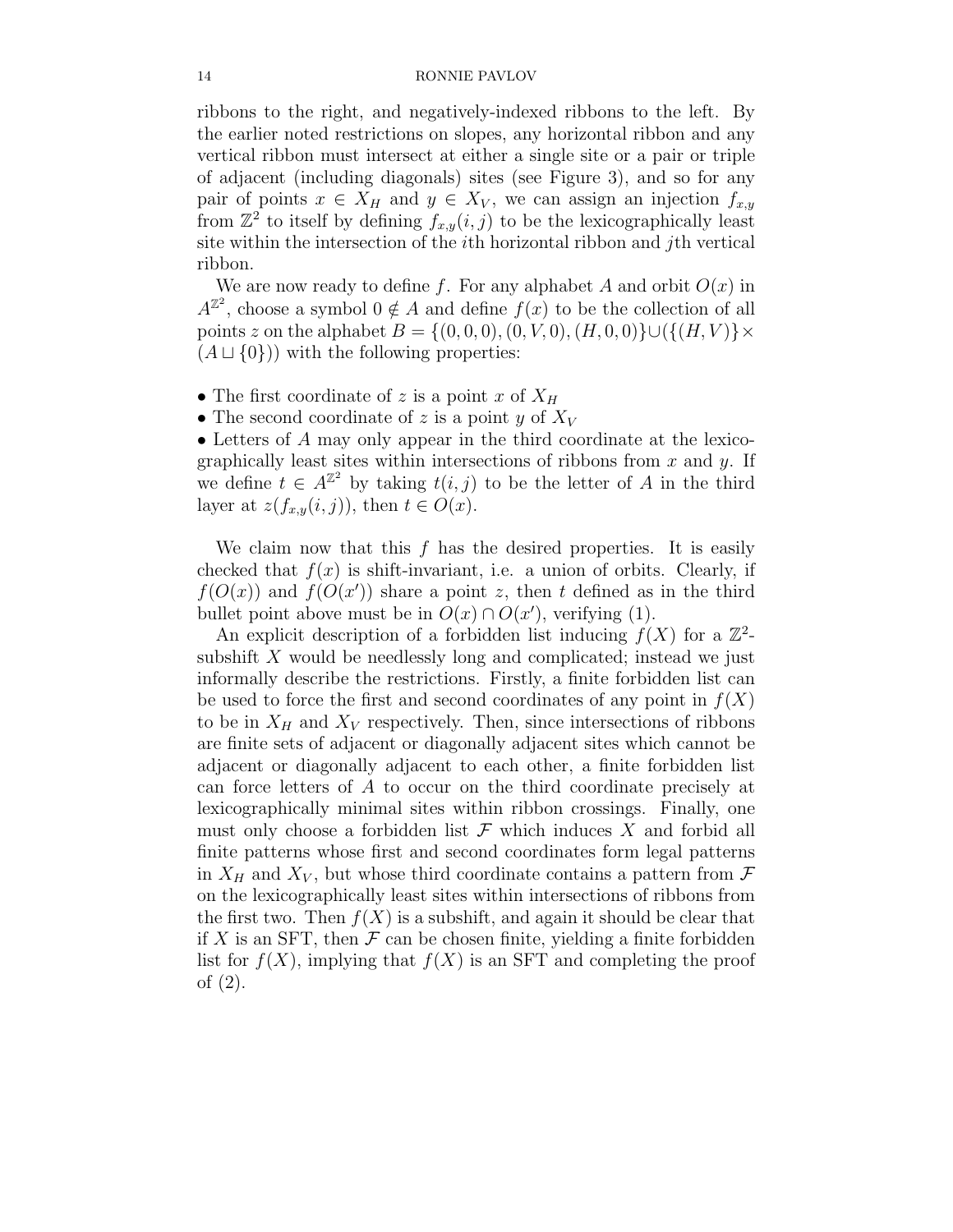

FIGURE 3. A point of  $f(X)$  and the pattern in  $L(X)$ given by the letters of A at (lexicographically minimal sites within) its ribbon intersections;  $\times$  and  $\circ$  here represent  $H$  and  $V$  respectively

It remains to prove (3). Choose any X satisfying (3a) and (3b), and again we begin with notation: any point  $y \in f(X)$  is **induced** by  $x \in X$  if  $y \in f(x)$ , and by (1), x is uniquely determined up to shifts. For finite patterns, the geometry of the ribbons makes a similar definition trickier. For any  $w \in L_S(f(X))$ , choose  $y \in f(X)$  with  $w = y(S)$ , define a, b to be the first and second coordinates of y, define  $T = f_{a,b}^{-1}(S)$ , and define  $v \in L_T(X)$  by taking  $v(i, j)$  to be the third coordinate of  $y(f_{a,b}(i, j)) = w(f_{a,b}(i, j))$ ; we say that w is **induced by** v. We begin with the following auxiliary claim.

Claim A2:  $f(X)$  satisfies (3a) and (3b).

*Proof.* Choose any  $v \in L_S(f(X))$ , which is induced by  $v' \in L_T(X)$ . Since X satisfies (3a), there is a point  $x \in X$  with positive frequency of occurrences of v'; say  $x(i+T) = v'$  for all  $i \in I$  a subset of  $\mathbb{Z}^2$ with positive density. Define  $v'' \in L_S(X_H)$  and  $v''' \in L_S(X_V)$  to be the restrictions of  $v$  to its first and second coordinates respectively. By Claim A1 above,  $v''$  appears within a point  $x'' \in X_H$  homoclinic to the point  $x_0$  of equispaced flat horizontal ribbons, and  $v'''$  appears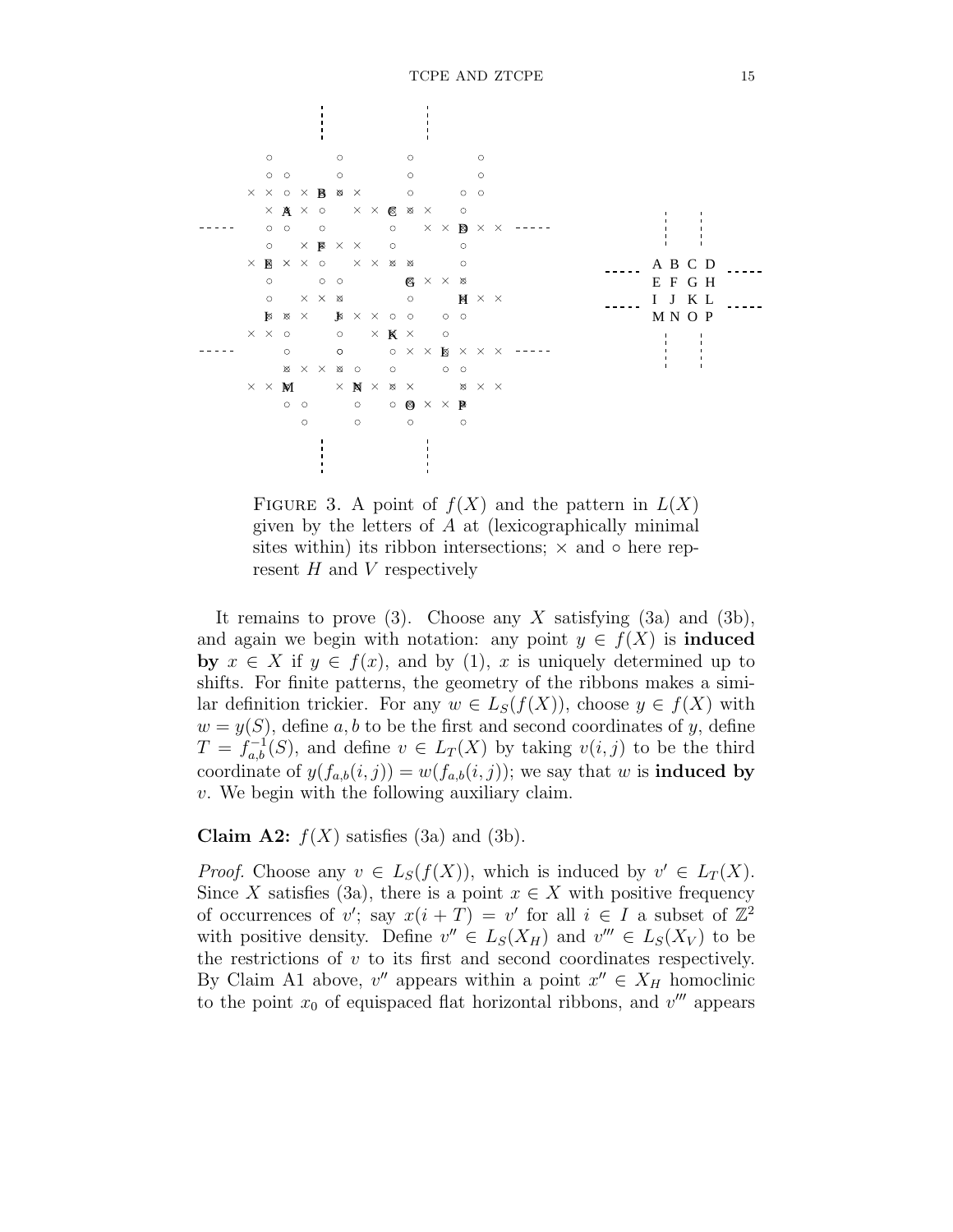within a point of  $x''' \in X_V$  homoclinic to the point  $y_0$  of equispaced flat vertical ribbons. Then the pair  $(v'', v''')$  appears within a point of  $X_H \times X_V$  homoclinic to the doubly periodic point  $(x_0, y_0)$  of equispaced horizontal and vertical ribbons. Finally, since  $X_H \times X_V$  is an SFT, this means that  $(v'', v''')$  appears within some periodic point  $(y_1, y_2) \in$  $X_H \times X_V$ , which then contains  $(v'', v''')$  at a set of sites forming a coset G of  $\mathbb{Z}^2$  of finite index. Denote by H the set  $f_{y_1,y_2}^{-1}(G)$ , which is also a finite index coset of  $\mathbb{Z}^2$ . Since I has positive density, there exists  $t \in \mathbb{Z}^2$ so that  $H \cap (t+I)$  also has positive density. Construct a point  $z \in f(X)$ by "superimposing"  $\sigma_t x$  in the third coordinate at (lexicographically minimal sites within) intersections of ribbons in  $y$ . Then  $v$  appears with positive frequency in z, proving (3a) for  $f(X)$ .

Now, consider any two patterns  $v \neq w \in L_{[-n,n]^2}(f(X))$ . As above, they are induced by  $v' \in L_T(X)$  and  $w' \in L_{T'}(X)$ . We may extend v' and w' to patterns  $t', u' \in L_{[-n,n]^2}(X)$  which induce  $t, u \in L(f(X))$ containing v, w respectively. Then, by assumption, there exist  $t' =$  $w'_1, w'_2, \ldots, w'_N = u'$ , all in  $L_{[-n,n]^2}(X)$ , so that for every i,  $w'_i$  and  $w'_{i+1}$  coexist in a point of X. We may in fact assume that both occur infinitely many times in the same point of  $X$ , since by  $(3a)$ , any pattern containing both occurs with positive frequency in some point of X. In particular,  $w'_i$  and  $w'_{i+1}$  appear with arbitrarily large separation in some point of X. Choose any patterns  $t = w_1, w_2, \ldots, w_N = u$ , all in  $L(f(X))$ , where each  $w_i$  is induced by  $w'_i$ . Each  $w_i$  then has shape containing  $[-n, n]^2$  since the letters of  $w'_i$  are "stretched out" to be placed within intersections of ribbons. For each  $i$ , define  $w''_i$  to be the pattern given by the first two coordinates of  $w_i$ . By Claim A1, for  $i \in [1, N)$ , for any large enough  $v \in (4\mathbb{Z})^2$ , we may place  $w''_i$  and  $w''_{i+1}$ , separated by v, in some point of  $X_H \times X_V$  homoclinic to the doubly periodic point  $(x_0, y_0)$ .

We can then create a point of X containing  $w'_i$  and  $w'_{i+1}$  with large enough separation that they may be superimposed over  $w_i''$  and  $w_{i+1}''$ in such a point of  $X_H \times X_V$  to yield a point of  $f(X)$  containing  $w_i$  and  $w_{i+1}$ . Though the patterns  $w'_i$  do not have the proper shape  $[-n, n]^2$ , each has shape containing  $[-n, n]^2$ , and we can pass to subpatterns with that shape (yielding v from  $w_1$  and w from  $w_N$  in particular) which still have the desired properties. We have then shown that  $f(X)$ satisfies (3b).

$$
\Box
$$

Now, consider any surjective factor map  $\phi : (f(X), \sigma_v) \to (Y, S_v)$ with  $|Y| > 1$ . Again, as was done in the proof of Theorem 1.4, we can find patterns  $w_i, w_{i+1} \in L_{[-n,n]^2}(f(X))$  for which  $\phi([w_i])$  and  $\phi([w_{i+1}])$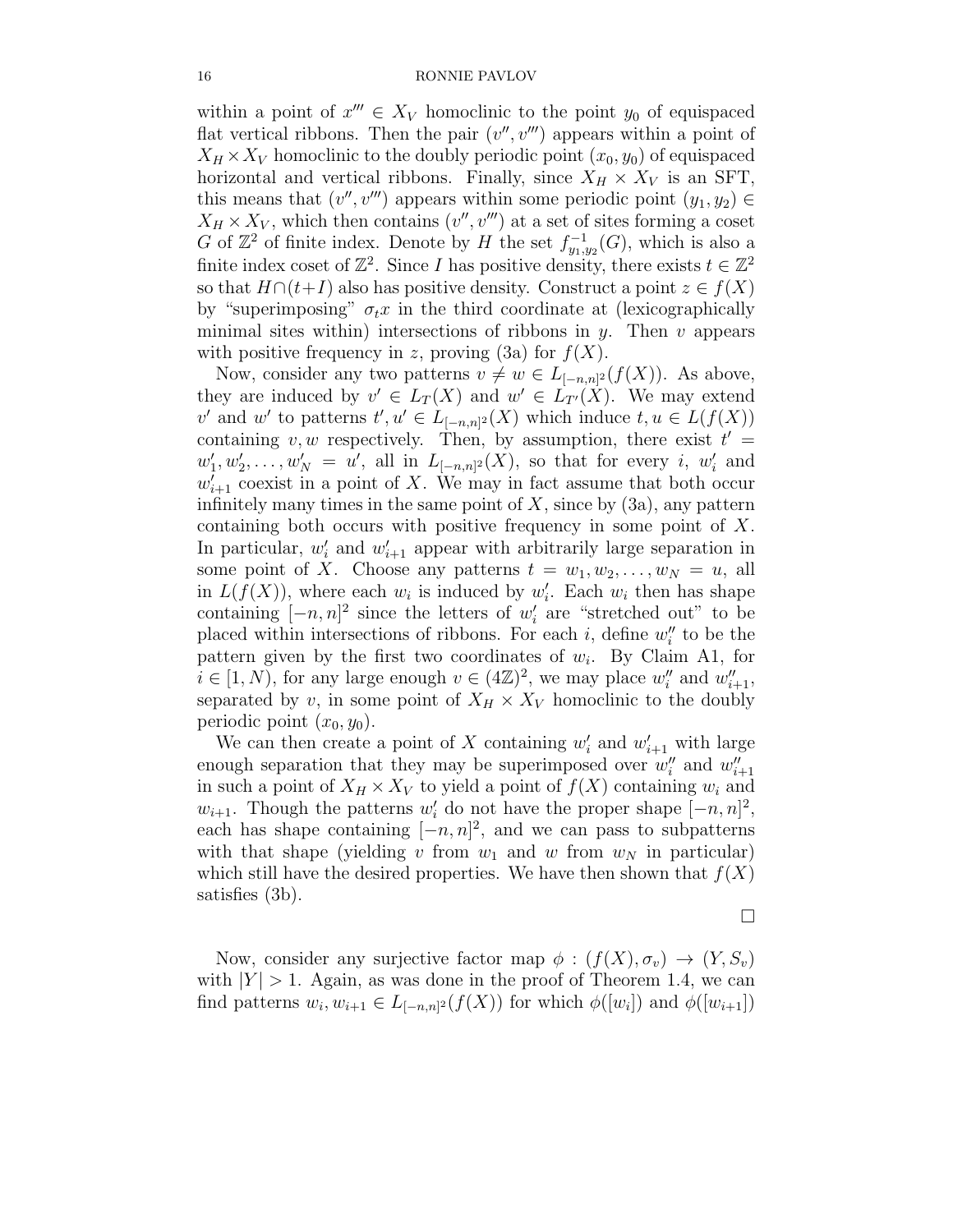are disjoint closed sets, and  $w_i$  and  $w_{i+1}$  coexist in some pattern  $u \in$  $L(f(X)).$ 

We fix single occurrences of  $w_i$  and  $w_{i+1}$  within u, denote by t the vector pointing from  $w_i$  to  $w_{i+1}$  in  $u$ , and denote by k the  $\ell_1$ -norm  $|t_1| + |t_2|$  of t. Our goal is now to extend u to a larger pair of patterns in  $L(f(X))$  which contain  $w_i$  and  $w_{i+1}$  at the same location. We begin by defining a pair  $u_1$  and  $u'_1$  which contain occurrences of  $w_i$  and  $w_{i+1}$ respectively, separated by a vector  $t_1$  with  $\ell_1$ -norm smaller than  $k$ .

First, by Claim A1, we can extend u to an entire point  $y_1 \in f(X)$ whose first two coordinates (i.e. "ribbon structure") are homoclinic to  $x_0 \times y_0$ , the point with equispaced horizontal and vertical ribbons. The (lexicographically minimal sites within) ribbon crossings of  $y_1$  are filled as in some point  $x \in X$  extending u.

Then, we perturb  $y_1$  to create a new point  $y'_1$  in a way controlled by t. If the first coordinate of  $t$  is nonzero, then we force all vertical ribbons which intersect the occurrence of  $u$  within  $y_1$  to meander a single unit to move the occurrence of u within  $y_1$  either left or right depending on whether the first coordinate of  $t$  is positive or negative, respectively. The resulting point, which we call  $y'_1$ , is still in  $f(X)$  since we changed no horizontal ribbons, did not change the A letters at crossing points of ribbons, and the horizontal separation between vertical ribbons could only have been changed from 3 to 2 or 4, both legal in  $f(X)$ . If it was the second coordinate of  $v$  that was nonzero, then we force horizontal ribbons to meander to move the occurrence of u within  $y_1$  either down or up depending on whether the second coordinate of  $v$  is positive or negative, respectively. (See Figure 4.)

Since we only changed finitely many ribbons of  $y_1$  at finitely many locations to create  $y'_1$ ,  $y_1$  and  $y'_1$  are homoclinic. Clearly u is still a subpattern of both  $y_1$  and  $y'_1$ , and so we may restrict  $y_1$  and  $y'_1$  to some finite box to create patterns  $u_1$  and  $u'_1$  which are equal on their boundaries of thickness 5. By the movement of the copy of  $u$  within  $u_1$  to create  $u'_1$ , there exists a vector  $t_1$  with  $\ell_1$  norm less than k and a location  $i_1$  so that  $u_1(i_1 + S) = w_i$  and  $u'_1(i_1 + t_1 + S) = w_{i+1}$ .

We now simply repeat this procedure finitely many times until arriving at  $u_k$  and  $u'_k$  in  $L(f(X))$  which agree on their boundaries of thichness t and for which there exists  $i_k$  with  $u_k(i_k + S) = w_i$  and  $u'_{k}(i_{k}+S) = w_{i+1}$ . Then, since  $u_{k} \in L(f(X))$ , by (3a) there is a point  $y \in f(X)$  containing a positive frequency of occurrences of  $u_k$ . Since  $u_k$ and  $u'_k$  carry the same letters of  $A$  at (lexicographically minimal sites within) ribbon intersections and have the same boundaries of thickness 5 (the type of  $X_H \times X_V$ ), the rules of  $f(X)$  should make it clear that any subset of these occurrences of  $u_n$  in y can be replaced by  $u'_n$  to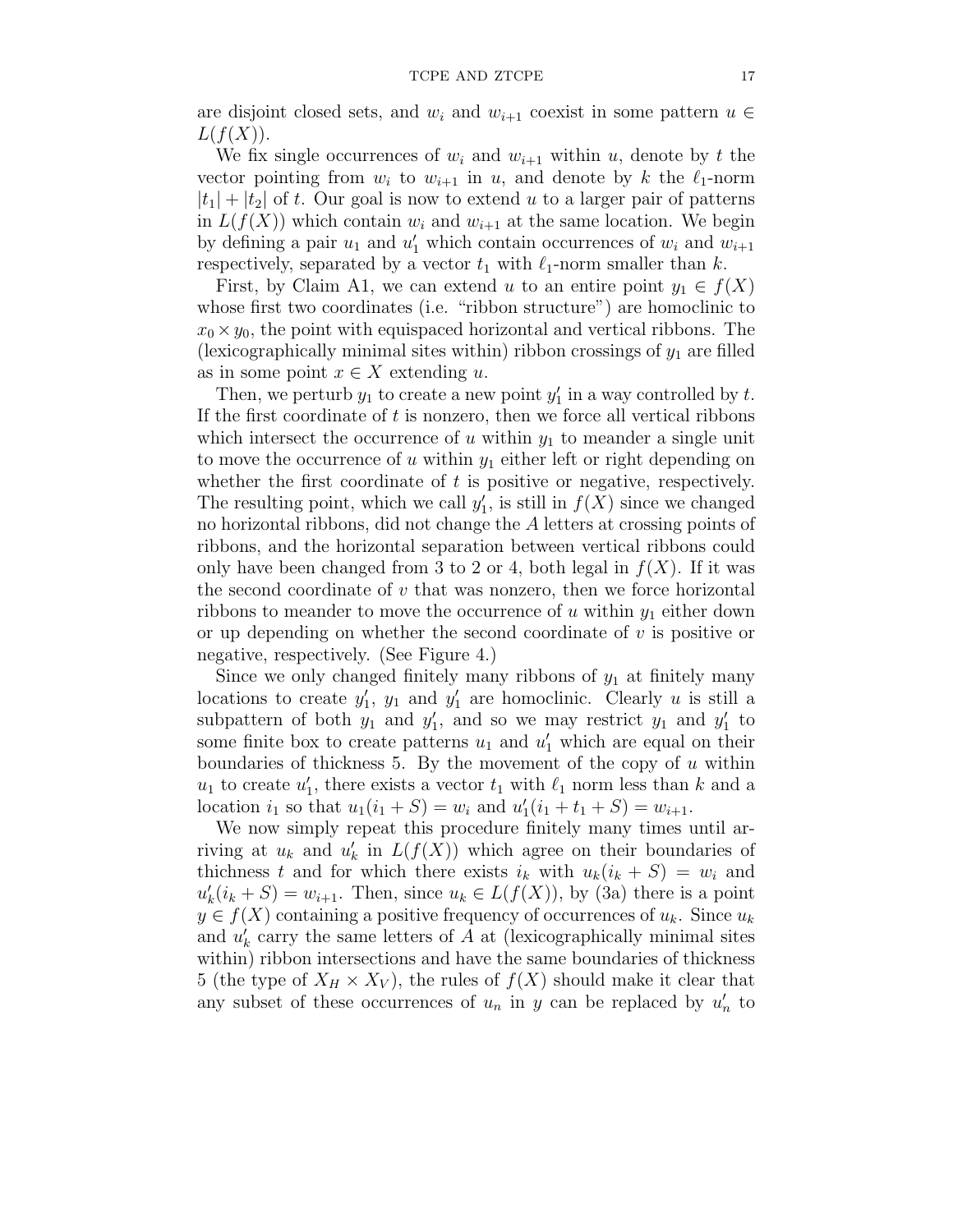

FIGURE 4. Changing  $y_1$  to  $y'_1$  when the first coordinate of t is negative; again  $\times$  and  $\circ$  represent H and V respectively

yield a collection of points of  $f(X)$ . Then, as before, the image under  $\phi$  of this collection yields a collection of points of Y which independently visit the disjoint closed sets  $\phi([w_i])$  and  $\phi([w_{i+1}])$  under  $S_v$  in any predetermined way along a set of positive density, proving that  $h(Y, S_v) > 0$  and completing the proof of (3).

We are now ready to prove Theorem 1.1.

*Proof of Theorem 1.1.* For every  $\alpha \in [0, 1]$ , denote by  $B_{\alpha}$  the Z-subshift consisting of all balanced sequences on  $\{0, 1\}$  with slope  $\alpha$ . (Recall that  $[0, 1]$  denotes the usual interval of real numbers, not the set  $\{0, 1\}$ . Then, define

$$
B=\bigsqcup_{\alpha\in[0,1]}B_{\alpha},
$$

the  $\mathbb{Z}$ -subshift consisting of all balanced sequences on  $\{0, 1\}$ . Then, by (2) of Theorem 3.5,  $f(B)$  is a Z-subshift, and by (1) of Theorem 3.5, it can be written as

$$
f(B) = \bigsqcup_{\alpha \in [0,1]} f(B_{\alpha}).
$$

Claim B1:  $(f(B), \sigma)$  does not have TCPE.

*Proof.* We will show that there is a surjective factor map from  $(f(B), \sigma)$ to the nontrivial zero entropy system  $([0, 1], id)$ . The map  $\pi$  is defined as follows: for every  $c \in f(B)$ ,  $\pi(c)$  is defined to be the unique  $\alpha$  so that

 $\Box$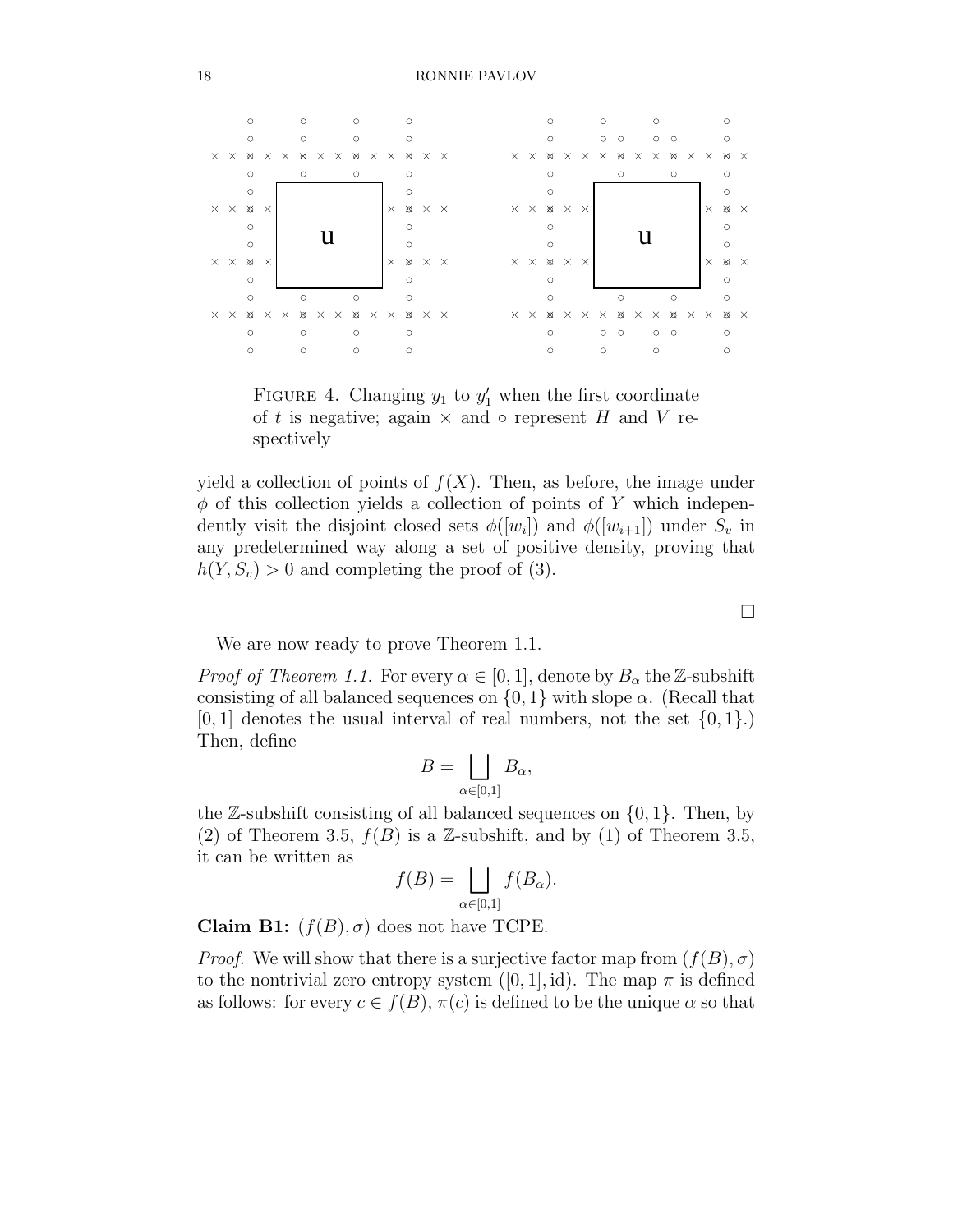$c \in f(B_\alpha)$ , i.e. the slope of any point  $b \in B$  inducing c. Since each  $f(B_{\alpha})$  is shift-invariant, clearly  $\pi(\sigma(c)) = \pi(c) = id(\pi(c))$  for every  $c \in f(B)$ . Also,  $\pi$  is clearly surjective. It remains only to show that  $\pi$ is continuous.

Consider any sequence  $(c_n) \in f(B)$  for which  $c_n \to c$ . Define  $\alpha_n =$  $\pi(c_n)$  and  $\alpha = \pi(c)$ , so that  $c_n \in f(B_{\alpha_n})$  and  $c \in f(B_{\alpha})$ . It remains to prove that  $\alpha_n \to \alpha$ . Since  $c_n \in f(B_{\alpha_n})$ , there exists  $b_n \in B_{\alpha_n}$  inducing  $c_n$ , and similarly there exists  $b \in B_\alpha$  inducing c. Clearly, since  $c_n \to c$ , it must be the case that  $b_n \to b$  as well.

By Corollary 2.15, the slope of any balanced sequence containing the word  $b([1,k])$  is trapped between  $\frac{\#(b([1,k]),1)-1}{k}$  and  $\frac{\#(b([1,k]),1)+1}{k}$ . Since for every k,  $b_n([1, k])$  eventually agrees with  $b([1, k]), \alpha_n \to \alpha$ , completing the proof that B does not have TCPE.

Claim B2:  $(f(B), \sigma)$  has ZTCPE.

*Proof.* Consider any surjective factor map  $\psi : (f(B), \sigma) \to (Y, S)$  where  $h(Y, S) = 0$  and Y is a zero-dimensional topological space. We must show that  $|Y| = 1$ . We first note that all Sturmian shifts are minimal (see Chapter 2 of [5]) and so satisfy (3a) and (3b) in Theorem 3.5. Therefore, for every irrational  $\alpha$ ,  $f(B_{\alpha})$  has TCPE by Theorem 3.5. For every  $\alpha$ , since  $\psi(f(B_{\alpha})) \subset Y$ , clearly  $(\psi(f(B_{\alpha})), S)$  has zero entropy as well. Therefore, for every  $\alpha \notin \mathbb{Q}$ ,  $\psi(f(B_{\alpha}))$  consists of a single point, call it  $q(\alpha)$ .

Now we consider the more complicated case of rational  $\alpha$ . We first define  $B_{\alpha,0} \subset B_{\alpha}$  to be the orbit  $O(x_{\alpha})$  of the lower characteristic sequence for  $\alpha$  defined in Section 2. Then  $B_{\alpha,0}$  is a single periodic orbit and so satisfies (3a) and (3b) in Theorem 3.5, therefore  $f(B_{\alpha,0})$  has TCPE, and as above,  $\psi(f(B_{\alpha,0}))$  consists of a single point, which we again denote by  $q(\alpha)$ .

We have now defined g on all of  $[0, 1]$ , and claim that it is continuous. First, by Lemma 2.18, for any sequence  $\alpha_n \in [0,1]$  converging to a limit  $\alpha$  from above, the corresponding lower characteristic sequences  $x_{\alpha_n} \in B_{\alpha_n}$  converge to  $x_{\alpha} \in B_{\alpha,0}$ . Then, we can define  $y_{\alpha_n} \in f(B_{\alpha_n})$ induced by  $x_{\alpha_n}$  and  $y_{\alpha} \in f(B_{\alpha})$  induced by  $x_{\alpha}$  so that  $y_{\alpha_n} \to y_{\alpha}$ ; just give them all the same pattern of 0 and non-0 symbols (say by making all gaps of 0s have length 3). Continuity of  $\psi$  then means that  $\psi(y_{\alpha_n}) = g(\alpha_n)$  approaches  $\psi(y_\alpha) = g(\alpha)$ , proving that g is continuous from the right. A similar argument using upper characteristic sequences proves that g is also continuous from the left, and therefore continuous.

 $\Box$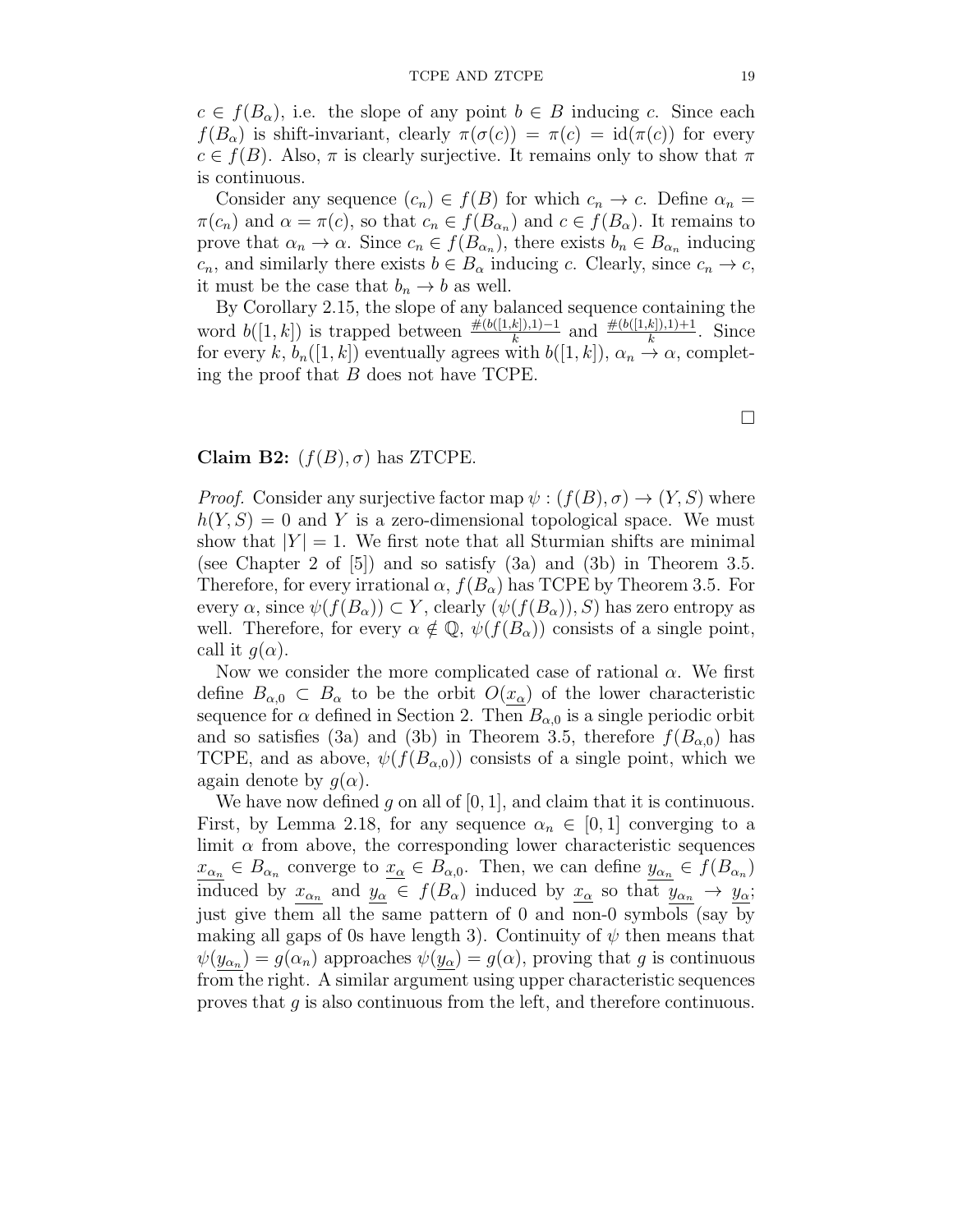Now, choose any  $\alpha \in \mathbb{Q}$  and  $c_{\alpha} \in f(B_{\alpha})$ . Then  $c_{\alpha}$  is induced by some  $b_{\alpha} \in B_{\alpha}$ , and by Lemma 2.20,  $b_{\alpha}$  is the limit of a sequence  $b_{\alpha} \in B_{\alpha}$ for some sequence of irrational  $\alpha_n$  converging to  $\alpha$ . Then, we can define  $c_{\alpha_n} \in f(B_{\alpha_n})$  so that  $c_{\alpha_n} \to c_{\alpha}$  by using the same structure of 0 and non-0 symbols as  $c_{\alpha}$  for all  $c_{\alpha_n}$ . Then by continuity,  $\psi(c_{\alpha_n}) = g(\alpha_n)$ converges to  $\psi(c_{\alpha})$ , implying that  $\psi(c_{\alpha}) = g(\alpha)$  by continuity of g. We've then shown that  $\psi$  collapses every  $f(B_{\alpha})$  to a single point  $g(\alpha)$ for a continuous function g on [0, 1]. Then  $g([0, 1]) = Y$  must be connected (as the continuous image of a connected set), and the only connected subsets of Y are singletons. We have therefore shown that q is constant, and so  $|Y| = 1$ . Since  $\psi$  was arbitrary, this shows that  $(f(B), \sigma)$  has ZTCPE.

 $\Box$ 

 $\Box$ 

We've shown that  $(f(B), \sigma)$  has ZTCPE but not TCPE, completing the proof of Theorem 1.1.

We are finally ready to present the proof of Theorem 1.5. It is quite similar to that of Theorem 1.1, but requires a somewhat technical description of a  $\mathbb{Z}^2$ -SFT which will play the role of B from the former proof.

*Proof of Theorem 1.5.* We begin with the description of a  $\mathbb{Z}^2$ -SFT X in which all rows of points in  $X$  have a property similar to being balanced. The alphabet is  $A = \{0, 1\}^3$ , and the rules are as follows:

- The first coordinate is constant in the vertical direction, i.e. for any  $x \in X$  and  $(i, j) \in \mathbb{Z}^2$ ,  $(x(i, j))(1) = (x(i, j + 1))(1)$ .
- The second coordinate is constant along the line  $y = x$ , i.e. for any  $x \in X$  and  $(i, j) \in \mathbb{Z}^2$ ,  $(x(i, j))(2) = (x(i + 1, j + 1))(2)$ .

• The third coordinate is the difference between the running totals of the first two coordinates, i.e. for any  $x \in X$  and  $(i, j) \in \mathbb{Z}^2$ ,  $(x(i, j))(3) = (x(i - 1, j))(3) + (x(i, j))(2) - (x(i, j))(1).$ 

It should be clear that X is an SFT. For any  $x \in X$ , define  $a(x)$ ,  $b(x) \in$  ${0,1}^{\mathbb{Z}}$  by  $(a(x))(n) = (x(n,0))(1)$  and  $(b(x))(n) = (x(n,0))(2)$ . Note that  $a(x)$  and  $b(x)$  completely determine the first and second coordinates of x due to the constancy of the first and second coordinates in their respective directions. Also note that given the first and second coordinates in a row of a point of  $x$ , the third coordinate along that row is determined up to an additive constant. For any row of a point of x in which the first and second coordinates along a row are not equal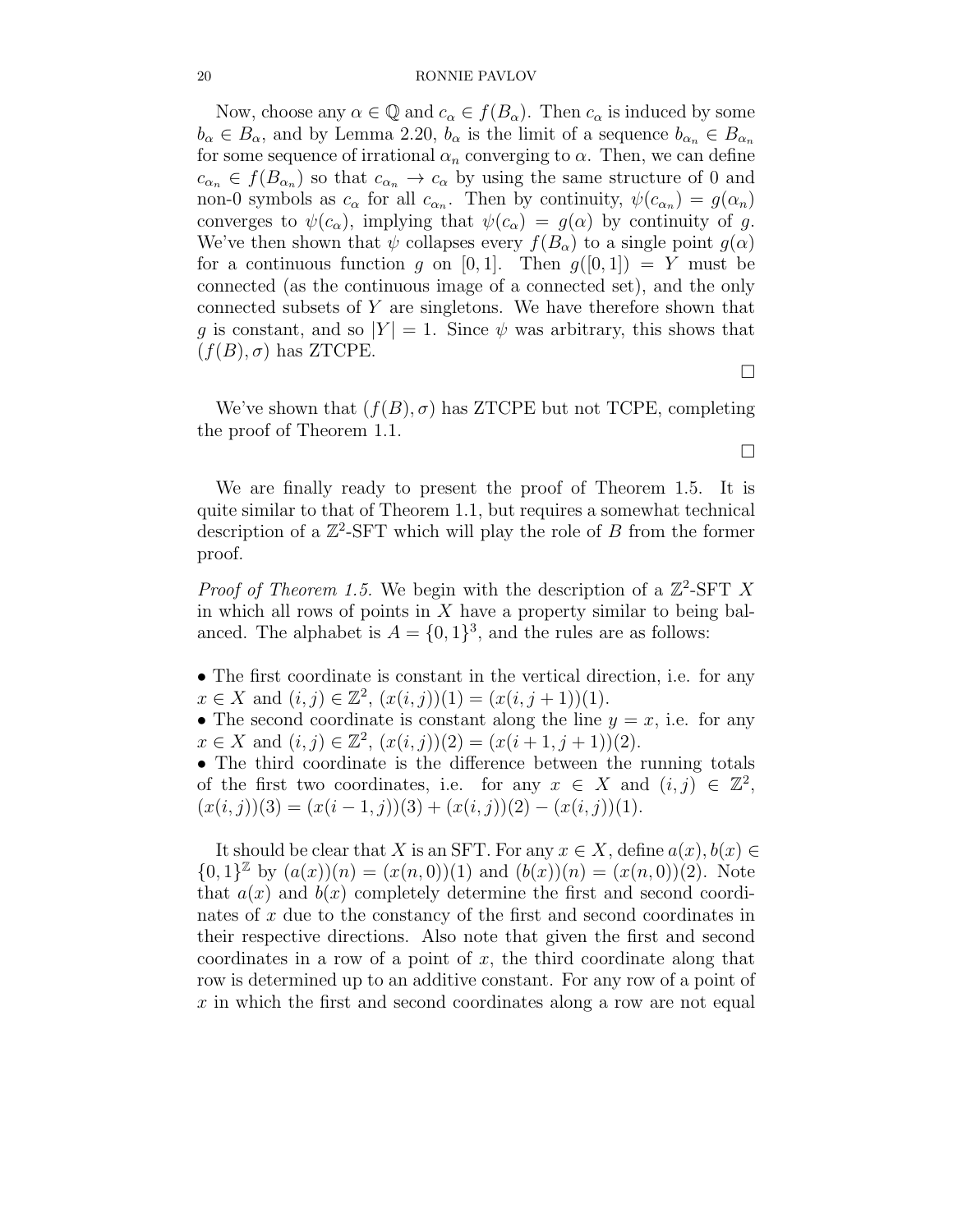sequences, the third coordinate contains a 0 and 1 and therefore is completely forced by the first two coordinates (since no constant can be added to keep the third coordinate using only 0 and 1). This means that  $a(x)$  and  $b(x)$  uniquely determine x as long as  $a(x)$  and  $b(x)$  are not shifts of each other. If  $a(x) = \sigma^n(b(x))$  for some n, then the nth row of x has first and second coordinates both equal to  $a(x)$ , meaning that the third coordinate may either be all 0s or all 1s along that row. Similar facts are true even for finite patterns; in any rectangular pattern, the first and second coordinates along a row force the third unless the first and second coordinates are equal words along that row, in which case it is locally allowed for the third coordinate to either be all 0s or all 1s. We note that this does not necessarily mean that both choices are globally admissible; it may be the case that a rectangular pattern with equal first and second coordinates along a row can only be extended in such a way that the first and second coordinates along that row are eventually unequal, forcing the entire row.

Since  $a(x)$  and  $b(x)$  determine x up to some possible constant third coordinates of rows, we wish to understand the structure of which pairs  $a(x)$ ,  $b(x)$  may appear for  $x \in X$ , for which we need a definition.

**Definition 3.6.** Two sequences  $a, b \in \{0, 1\}^{\mathbb{Z}}$  are jointly balanced if for every n and every pair of subwords  $w, w'$  of  $a, b$  of length n, the numbers of 1s in w and w' differ by at most 1, i.e.  $|\#(w,1)-\#(w',1)| \le$ 1.

**Claim C1:** There exists  $x \in X$  with  $a(x) = a$  and  $b(x) = b$  if and only if a and b are jointly balanced.

*Proof.*  $\implies$ : Consider any  $x \in X$  and arbitrary *n*-letter subwords  $w =$  $(a(x))([i, i+n-1])$  of  $a(x)$  and  $w' = (b(x))([j, j+n-1])$  of  $b(x)$ . The  $(i-j)$ th row of x contains  $a(x)$  and  $\sigma^{i-j}b(x)$  as its first two coordinates, and by the third rule defining  $X$ ,

$$
(x(i+n-1,i-j))(3) - (x(i-1,i-j))(3) =
$$
  

$$
\sum_{k=i}^{i+n-1} (x(k,i-j))(2) - (x(k,i-j))(1) =
$$
  

$$
\sum_{k=i}^{i+n-1} (x(k,i-j))(2) - \sum_{k=i}^{i+n-1} (x(k,i-j))(1) =
$$
  

$$
\sum_{\ell=j}^{j+n-1} (b(x))(\ell) - \sum_{k=i}^{i+n-1} (a(x))(k) = \#(w', 1) - \#(w, 1).
$$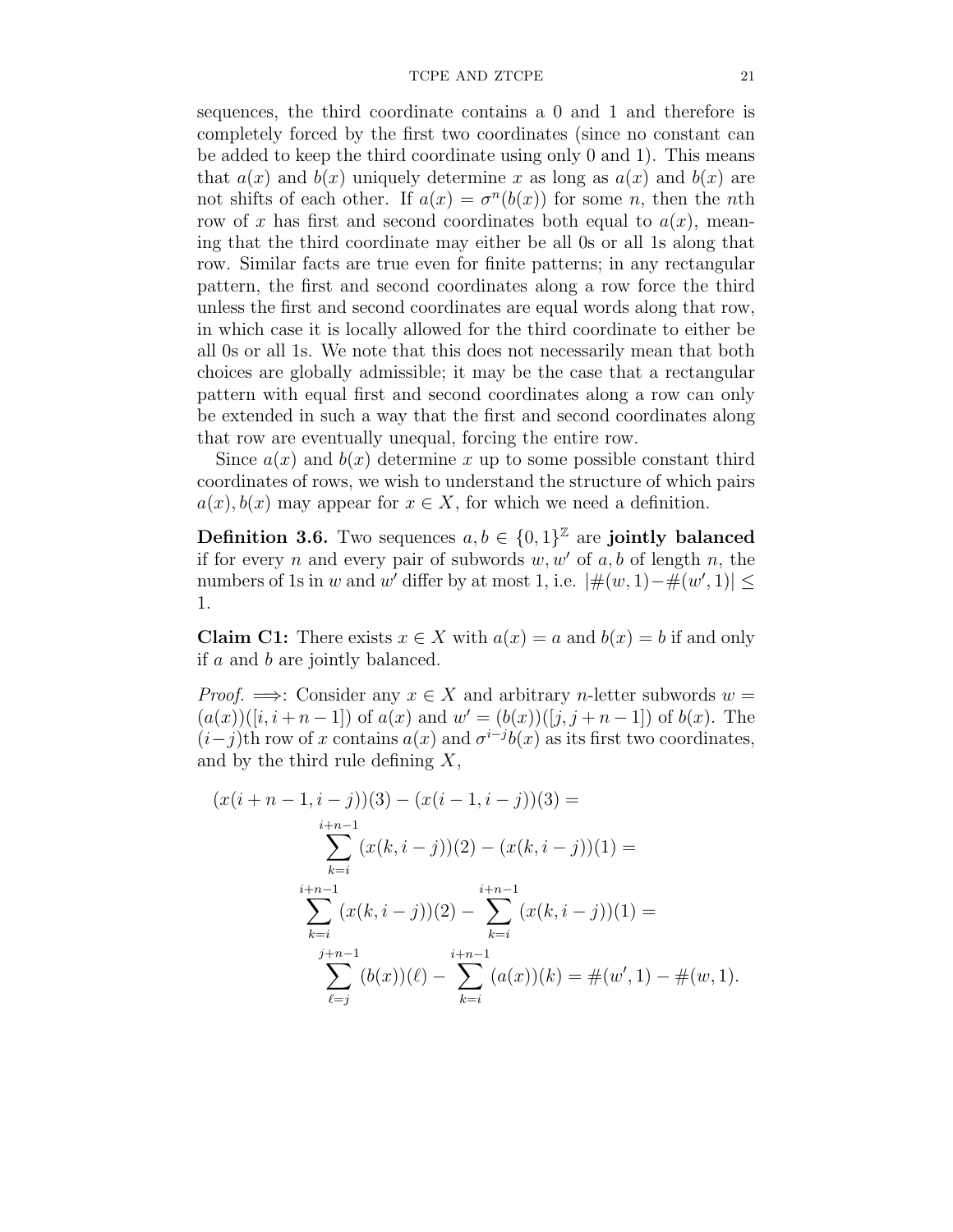Since  $x(i+n-1, i - j)$ (3) and  $(x(i-1, i - j))$ (3) are either 0 or 1, their difference is  $-1$ , 0, or 1, and so  $a(x)$  and  $b(x)$  are jointly balanced.

 $\Leftarrow$ : Suppose that a and b are jointly balanced. Then, define  $x \in$  $({0, 1}^2 \times {-1, 0, 1})^{\mathbb{Z}^2}$  as follows. The first two coordinates are given by  $(x(i, j))(1) = a(i)$  and  $(x(i, j))(2) = b(j - i)$  for every  $(i, j) \in \mathbb{Z}^2$ . The third coordinate is defined piecewise. Firstly,  $(x(0, i))(3) = 0$  for all  $j \in \mathbb{Z}$ . For  $i > 0$ ,  $(x(i, j))(3) = \#(b([1-j, i-j]), 1) - \#(a([1, i]), 1)$ . Finally, for  $i < 0$ ,  $(x(i, j))(3) = -\#(b([i-j, -j]), 1) + \#(a([i, 0]), 1)$ . By joint balancedness, the third coordinate clearly takes only the values  $-1$ , 0, and  $-1$ . The reader may check that x satisfies the rules (the three from the bulleted list given at the beginning of the proof) defining X, however it may not be a point of X since its third coordinate may take the value −1. However, it is not possible for the third coordinate of any row of x to contain 1 and  $-1$ ; if  $(x(i, j))(3) = 1$ ,  $(x(i', j))(3) = -1$ , and  $i > i'$ , then  $(x(i, j))(3) - (x(i', j))(3) = \#(b([i' - j, i - j]), 1) \#(a([i', i]), 1) = 2$ , a contradiction to joint balancedness of a and b. (The case  $i < i'$  is trivially similar.) Therefore, for any j at which the jth row of x contains  $-1$ , that row can only contain  $-1$  and 0, and so we simply add 1 to the third coordinate of that entire row. This new point, call it  $x' \in (\{0,1\}^3)^{\mathbb{Z}^2}$ , is a point of X with  $a(x') = a$  and  $b(x') = b$ , completing the proof.

 $\Box$ 

We will now classify the jointly balanced pairs  $(a, b)$ .

**Claim C2:** All jointly balanced pairs  $(a, b)$  fall into at least one of the following four categories:

- (1)  $\alpha \notin \mathbb{Q}$  and a and b are 1-balanced sequences with slope  $\alpha$
- (2)  $\alpha \in \mathbb{Q}$  and a and b are 1-balanced sequences with slope  $\alpha$
- (3) a is 2-balanced, jointly balanced with  $x_{\alpha}$ , and  $b \in O(x_{\alpha})$
- (4) b is 2-balanced, jointly balanced with  $x_{\alpha}$ , and  $a \in O(x_{\alpha})$ .

*Proof.* Firstly, if  $(a, b)$  are jointly balanced, then clearly both a and b are 2-balanced; any two *n*-letter subwords of a have number of 1s within 1 of some *n*-letter subword of  $b$ , and so their numbers of 1s may differ by at most 2. This implies by Lemma 2.14 that  $a$  and  $b$  both have some uniform frequency of 1s (or slope), which must be the same since  $a, b$  are jointly balanced.

Next, suppose that  $a$  is 2-balanced, but not 1-balanced. Then, there exist *n* and two *n*-letter subwords *v*, *v'* of *a* with  $\#(v, 1)$  and  $\#(v', 1)$ differing by 2, say that they are k and  $k + 2$  respectively. But then,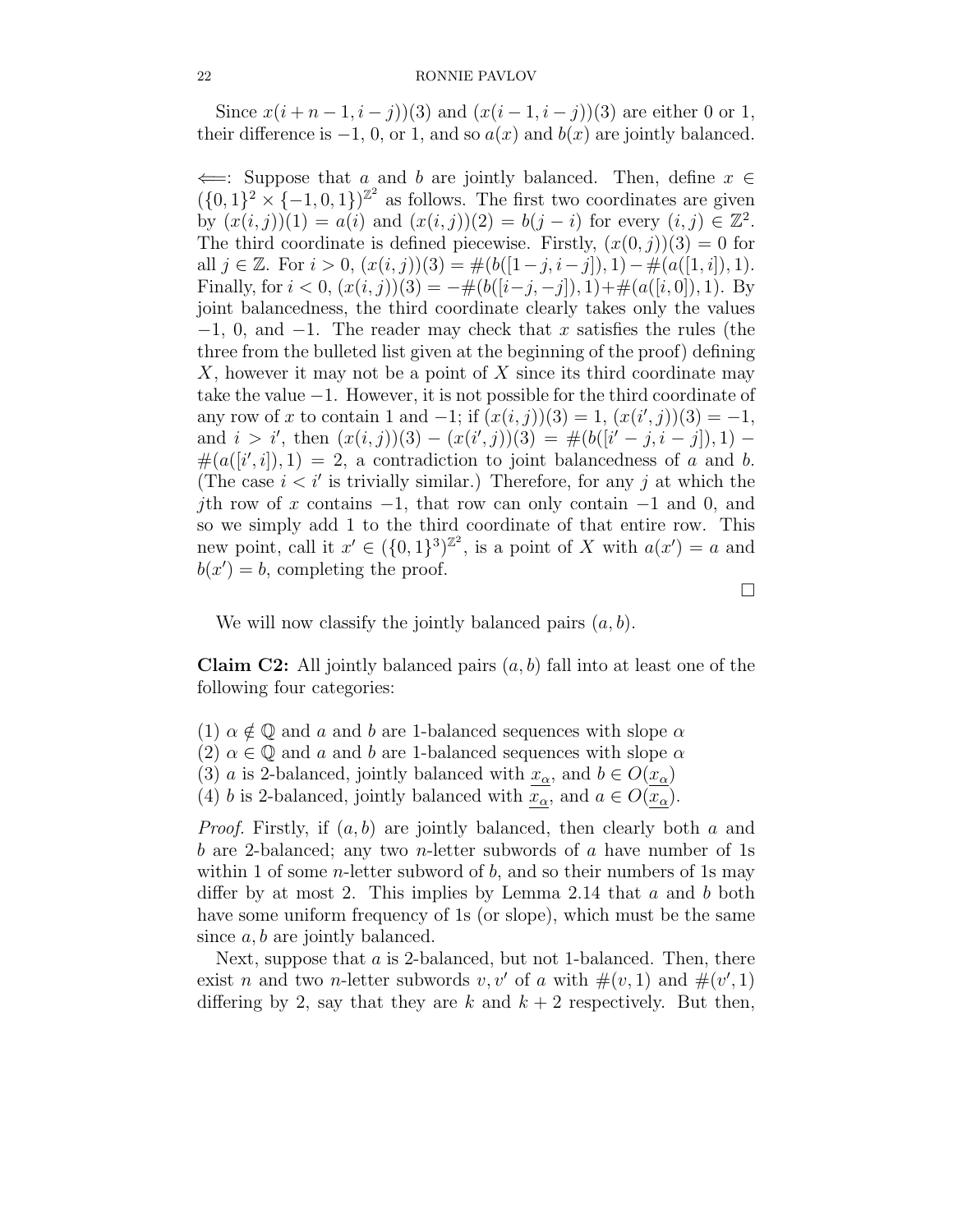since a and b are jointly balanced, every n-letter subword of b must have exactly  $k + 1$  1s. This implies that b is periodic with period n (this is not necessarily the least period of  $b$  though). We claim that  $b$ must be 1-balanced as well.

Assume for a contradiction that a, b are both 2-balanced but not 1-balanced. Then there are  $m, n$  (which we take to be minimal), two *n*-letter subwords  $v, v'$  of a with  $|\#(v, 1) - \#(v', 1)| = 2$ , and two mletter subwords w, w' of b with with  $|\#(w,1) - \#(w',1)| = 2$ . Without loss of generality, assume  $n \leq m$ . As above, every *n*-letter subword of b has the same number of 1s, and so we can remove the first  $n$  letters of  $w, w'$  to yield shorter words with the same property. However, this contradicts minimality of m. Therefore, our assumption was wrong, and if a is 2-balanced but not 1-balanced, then b is 1-balanced. Then, by Lemma 2.19, since b is periodic, it must be in the orbit  $O(x_{\alpha})$  of the lower characteristic sequence  $x_{\alpha}$ .

We conclude several things from this: if  $(a, b)$  is jointly balanced and  $a$  is not 1-balanced, then  $a$  is 2-balanced,  $b$  is periodic, both have the same rational slope  $\alpha$ , and  $b \in O(x_{\alpha})$ . Similarly, if b is not 1-balanced, then  $b$  is 2-balanced,  $a$  is periodic, both have the same rational slope  $\alpha$ , and  $a \in O(x_{\alpha})$ . These correspond to categories (3) and (4).

This means that if a and b have irrational slope  $\alpha$ , then they must both be 1-balanced; this corresponds to category (1). The only remaining case is that a and b have rational slope  $\alpha$  and both are 1-balanced; this corresponds to category (2) and completes the proof.

We briefly note that by Corollary 2.16, any two 1-balanced sequences with irrational slope  $\alpha$  are jointly balanced, and so all  $(a, b)$  in category (1) are jointly balanced. By description, all  $(a, b)$  in categories (3) and (4) are clearly jointly balanced, but  $(a, b)$  in category (2) need not be jointly balanced; for instance,  $a = \dots 0101001010\dots$  and  $b =$  $\ldots$  1010110101 $\ldots$  are both 1-balanced sequences with slope  $\alpha = \frac{1}{2}$  $\frac{1}{2}$ , but  $a$  contains 00 and  $b$  contains 11, and so  $a$  and  $b$  are not jointly balanced.

For any  $\alpha \in [0,1]$ , we write  $X_{\alpha} = \{x \in X : a(x), b(x) \text{ have slope } \alpha \};$ clearly  $X = \bigsqcup X_\alpha$  and so by (1) of Theorem 3.5,  $f(X) = \bigsqcup f(X_\alpha)$ . By (2) of Theorem 3.5,  $f(X)$  is a  $\mathbb{Z}^2$ -SFT. We will show that  $f(X)$  has ZTCPE but not TCPE, for which we need to prove several properties about the subshifts  $f(X_\alpha)$ .

## **Claim C3:** For every  $\alpha \notin \mathbb{Q}$ ,  $f(X_{\alpha})$  has TCPE.

*Proof.* Choose any  $\alpha \notin \mathbb{Q}$ . We will show that  $X_{\alpha}$  satisfies (3a) and (3b) from Theorem 3.5, which will imply that  $f(X_\alpha)$  has TCPE. Choose any

 $\Box$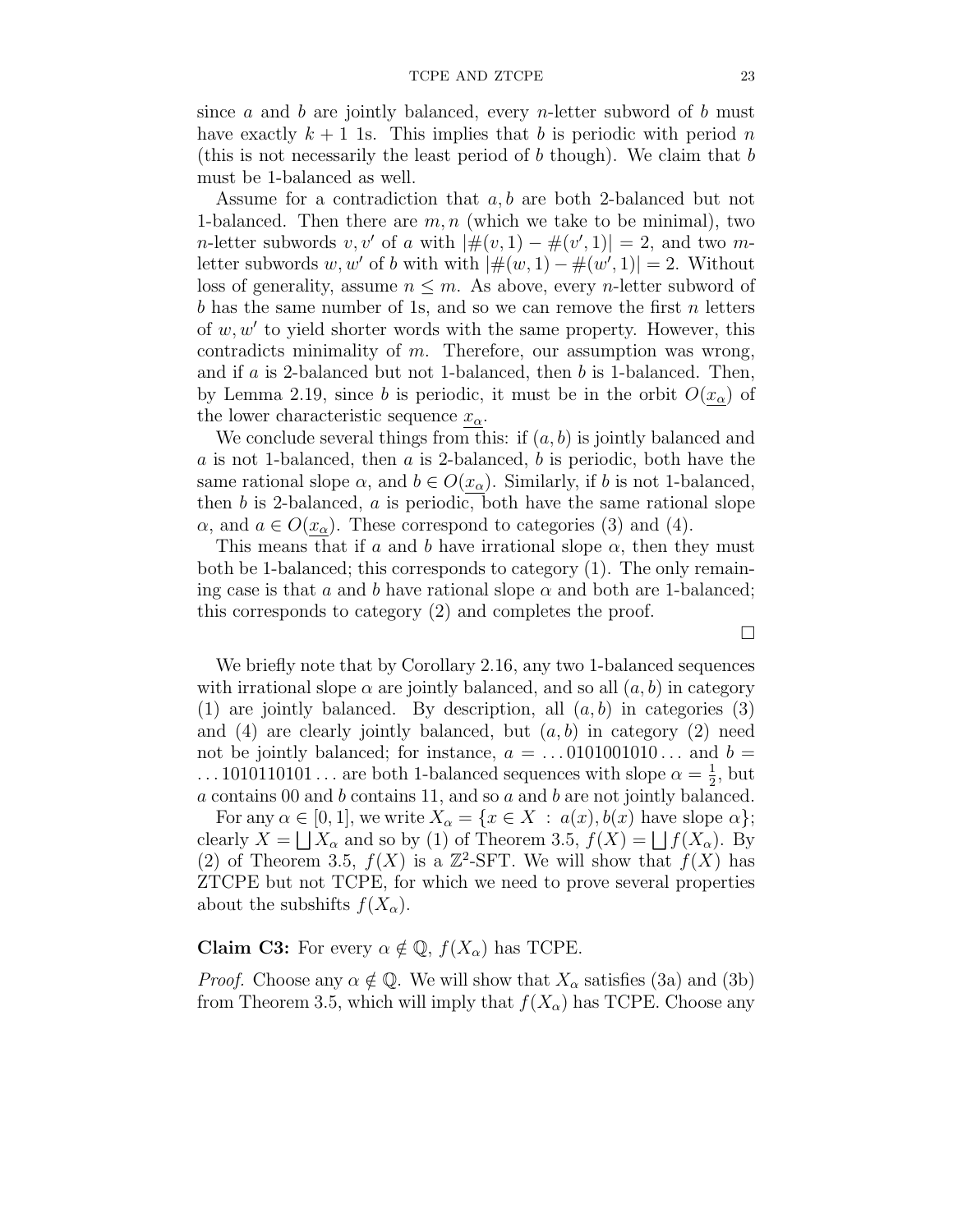pattern  $w \in L_{[-n,n]^2}(X_\alpha)$ , and define  $x \in X_\alpha$  for which  $x([-n,n]^2) = w$ . Then  $a(x)$  and  $b(x)$  are balanced sequences with irrational slope  $\alpha$ , and therefore Sturmian with slope  $\alpha$ . We break into two cases.

If  $a(x) \neq \sigma^{i}b(x)$  for all  $i \in [-n, n]$ , then there exists N so that all rows of  $w' := x([-N, N] \times [-n, n])$  have unequal first and second coordinates, and therefore the first two coordinates of  $w'$  force the third. Then, define the words  $u = (a(x))([-N - n, N + n])$  and  $v =$  $(b(x))([-N-n, N+n])$ ; by the rules defining X, for  $y \in X$ , if the first two coordinates of  $y([-N-n, N+n] \times \{0\})$  are u and v, then the first two coordinates of  $y([-N, N] \times [-n, n])$  match those of  $w' =$  $x([-N, N] \times [-n, n])$ , and since the first and second coordinates of w' force the third,  $y([-N, N] \times [-n, n]) = w'$  and  $y([-n, n]^2) = w$ . We say that  $u$  and  $v$  force an occurrence of  $w$  in any point of  $X$ .

If  $a(x) = \sigma^{i}b(x)$  for some  $i \in [-n, n]$ , then we wish to slightly change one of  $a(x)$  and  $b(x)$  to another Sturmian sequence with the same slope  $\alpha$  so that they are no longer shifts of one another, but without changing  $x([-n, n])^2$ . Since  $a(x)$  and  $b(x)$  are not periodic, for all  $j \neq i$ ,  $a(x) \neq \sigma^{j}b(x)$ . Then we can extend w to  $w' := x([-N, N] \times [-n, n])$ for which every row has unequal first and second coordinates, except for the ith row, which must have equal first and second coordinates since  $a(x) = \sigma^{i}b(x)$ . Recall that  $a(x) = \sigma^{i}b(x)$  is Sturmian, and so can be written as a version of a lower/upper characteristic sequences with a constant added inside the floor/ceiling function. Choose another Sturmian sequence a' with slope  $\alpha$  which is not equal to  $a(x)$ , but with  $a'([-N-n, N+n]) = a([-N-n, N+n])$ ; this can be accomplished by adding a tiny constant inside the floor/ceiling function defining  $a(x)$ . Then define k to be the minimal positive integer for which  $(a(x))(k) \neq$  $a'(k)$ , and j to be the maximal such negative integer. Then it cannot be the case that  $(a(x))(j) = (a(x))(k) = 0$ ; if so, then  $a'(j) = a'(k) = 1$ , and  $|\#((a(x))([j,k]),1) - \#(a'([j,k]),1)| = 2$ , contradicting the fact that any two Sturmian sequences with slope  $\alpha$  are jointly balanced. Similarly,  $(a(x))(j) = (a(x))(k) = 1$  is impossible. Therefore, either  $(a(x))(j) = 0, (a(x))(k) = 1, a'(j) = 1, \text{ and } a'(k) = 0, \text{ or all of these}$ values are the opposite. We assume the former, as the proof of the latter is almost exactly the same. We use Claim C1 to define  $x' \in X_\alpha$ with  $a(x') = a'$  and  $b(x') = b(x)$ . Then since  $a'([-N - n, N + n]) =$  $a([-N-n, N+n])$ , the first two coordinates of  $x'([-N, N] \times [-n, n])$ and  $w' = x([-N, N] \times [-n, n])$  are equal, and therefore they have the same third coordinates as well, except possibly in the ith row. In the *i*th row of x', the first and second coordinates are  $a(x') = a'$  and  $\sigma^{i}b(x') = \sigma^{i}b(x) = a(x)$  respectively. Then  $x'(i, j)$  has first and second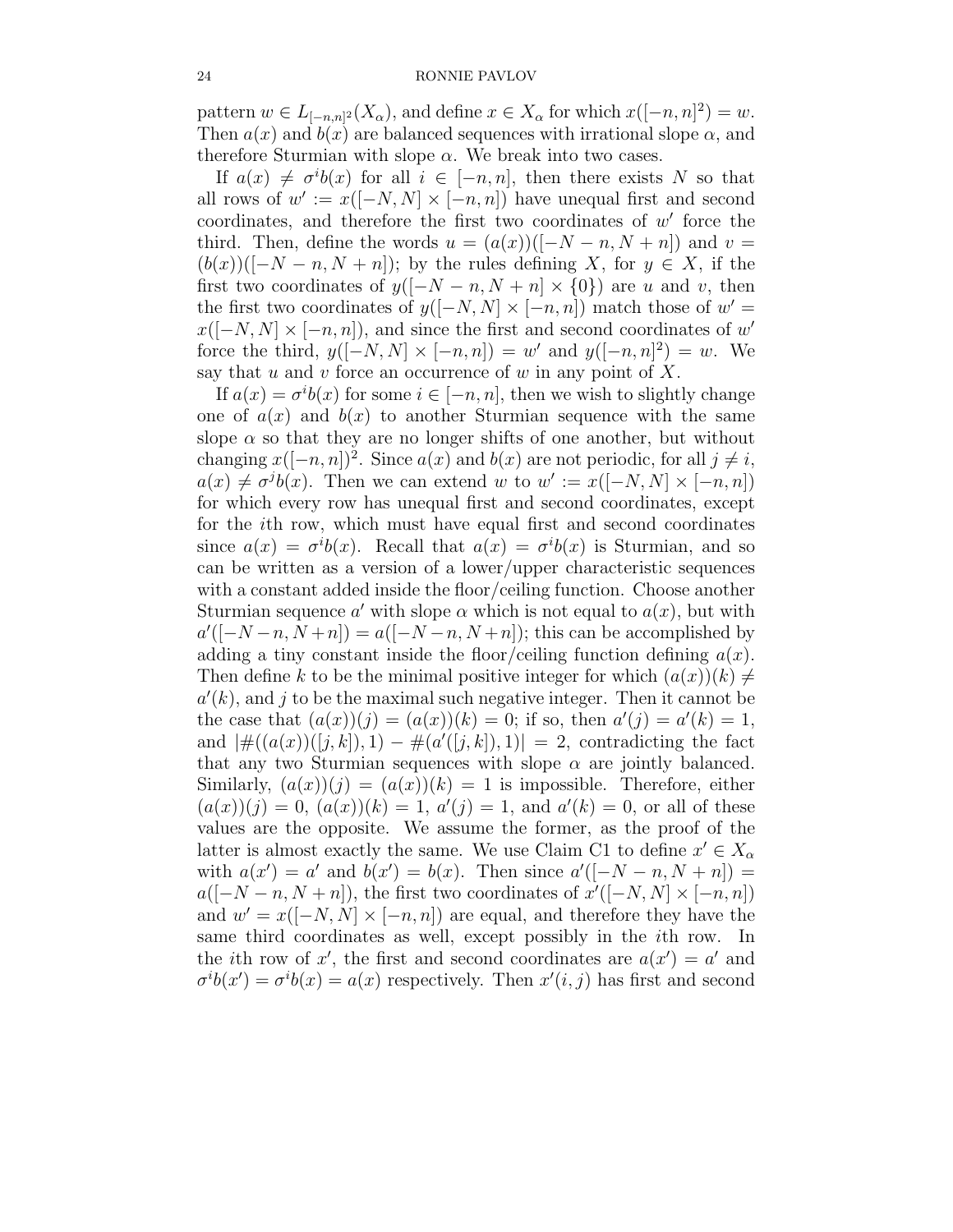coordinates  $a'(j) = 1$  and  $(a(x))(j) = 0$  respectively, implying that the third coordinate of  $x'(i, j)$  is 0. Since a' and  $a(x)$  agree on  $(j, k)$ , the third coordinate of the *i*th row of  $x'$  is 0 on that entire interval, including  $[-N, N]$ . If the third coordinate of w' is 0 on the entire *i*th row, then we have constructed x' with  $x'([-N, N] \times [n, n]) = w'$ , and so  $x'([-n,n]^2) = w$ . If the third coordinate of w' was instead 1 on the *i*th row, then the reader may check that if we define x' instead by  $a(x') =$  $a(x)$  and  $b(x') = \sigma^{-i} a'$ , then x' would have third coordinate 1 on the ith row and again  $x'([-n,n]^2) = w$ . In either case,  $x'([-n,n]^2) = w$ and  $a(x') \neq \sigma^{i}b(x')$  for all  $i \in [-n, n]$ , and so the argument of the last paragraph yields a finite pair of words  $u$  and  $v$  which force an occurrence of  $w$  in any point of  $X$ .

Now, since Sturmian subshifts satisfy (3a) from Theorem 3.5, there exist points  $a_u$  and  $b_v$  which contain occurrences of u and v respectively, beginning at sets of indices  $A, B$  with positive density in  $\mathbb Z$  (in fact every point has this property). By Claim C1, define  $x''$  with  $a(x'') = a_u$  and  $b(x'') = b_v$ . Then, for every pair  $(i, j)$  with  $i \in A$  and  $i + j \in B$ ,  $x''(i, j)$ begins occurrences of  $u$  and  $v$  on its first two coordinates, yielding an occurrence of w. The set of such  $(i, j)$  has positive density in  $\mathbb{Z}^2$  since A, B had positive density in Z, and so we have proved that  $X_{\alpha}$  satisfies (3a) from the hypotheses of Theorem 3.5.

Now, consider any two patterns  $w, w' \in L_{[-n,n]^2}(X_\alpha)$ . As above, we can find words  $u, v, u', v'$  on  $\{0, 1\}^2$  so that a location containing  $u, v$  on its first two coordinates forces an occurrence of  $w$ , and  $u'$ ,  $v'$  similarly force  $w'$ . Since Sturmian subshifts are minimal, there exists Sturmian  $a$ with slope  $\alpha$  containing both u and u'; say  $a(i)$  begins an occurrence of u and  $a(j)$  begins an occurrence of u'. Similarly, there exists Sturmian b with slope  $\alpha$  containing both v and v'; say  $b(k)$  begins an occurrence of v and  $b(\ell)$  begins an occurrence of v'. By Claim C1, we may define  $x \in X_\alpha$  with  $a(x) = a$  and  $b(x) = b$ . Then,  $x(i, i-k)$  begins occurrences of u and v in the first two coordinates (forcing an occurrence of  $w$ ), and  $x(j, j - \ell)$  begins occurrences of u' and v' in the first two coordinates (forcing an occurrence of  $w'$ ). Therefore, x contains both w and  $w'$ , verifying (3b) from the hypotheses of Theorem 3.5. We then know that  $f(X_\alpha)$  has TCPE.

 $\Box$ 

We now move to the more difficult case of rational  $\alpha$ . By Claim C2, we know that  $X_\alpha$  can be written as the union of three subshifts, defined as follows: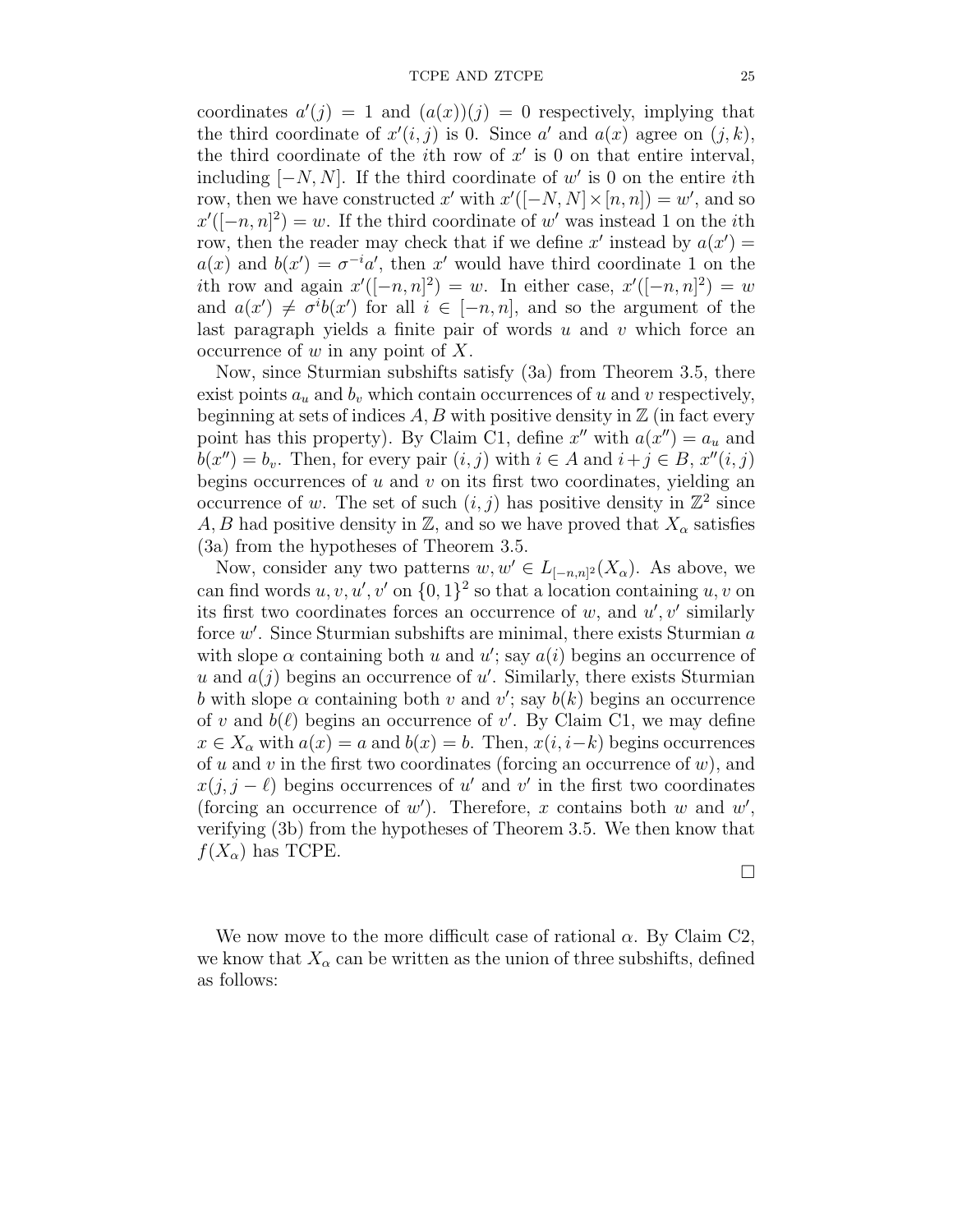•  $X_{\alpha,1}$  consists of  $x \in X_{\alpha}$  for which  $a(x)$  and  $b(x)$  are both 1-balanced with slope  $\alpha$ 

•  $X_{\alpha,2}$  consists of  $x \in X_{\alpha}$  for which  $a(x)$  is 2-balanced and jointly balanced with  $x_{\alpha}$ , and  $b(x) \in O(x_{\alpha})$ 

•  $X_{\alpha,3}$  consists of  $x \in X_{\alpha}$  for which  $b(x)$  is 2-balanced and jointly balanced with  $x_{\alpha}$ , and  $a(x) \in O(x_{\alpha})$ .

We also define a useful subshift of  $X_{\alpha,1}$ :

•  $X_{\alpha,0} \subset X_{\alpha,1}$  consists of  $x \in X_{\alpha}$  for which  $a(x), b(x) \in O(x_{\alpha})$ .

Every point  $x \in X_{\alpha,0}$  has a strange property: since  $a(x)$  and  $b(x)$  are in the same periodic orbit, there are infinitely many rows for which the first and second coordinates are the same, and so in each of those rows the third coordinate can be chosen to be all 0s or all 1s, each independently of every other such row. This in fact means that many points in  $X_{\alpha,0}$  are in fact not limits of points of  $X_{\alpha_n}$  for irrational  $\alpha_n$ , in contrast to the proof of Theorem 1.1. We instead use the following fact.

**Claim C4:** For every  $\alpha \in \mathbb{Q}$ ,  $f(X_{\alpha,0})$  has TCPE.

*Proof.* Choose any  $\alpha \in \mathbb{Q}$ , and any pattern w in  $L_{[-n,n]^2}(X_{\alpha,0})$ . For each row, we extend  $w$  on the left and right to make the first and second coordinates different if possible, arriving at a new pattern  $w' \in$  $L_{[-N,N]\times[-n,n]}(X_{\alpha_0})$  with the following property: for each row where the first and second coordinates of w' match, any point  $x \in X_{\alpha,0}$  with  $x([-N, N] \times [-n, n]) = w'$  must have equal first and second coordinates in that entire row. Define by  $w''$  the pattern given by the first two coordinates of w'. Choose an arbitrary point  $x \in X_{\alpha,0}$ ; w'' clearly appears with positive frequency (in fact along a subgroup of finite index of  $\mathbb{Z}^2$ ) in  $x$  since the first and second coordinates of  $x$  come from the single periodic orbit  $O(x_0)$ . At each occurrence of w'' in x, the third coordinate is forced to match that of  $w'$  except possibly in some rows where the first and second coordinates are equal. Recall though that this forces that entire row of  $x$  to have equal first and second coordinates, and so the third coordinates of any such rows in  $x$  can be judiciously changed to create a point  $x' \in X_{\alpha,0}$  in which w' itself (and therefore w as well) appears with positive frequency, proving (3a) from Theorem 3.5.

Now choose any  $v, w \in L_{[-n,n]^2}(X_{\alpha,0})$ . As above, v and w can be extended to  $v', w' \in L_{[-N,N] \times [-n,n]}(X_{\alpha,0})$  such that any rows with equal first and second coordinates within  $v'$  (or  $w'$ ) force equal first and second coordinates throughout the corresponding entire biinfinite row of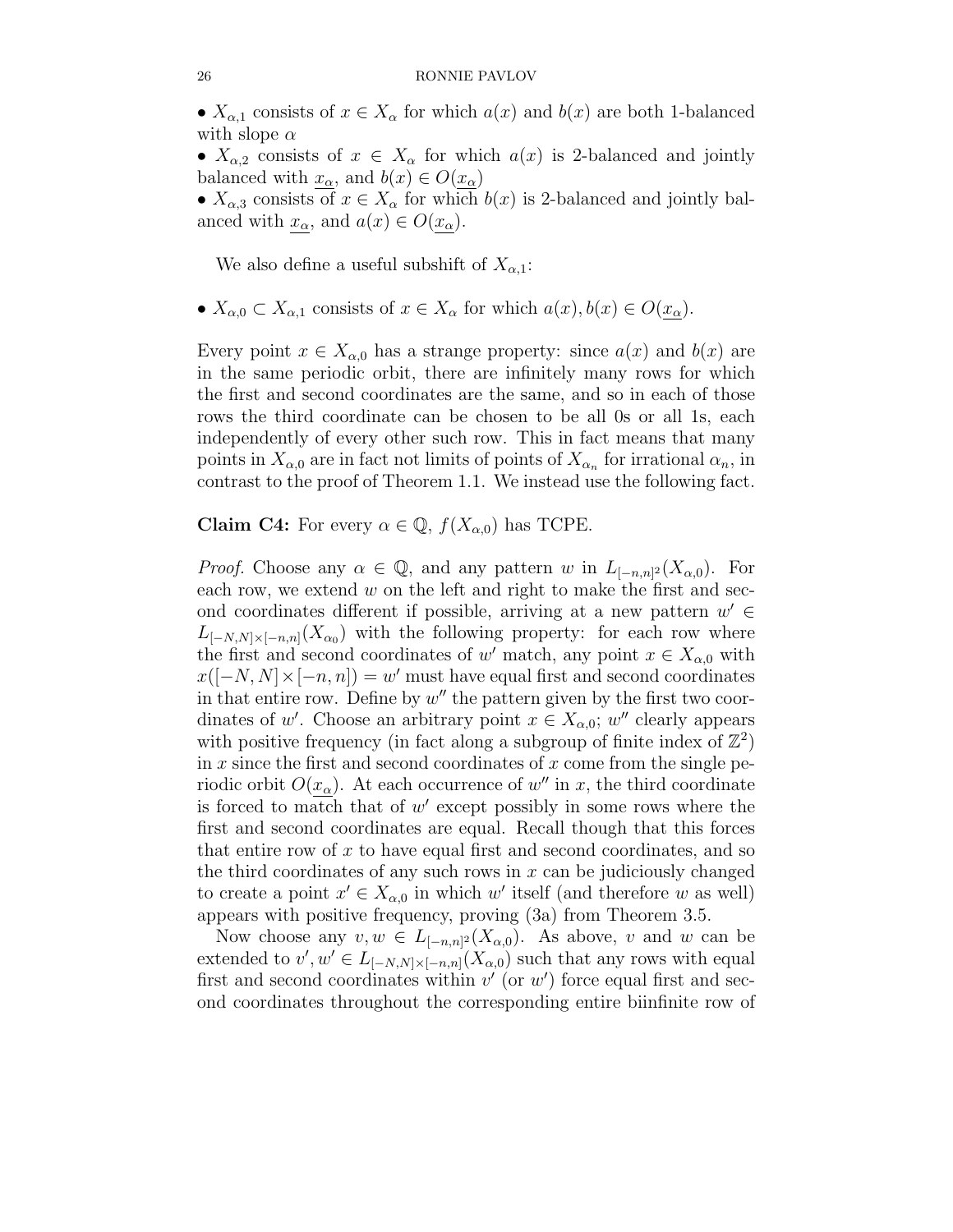#### TCPE AND ZTCPE 27

any point of  $X_{\alpha,0}$  containing  $v'$  (or  $w'$ ). Then, if we denote by  $v''$  and  $w''$ the patterns given by the first two coordinates of  $v'$  and  $w'$  respectively, and choose any  $x \in X_{\alpha,0}$ , then again  $v''$  and  $w''$  appear with positive frequency in  $x$ . Therefore, it's possible to choose occurrences of  $v''$  and  $w''$  within x which share no row. Then as above, for any rows in which  $v''$  and  $w''$  have equal first and second coordinates, the corresponding rows of x have equal first and second coordinates. The third coordinate on those rows can then be changed (if necessary) to create a new point  $x'$  in which  $v'$  and  $w'$  (and therefore v and w) both appear, verifying (3b) and implying that  $f(X_{\alpha,0})$  has TCPE via Theorem 3.5.

 $\Box$ 

Now, similarly to the proof of Theorem 1.1, we wish to deal with points of  $f(X_{\alpha,1}) \setminus f(X_{\alpha,0})$  by representing them as limits of points from the simpler irrational case.

**Claim C5:** Every  $c \in f(X_{\alpha,1}) \setminus f(X_{\alpha,0})$  can be written as the limit of a sequence  $c_n \in f(X_{\alpha_n})$  for some sequence of irrational  $\alpha_n$  converging to  $\alpha$ .

*Proof.* Choose any  $c \in f(X_{\alpha,1}) \setminus f(X_{\alpha,0})$ , which is induced by some  $x \in X_{\alpha,1} \setminus X_{\alpha,0}$ . We will show that x can be written as a limit of  $x_n \in X_{\alpha_n}$  as claimed; then clearly we can create  $c_n \in f(X_{\alpha_n})$  converging to  $c$  by simply copying the "ribbon structure" of  $c$ .

Since  $x \in X_{\alpha,1} \setminus X_{\alpha,0}$ , at least one of  $a(x)$  and  $b(x)$  is not periodic (though in fact both must be eventually periodic). We break into two cases depending on whether or not  $a(x)$  and  $b(x)$  are shifts of each other.

**Case 1.** Suppose that  $a(x)$  and  $b(x)$  are not shifts of each other. Then for every n, there exists N so that all rows of  $x([-N, N] \times [-n, n])$ have unequal first and second coordinates, and thereby the third coordinate of  $x([-N, N] \times [-n, n])$  is forced by the first two coordinates on that pattern. Write  $u_n := (a(x))([-N - n, N + n])$  and  $v_n := (b(x))([-N - n, N + n])$ . Since the first and second coordinates of all rows of x are balanced sequences,  $u_n$  and  $v_n$  are balanced words and so by Lemma 2.20 there exist Sturmian sequences  $a_n$  and  $b_n$ for which  $a_n([-N - n, N + n]) = u_n$  and  $b_n([-N - n, N + n]) = v_n$ .

We in fact wish to choose  $a_n$  and  $b_n$  with the same slope, which requires a more detailed examination of the proof of Lemma 2.20 from [5]. In that proof, it is shown that in fact a balanced word  $w$  is a subword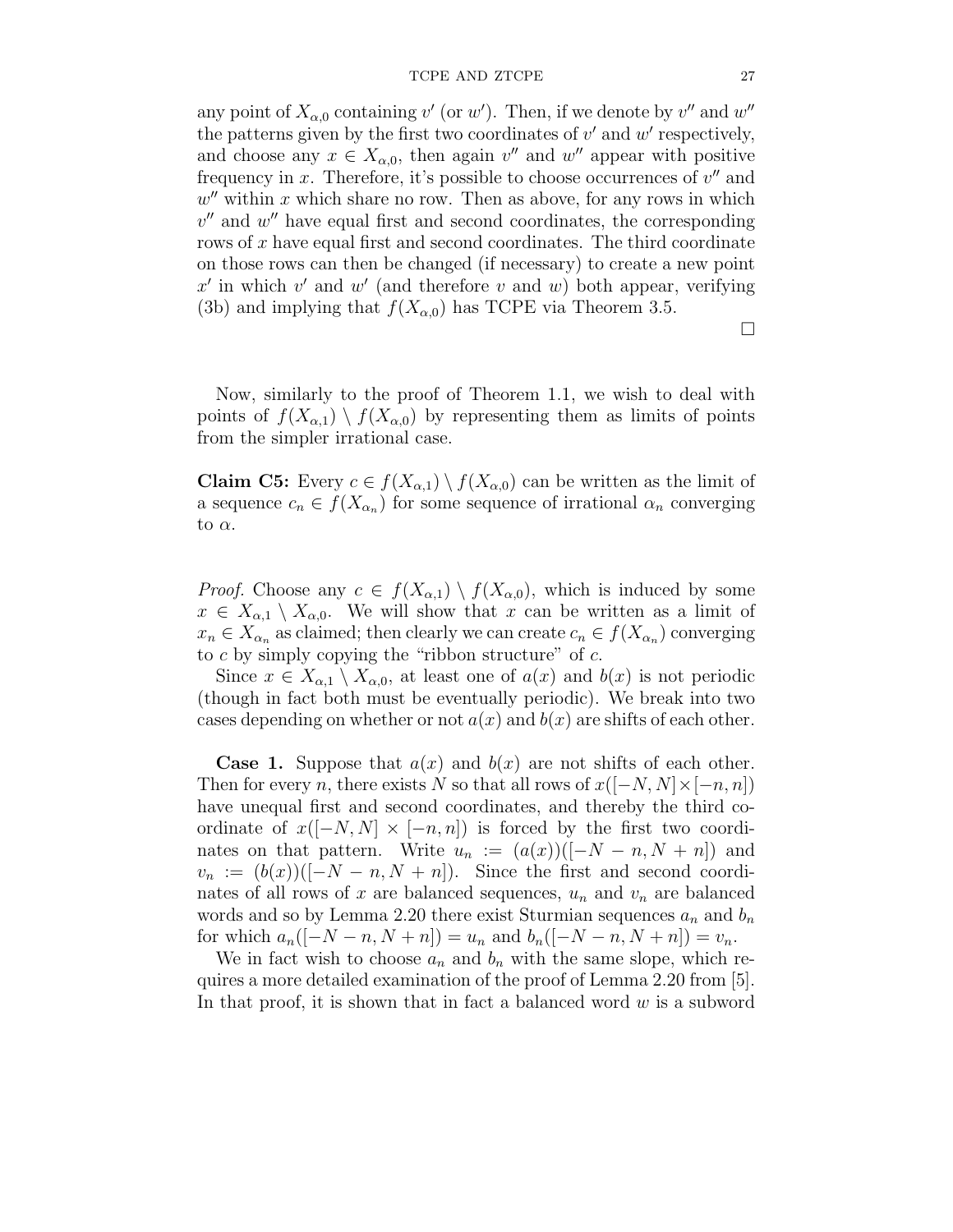of any Sturmian sequence with irrational slope strictly between

$$
\alpha'(w):=\max_v\left(\frac{\#(v,1)-1}{|v|}\right)\text{ and }\alpha''(w):=\min_v\left(\frac{\#(v,1)+1}{|v|}\right),
$$

where  $v$  ranges over all subwords of  $w$ . We then need to show that  $(\alpha'(u_n), \alpha''(u_n)) \cap (\alpha'(v_n), \alpha''(v_n)) \neq \emptyset$ . First, note that since  $u_n$  and  $v_n$  are subwords of balanced sequences with slope  $\alpha$ , by Corollary 2.15  $\alpha'(u_n), \alpha'(v_n) \leq \alpha \leq \alpha''(u_n), \alpha''(v_n)$ . The only case in which we are not done is if either  $\alpha'(u_n) = \alpha = \alpha''(v_n)$  or  $\alpha'(v_n) = \alpha = \alpha''(u_n)$ . For a contradiction, we assume the former; the other case is trivially similar. Since  $\alpha'(u_n) = \alpha$ ,  $u_n$  has a subword s with  $\#(s,1) = |s|\alpha+1$ . If we write  $\alpha = \frac{i}{i}$  $\frac{i}{j}$  in lowest terms, then |s| must be a multiple of j since  $\#(s,1)$ is an integer. But then we may partition  $s$  into  $j$ -letter subwords, and one of them, call it s', must have  $\#(s', 1) = i + 1$ . However, a similar argument shows that since  $\alpha''(v_n) = \alpha$ ,  $v_n$  contains a j-letter subword t' with  $\#(t', 1) = i - 1$ , which violates the fact that  $u_n$  and  $v_n$  are jointly balanced. Therefore,  $(\alpha'(u_n), \alpha''(u_n)) \cap (\alpha'(v_n), \alpha''(v_n)) \neq \emptyset$ , and so we may choose  $a_n$  and  $b_n$  to have the same irrational slope  $\alpha_n$ .

Then  $a_n$  and  $b_n$  are jointly balanced, so by Claim C1 we may define  $x_n \in X_{\alpha_n}$  with  $a(x_n) = a_n$  and  $b(x_n) = b_n$ . Then  $x_n([-N, N] \times [-n, n])$ has first two coordinates agreeing with those of  $x([-N, N] \times [-n, n]),$ and we argued above that their third coordinates must agree as well, meaning that  $x_n([-N, N] \times [-n, n]) = x([-N, N] \times [-n, n])$ . Therefore, x is the limit of the sequence  $x_n \in X_{\alpha_n}$  for a sequence of irrational  $\alpha_n$ converging to  $\alpha$ .

**Case 2.** Suppose that  $a(x)$  and  $b(x)$  are shifts of each other, say  $a(x) = \sigma^k b(x)$ . Then both  $a(x)$  and  $b(x)$  are not periodic (since  $x \notin$  $X_{\alpha,0}$ , and so for  $m \neq k$ ,  $a(x) \neq \sigma^{m}b(x)$ . Therefore, for every  $n > |k|$ , we can choose N so that all rows of  $x([-N, N] \times [-n, n])$  except the kth have unequal first and second coordinates, and thereby the third coordinate of  $x([-n, n] \times [-N, N])$  is forced by the first two coordinates on each row except the kth. Then, again by Lemma 2.20, there exists a Sturmian sequence  $b_n$ , with irrational slope  $\alpha_n$ , for which  $b_n([-N (n, N+n]) = (b(x))([-N-n, N+n])$ . By Claim C1, we define  $x_n \in X_{\alpha_n}$ with  $a(x_n) = \sigma^k b_n$  and  $b(x_n) = b_n$ . Then  $x_n([-N, N] \times [-n, n])$ has first two coordinates agreeing with those of  $x([-N, N] \times [-n, n])$ , and by the above argument, the third coordinates are forced to agree as well, except possibly on the kth row. However, the kth row of  $x_n$  has equal first and second coordinates, and so the third coordinate can be chosen to be either all 0s or all 1s, whichever matches the third coordinate of the kth row of  $x([-N, N] \times [-n, n])$ . Then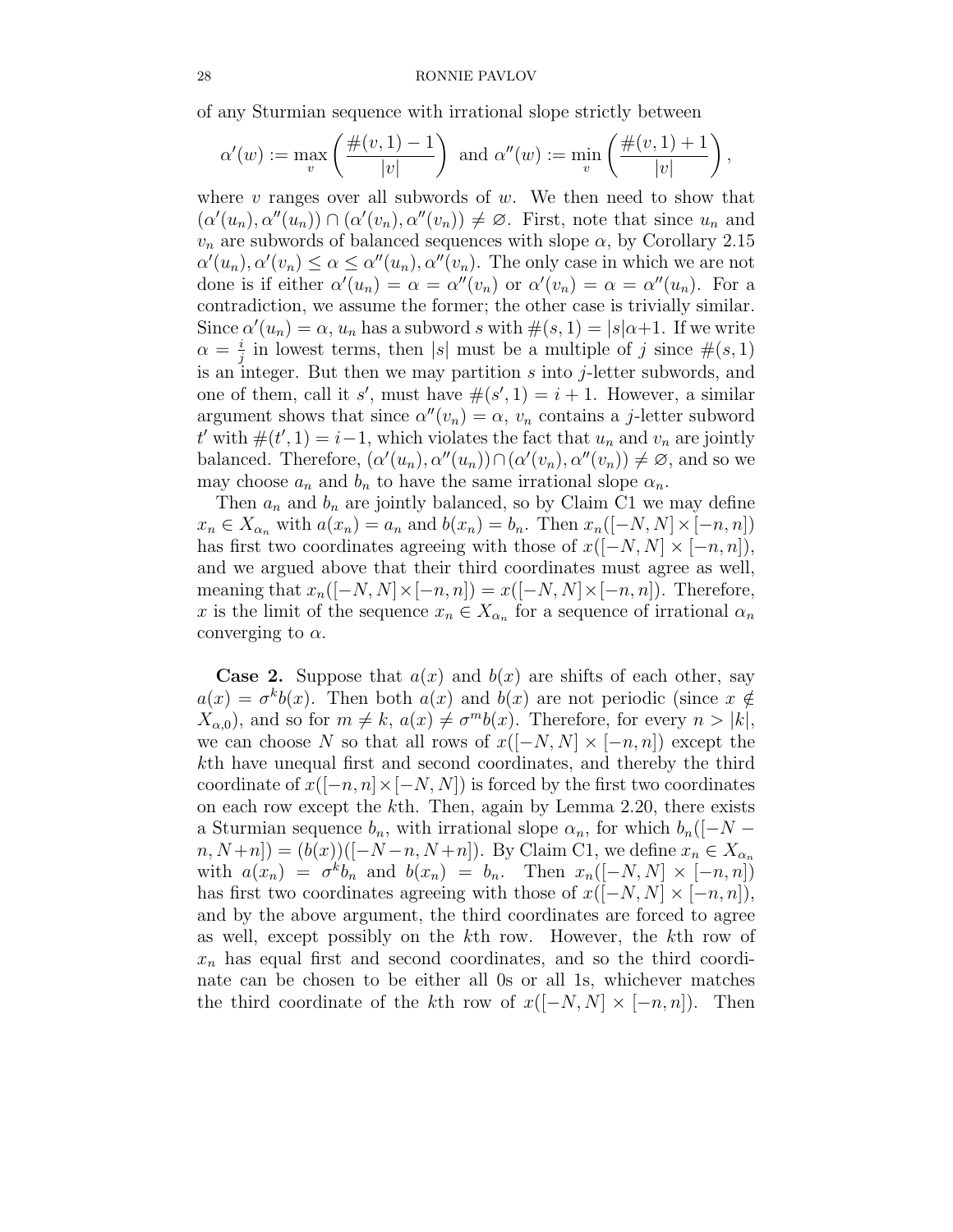$x_n([-N, N] \times [-n, n]) = x([-N, N] \times [-n, n])$ , and so again x is the limit of the sequence  $x_n \in X_{\alpha_n}$  for a sequence of irrational  $\alpha_n$  converging to  $\alpha$ .

Then, the sequence  $x_n$  induces a sequence  $c_n \in f(X_{\alpha_n})$  with the same "ribbon structure" as that of c, and clearly  $c_n \to c$ , completing the proof.

Finally we must treat the subshifts  $X_{\alpha,2}$  and  $X_{\alpha,3}$ . We first treat the special cases  $\alpha = 0$  and  $\alpha = 1$ .

Claim C6: For  $\alpha \in \{0, 1\}$ ,  $X_{\alpha, 2} \cup X_{\alpha, 3} \subseteq X_{\alpha, 1}$ .

*Proof.* We treat only  $\alpha = 0$ , as  $\alpha = 1$  is trivially similar. Note that  $x_{\alpha} = 0^{\infty} = ... 000 \dots$ , and the only sequences jointly balanced with  $\frac{\overline{x}_{\alpha}}{x_{\alpha}}$  are  $x_{\alpha}$  itself and the orbit of  $0^{\infty}10^{\infty} = ... 0001000...$  All of these sequences are, however, also 1-balanced. Therefore,  $X_{0,2} \cup X_{0,3} \subseteq X_{0,1}$ , and similarly  $X_{1,2} \cup X_{1,3} \subseteq X_{1,1}$ .

 $\Box$ 

A key technique used in the proof of Theorem 1.1 was to show that any point of  $B_\alpha$  could be written as the limit of a sequence of points from  $B_{\alpha_n}$  for some irrational  $\alpha_n \to \alpha$ . However, the analogous fact here is not true; the set of 1-balanced sequences is closed, so no point in  $X_{\alpha,2} \cup X_{\alpha,3}$  (where one of  $a(x)$  or  $b(x)$  is not 1-balanced) can be written as the limit of a sequence from  $X_{\alpha_n}$  for irrational  $\alpha_n$  (for which both  $a(x)$  and  $b(x)$  are 1-balanced). Instead, we will prove the following.

Claim C7: For  $\alpha \in \mathbb{Q} \setminus \{0,1\}$ ,  $f(X_{\alpha,2} \cup X_{\alpha,3})$  has TCPE.

*Proof.* We need only show that  $X_{\alpha,2} \cup X_{\alpha,3}$  satisfies (3a) and (3b) from the hypotheses of Theorem 3.5. For the first part, consider any  $w \in$  $L_{[-n,n]^2}(X_{\alpha,2})$ . As in the proof of Claim C4, we may extend w to  $w' \in L_{[-N,N] \times [-n,n]}(X_{\alpha,2})$  with the following property: for each row of w ′ with equal first and second coordinates, the first and second coordinates of the entire corresponding row are forced to agree for any  $x \in X_{\alpha,2}$  with  $x([-N,N] \times [-n,n]) = w'$ . Choose such an  $x \in X_{\alpha,2}$ . By definition,  $b(x) \in O(x_\alpha)$  and  $a(x)$  is jointly balanced with  $x_\alpha$ . Define  $u = (a(x))([-N-n, N+n])$  and  $v = (b(x))([-N-n, N+n])$ ; by the rules defining X, any  $x' \in X_{\alpha,2}$  with  $(a(x'))([-N-n, N+n]) = u$  and  $(b(x'))([-N-n, N+n]) = v$  must have first and second coordinates on  $[-N, N] \times [-n, n]$  matching those of w'. We now wish to show

 $\Box$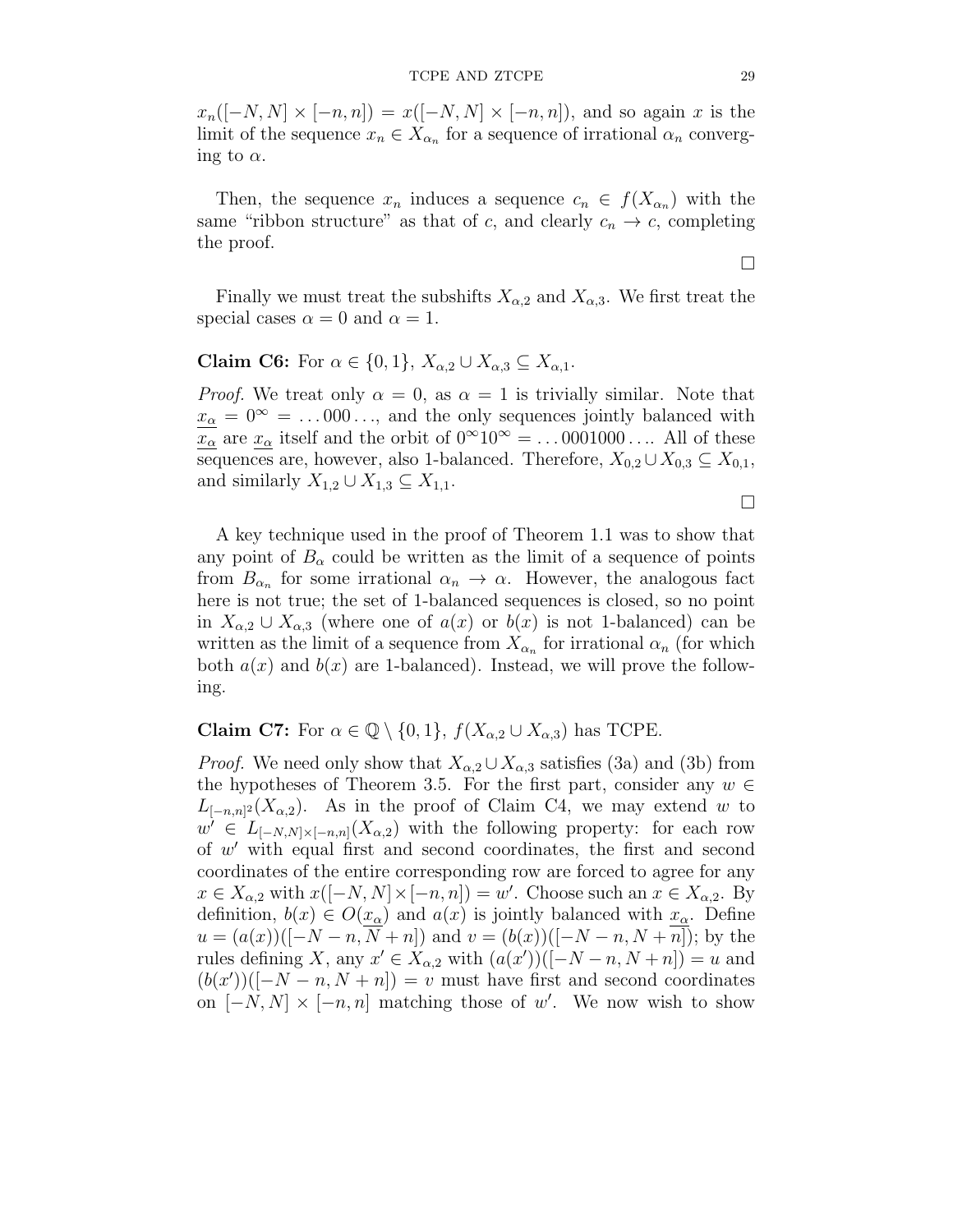that there exists  $x' \in X_{\alpha,2}$  for which the pair  $a(x'), b(x')$  sees the pair  $u, v$  with positive frequency. We begin by proving that we can find a periodic sequence a which is jointly balanced with  $x_{\alpha}$  and for which  $a(-N - n, N + n) = u$ . Recall that u is contained in  $a(x)$ , which is jointly balanced with  $x_{\alpha}$ . Let's write  $\alpha = \frac{i}{i}$  $\frac{i}{j}$  in lowest terms; then by definition,  $x_{\alpha}$  is periodic with period j and every j-letter subword of  $x_{\alpha}$  contains exactly *i* 1s.

We break into two cases. First, assume that there exists some subword t of  $a(x)$  which contains u, has length  $mj$ , and contains exactly mi 1s. We then claim that  $t^{\infty}$  is jointly balanced with  $x_{\alpha}$ . To see this, consider any subword y of  $t^{\infty}$ ; clearly y can be written as  $st^k p$  for some p a prefix of t and s a suffix of t. If  $|p| + |s| \leq |t|$ , then t can be written as  $szp$ , and then  $\#(y, 1) = \#(st^kp, 1) = (k+1)mi - \#(z, 1)$ . But  $|\#(z,1)-|z|\alpha| \leq 1$  by Corollary 2.15, so  $\#(y,1)$  is within 1 of  $(k+1)mi - z\alpha = ((k+1)mj - |z|)\alpha = |y|\alpha$ . If instead  $|p| + |s| > |t|$ , then we can write  $s = zs'$  and  $t = ps'$ . Then  $\#(y, 1) = \#(st^k p, 1) =$  $(k+1)mi + \#(z,1)$ . Again  $|\#(z,1) - |z|\alpha| \leq 1$ , so  $\#(y,1)$  is within 1 of  $(k + 1)mi + z\alpha = ((k + 1)mj + |z|)\alpha = |y|\alpha$ . Either way, we have shown that every subword of  $t^{\infty}$  has number of 1s within 1 of  $\alpha$ times its length, and so  $a := t^{\infty}$  is jointly balanced with  $x_{\alpha}$ . Also, since  $a(-N-n, N+n)$  was unchanged from  $a(x)$ , it is equal to u.

The remaining case is that every subword t of  $a(x)$  with length a multiple of j (say  $mj$ ) which contains u does not have mi 1s. By the fact that  $a(x)$  is jointly balanced with  $x_{\alpha}$ , the only possibilities are that such subwords have either  $mi - 1$  or  $mi + 1$  1s. If both numbers occurred, then there would have to be an intermediate subword with length  $mj$  containing exactly  $mi$  1s, a contradiction. Therefore, either  $#(t,1) = mi - 1$  for every mj-letter subword t of  $a(x)$  containing u, or  $\#(t,1) = mi + 1$  for all such t; we treat only the former case, as the latter is trivially similar. Consider an  $mj$ -letter subword t of  $a(x)$ ending with a 0 (such a word must exist since  $\alpha \neq 1$ ). Then t is jointly balanced with  $x_{\alpha}$ , and we claim that if we change the final letter of t to a 1, yielding a new word t', then t' is jointly balanced with  $x_{\alpha}$ as well. To see this, we need only show that every subword of  $t'$  has number of 1s within 1 of  $\alpha$  times its length. Since we changed only the last letter of  $t$ , it suffices to show this for suffixes of  $t'$ . For this purpose, choose any suffix  $s'$  of  $t'$ , and denote by s the suffix of t of the same length. Take y to be any subword of  $a(x)$  ending with t with length a multiple of j, say mj. Then by assumption,  $\#(y, 1) = mi - 1$ . We write  $y = zs$ , and by Corollary 2.15,  $\#(z,1) \ge |z|\alpha - 1$ . So,  $\#(s,1) \leq (mi-1) - (|z|\alpha - 1) = (mj-|z|)\alpha = |s|\alpha$ . Then, again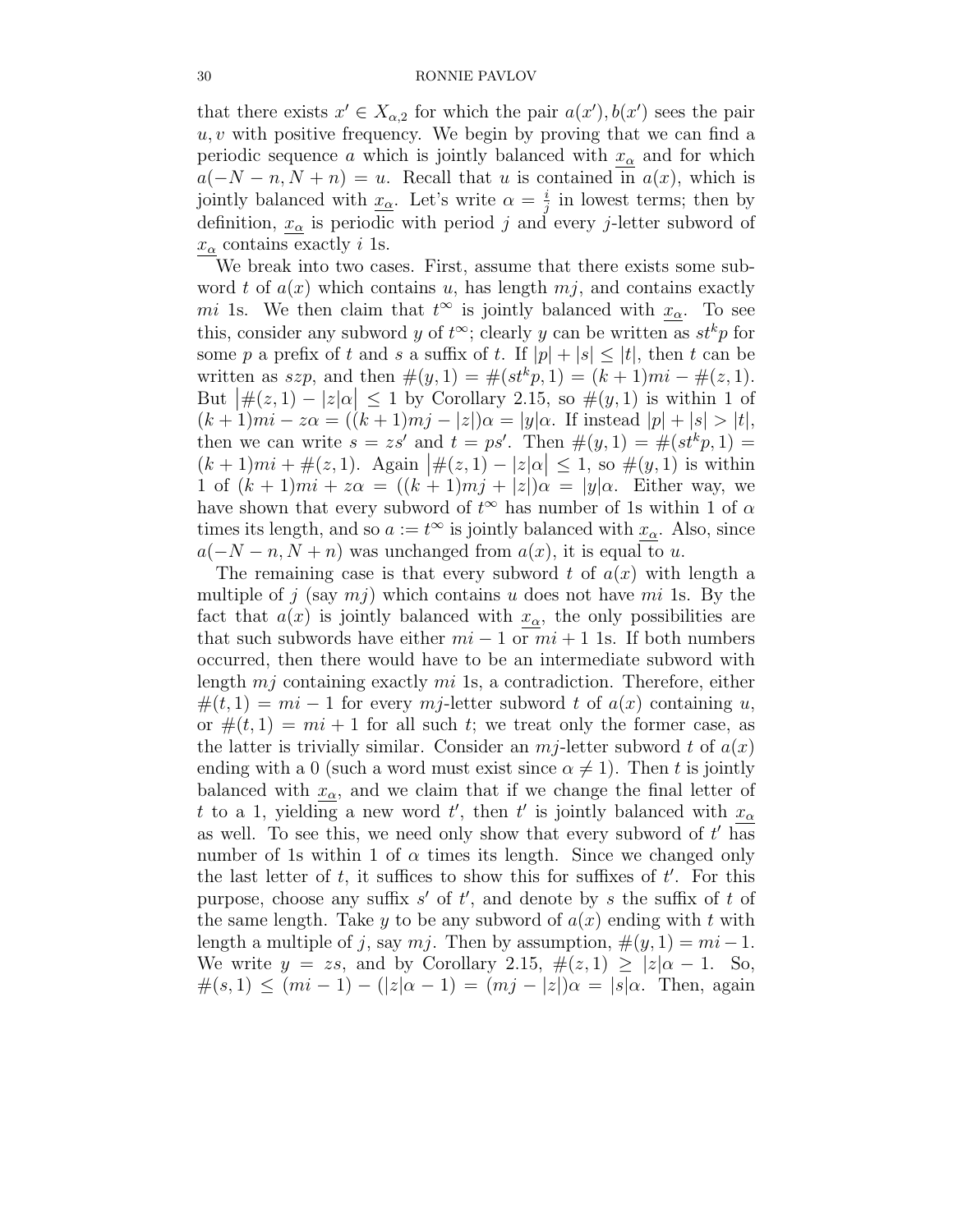using Corollary 2.15,  $\#(s,1) \in [|s|\alpha-1, |s|\alpha]$ , implying that  $\#(s', 1) \in$  $[|s'| \alpha, |s'| \alpha + 1]$ , since it is exactly one greater. But then we've shown that t' is jointly balanced with  $x_{\alpha}$ , and it is a word with length  $mj$  which contains  $u$  and has exactly  $mi$  1s, and so by the previous paragraph,  $a := (t')^{\infty}$  is jointly balanced with  $x_{\alpha}$  and has  $a(-N - n, N + n) = u$ .

In both cases, we have found  $a$  which is periodic, jointly balanced with  $x_{\alpha}$ , with  $a(-N - n, N + n) = u$ . By Claim C1, define  $x' \in$  $X_{\alpha,2}$  with  $a(x') = a$  and  $b(x') = b(x)$ . Then  $b(x')$  is periodic and  $(b(x')([-N-n, N+n]) = v$ , meaning that the pair u, v appears along  $a(x'), b(x')$  periodically with period the product of those of  $a(x'), b(x')$ . Since  $b(x')$  is periodic with period j and the first coordinate of x' is constant vertically, every jth row of  $x'$  in fact also contains  $u, v$  in its first two coordinates with positive frequency. As explained above, each occurrence of u, v forces a pattern with shape  $[-N, N] \times [-n, n]$  which has the same first two coordinates as  $w'$ , and for all rows where those coordinates are unequal, the third coordinate is forced and must match that of  $w'$  as well. If any rows have equal first and second coordinates, then as argued above, the entire associated biinfinite rows of  $x'$  must have equal first and second coordinates as well, and then the third coordinate can be changed (if necessary) in each row to match that of w' in the relevant row. This yields a point  $x'' \in X$  which contains a positive frequency of occurrences of  $w'$ , and therefore  $w$ . The proof for patterns in  $L(X_{\alpha,3})$  is trivially similar, and so we have shown (3a) from Theorem 3.5 for  $X_{\alpha,2} \cup X_{\alpha,3}$ .

Now we must prove (3b). Again, choose any  $w \in L_{[-n,n]^2}(X_{\alpha,2}),$ extend to  $w' \in L_{[-N,N] \times [-n,n]}(X_{\alpha,2})$  as above, choose  $x \in X_{\alpha,2}$  containing w', and define u and v subwords of  $a(x)$  and  $b(x)$  with the same properties as above. Consider the sequence  $a(x)$ . It must contain a subword of length  $j$  with exactly  $i$  1s somewhere to the right of  $u$ ; if not, then as above, every such word would have to have exactly  $i - 1$  1s or every such word would have exactly  $i + 1$  1s, each of which contradicts the fact that  $a(x)$  has slope  $\alpha = \frac{i}{i}$  $\frac{i}{j}$ . Similar reasoning shows that  $a(x)$  also contains a subword of length j with exactly i 1s somewhere to the left of u. We then can write the subword of  $a(x)$  between these two j-letter words (inclusive) as ptuvq, where p and q are length j and  $\#(p,1) = \#(q,1) = i$ . Since ptuvq was a subword of  $a(x)$ , it is jointly balanced with  $x_{\alpha}$ . We now claim that  $a := p^{\infty}tuvq^{\infty}$  is also jointly balanced with  $x_{\alpha}$ . To see this, choose any subword s of a. We need to show that  $|\#(s,1) - |s|\alpha| \leq 1$ . We can clearly write s as  $s = p^k z q^l$  for some  $k, l \geq 0$ , where z is a subword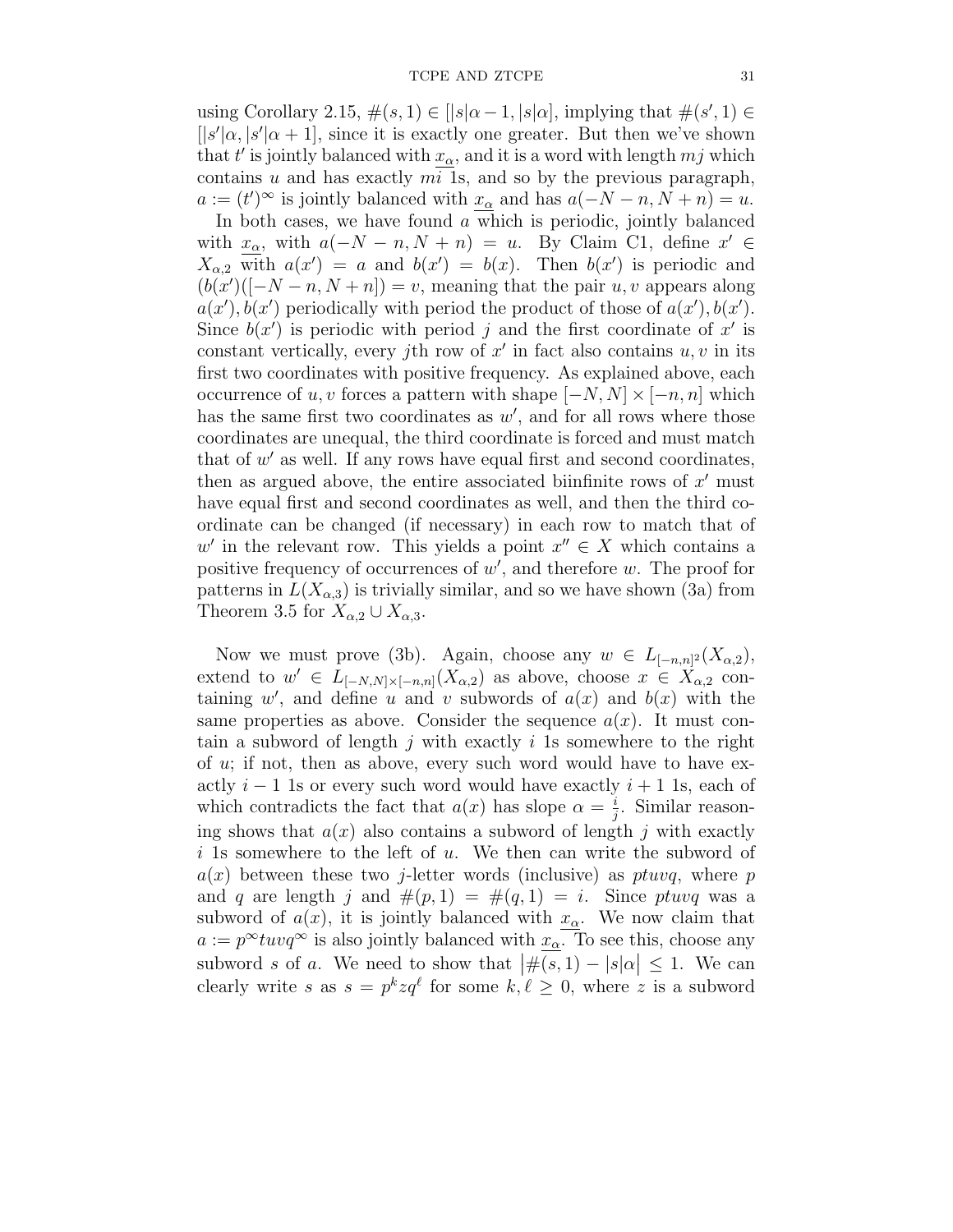of ptuvq. Then, by Corollary 2.15, since ptuvq is jointly balanced with  $\frac{x_{\alpha}}{\alpha}$ ,  $\left| \#(z,1) - |z|\alpha \right| \leq 1$ . Then  $\#(s,1) = ik + i\ell + \#(z,1)$ , and therefore within 1 of  $ik+i\ell+|z|_{\alpha} = (jk+j\ell+|z|)_{\alpha} = |s|\alpha$ . We have then shown that  $a = p^{\infty}tuvq^{\infty}$  is jointly balanced with  $x_{\alpha}$ . We note that since a is jointly balanced with  $x_{\alpha}$ , the biinfinite sequences  $p^{\infty}$  and  $q^{\infty}$  must be as well. We then claim that these sequences are in fact (1-)balanced. For any length  $m$  which is not a multiple of  $j$ , Lemma 2.16 implies that every *m*-letter subword of  $p^{\infty}$  or  $q^{\infty}$  has either  $\lfloor m\alpha \rfloor$  or  $\lceil m\alpha \rceil$  1s. For any m a multiple of j, since  $p^{\infty}$  is periodic with period j, every m-letter subword of  $p^{\infty}$  or  $q^{\infty}$  has the same number of 1s (namely  $m\alpha$ ). Therefore,  $p^{\infty}$  and  $q^{\infty}$  are in fact balanced, and by Lemma 2.19, must be in  $O(x_{\alpha})$  themselves.

By Claim C1, define  $x' \in X_{\alpha,2}$  with  $a(x') = a$  and  $b(x') = b(x)$ . Clearly  $(a(x'))([-N-n, N+n])$  is unchanged from  $a(x)$  and so equals u, and  $(b(x'))([-N-n, N+n]) = v$ . As argued before, these occurrences of u, v force the first two coordinates of  $x'([-N, N] \times [-n, n])$  to match those of  $w'$ , and the third coordinate on any rows of  $x'$  with equal first and second coordinates can be changed to yield  $x''$  containing  $w'$  (and thereby w). Since  $a(x'')$  and  $b(x'')$  both terminate with a shift of  $x_{\alpha}$ , due to the periodicity of the first and second coordinates of  $x''$ , there must be a subpattern of  $x''$  of shape  $[-n, n]^2$ , call it w'', whose first and second coordinates on every row are just subwords of  $x_\alpha$ . Call the set of such patterns  $S_n$ . We have then shown that any pattern in  $L_{[-n,n]^2}(X_{\alpha,2})$  coexists in a point of  $X_{\alpha,2}$  with a pattern from the set  $S_n$ , and similarly one can prove that any pattern in  $L_{[-n,n]^2}(X_{\alpha,3})$  coexists in a point of  $X_{\alpha,3}$  with a pattern from  $S_n$ .

Finally, we claim that any two patterns  $s, t \in S_n$  coexist in some point of  $X_{\alpha,0} \subset X_{\alpha,2} \cup X_{\alpha,3}$ . We may without loss of generality assume that  $n > j$ . Define s' and t' to be the patterns given by the first two coordinates of s and t respectively, and use Claim C1 to define  $x \in X_{\alpha,0}$ with  $a(x) = b(x) = x_\alpha$ . Then all possible "phase shifts" of the first and second coordinates appear in infinitely many rows, and so  $s'$  and  $t'$ appear infinitely many times in  $x$ ; in particular, there are occurrences of them which share no row. Since  $n > j$ , in any rows where the first and second coordinates of those occurrences of  $s'$  or  $t'$  agree, the corresponding entire rows of x have equal first and second coordinates. Then, in any such rows, the third coordinate of  $x$  can be changed (if necessary) to yield  $x' \in X_{\alpha,0}$  containing s and t.

We have then proved (3b) from Theorem 3.5 (with  $N = 3$ ) for  $X_{\alpha,2} \cup$  $X_{\alpha,3}$ ; for any two patterns w, w' in  $L_{[-n,n]^2}(X_{\alpha,2} \cup X_{\alpha,3})$ , each coexists with a pattern from  $S_n$  in some point of  $X_{\alpha,2} \cup X_{\alpha,3}$ , and then the two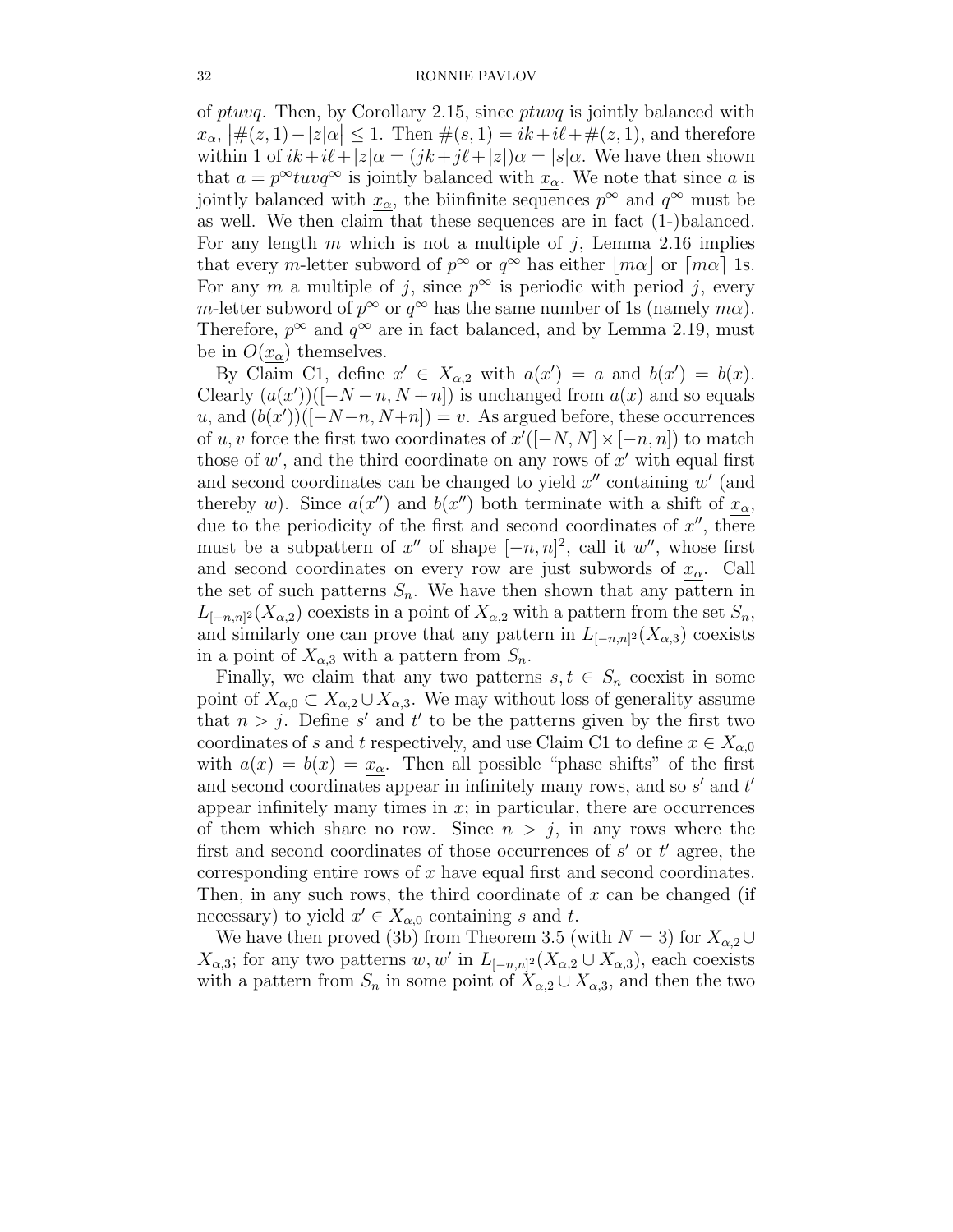patterns from  $S_n$  coexist in some point of  $X_{\alpha,0} \subset X_{\alpha,2} \cup X_{\alpha,3}$ . Finally, we apply Theorem 3.5 to see that  $f(X_{\alpha,2} \cup X_{\alpha,3})$  has TCPE.

 $\Box$ 

We are finally prepared to prove that  $(f(X), \sigma_v)$  has ZTCPE but not TCPE.

## Claim C8:  $(f(X), \sigma_v)$  does not have TCPE.

*Proof.* As in the corresponding proof from Theorem 1.1, we define a surjective factor map from  $(f(X), \sigma_v)$  to the nontrivial zero entropy system ([0, 1], id). The map  $\pi$  is defined as follows: for every  $c \in f(X)$ ,  $\pi(c)$  is defined to be the unique  $\alpha$  so that  $c \in f(X_\alpha)$ . The arguments that  $\pi$  is shift-invariant and surjective are the same as before. It remains only to show that  $\pi$  is continuous, but this is simple; if  $c_n \in f(X)$ approaches c, then  $c_n$  is induced by  $b_n$  approaching b, and in particular  $a(b_n)$  approaches  $a(b)$ . But then  $a(b_n)$  and  $a(b)$  are 2-balanced sequences, and the proof that the slopes of  $a(b_n)$  approach the slope of  $a(b)$  is the same as in the one from Theorem 1.1. This implies that  $\pi(c_n) \to \pi(c)$ , and that  $\pi$  is continuous, meaning that  $(f(X), \sigma_v)$  does not have TCPE.

 $\Box$ 

## Claim C9:  $(f(X), \sigma_v)$  has ZTCPE.

*Proof.* Again we proceed by showing that every factor map on  $(f(X), \sigma_v)$ factors through  $\pi$ . Consider any surjective factor map  $\psi: (f(X), \sigma) \to$  $(Y, S_v)$  where  $h(Y, S_v) = 0$  and Y is a zero-dimensional topological space. We must show that  $|Y| = 1$ .

For every  $\alpha$ ,  $\psi(f(X_{\alpha})) \subset Y$ , and so clearly  $h(\psi(f(X_{\alpha})), S_v) = 0$ . Therefore, by Claim C3 above, for  $\alpha \notin \mathbb{Q}$ ,  $\psi(f(X_{\alpha}))$  is a single point, which we denote by  $q(\alpha)$ .

Similarly, for any  $\alpha \in \mathbb{Q}$ , by Claim C4,  $\psi(f(X_{\alpha,0}))$  consists of a single point, which we denote by  $g(\alpha)$ . For  $\alpha \in \mathbb{Q} \setminus \{0,1\}$ , Claim C7 implies that  $\psi(f(X_{\alpha,2}) \cup f(X_{\alpha,3}))$  consists of a single point. Since  $f(X_{\alpha,0}) \subset f(X_{\alpha,2}) \cup f(X_{\alpha,3})$ , this point must also be  $g(\alpha)$ .

We have now defined g on all of  $[0, 1]$ , and claim that it is continuous. This is done similarly as in the corresponding proof from Theorem 1.1, but the third coordinate causes some technical difficulties. Consider any sequence  $\alpha_n$  which approaches a limit  $\alpha$  from above. Then, by Claim C1, define  $x_n \in X_{\alpha_n}$  by taking  $a(x_n)$  and  $b(x_n)$  to both be the lower characteristic sequence  $x_{\alpha_n}$ ; note that if  $\alpha_n \in \mathbb{Q}$ , then in addition  $x_n \in X_{\alpha_n,0}$ . For any row where the third coordinate is not forced by the first two (including the 0th row), label the third coordinate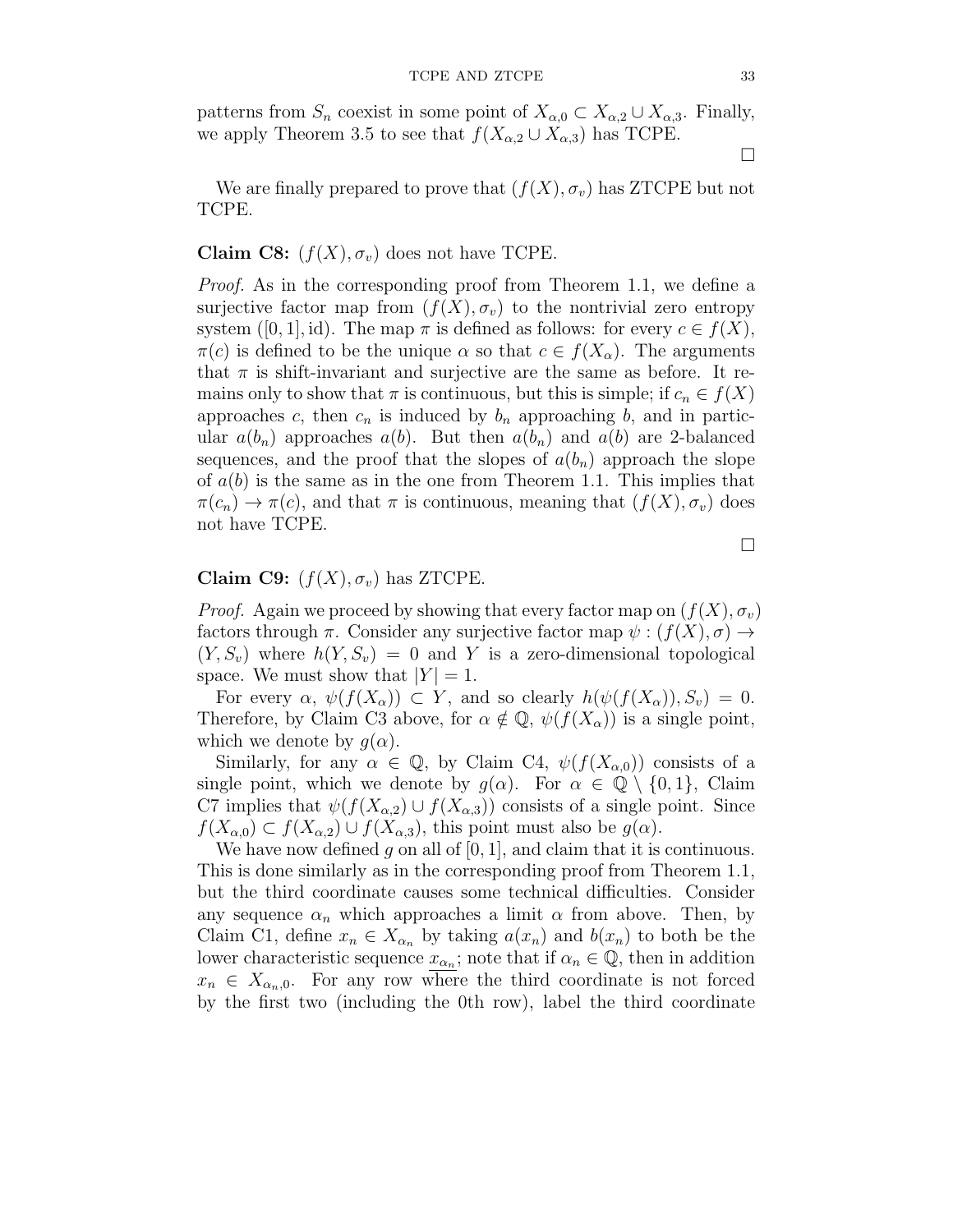by all 1s if it is a nonnegatively indexed row, and by all 0s if it is a negatively indexed row. From Lemma 2.18, the first two coordinates of  $x_n$  clearly approach a limit, and any point x with those first two coordinates would have  $a(x) = b(x) = x_\alpha$ . It remains to show that the third coordinates of  $x_n$  actually converge. To see this, choose any row, say the kth, and let's examine what happens to the third coordinates of  $x_n$  along that row as n increases. If  $\sigma^k x_\alpha \neq x_\alpha$ , then there is a place in the kth row where the first and second coordinates are unequal for large enough  $n$ , meaning that the third coordinate is forced by the first two for large  $n$  and therefore must approach a limit since the first two do. If  $\sigma^k \underline{x}_{\alpha} = \underline{x}_{\alpha}$ , then  $k\alpha \in \mathbb{Z}$  and  $\alpha \in \mathbb{Q}$ . Since  $\alpha_n > \alpha$ , if we denote by  $i_n, j_n$  the negative and positive indices at which  $x_{\alpha_n}$  and  $x_{\alpha}$  first differ, then  $x_{\alpha_n}(i_n) = x_{\alpha_n}(j_n) = 1$  and  $x_{\alpha}(i_n) = x_{\alpha}(j_n) = 0$ . Choose *n* large enough that  $|i_n|, |j_n| > k$ . If  $k > 0$ , then the first and second coordinates of the kth row of  $x_n$  agree from  $i_n+k+1$  to  $j_n-1$ , and at  $j_n$ the first coordinate has a 1 and the second has a 0. This forces the third coordinate at  $j_n-1$  to be a 1, and since the first and second coordinates agree from  $i_n+k+1$  to  $j_n-1$ , the third coordinate is 1 throughout that range. As  $n \to \infty$ ,  $|i_n|, |j_n| \to \infty$ , and so the third coordinate on the kth row approaches all 1s. Similarly, for  $k < 0$ , the third coordinate will approach all 0s. Therefore,  $x_n$  does in fact approach a limit x, where all non-negatively indexed rows with nonforced third coordinate have that coordinate labeled with all 1s, and all similar negatively indexed rows have third coordinate all 0s. This point x is in  $X_{\alpha}$  by definition, and in  $X_{\alpha,0}$  if  $\alpha \in \mathbb{Q}$ . We may create  $y_n \in f(X_{\alpha,n})$  induced by  $x_n$  and  $y \in f(X_{\alpha})$  (or  $f(X_{\alpha,0})$ ) induced by x for which  $y_n \to y$ ; just use the same "ribbon structure" for all of the points. Then, by continuity of  $\psi$ ,  $\psi(y_n) \to \psi(y)$ . However,  $\psi(y_n) = g(\alpha_n)$  and  $\psi(y) = g(\alpha)$ , and so we've shown that  $g(\alpha_n) \to g(\alpha)$ , and therefore that g is continuous from the right. A similar argument using upper characteristic sequences and third coordinate 0 in the upper half-plane and 1 in the lower-half plane shows that  $g$  is continuous from the left, and therefore continuous.

The only points of  $f(X)$  which have not yet been considered are those in  $f(X_{\alpha,1}) \setminus f(X_{\alpha,0})$ . (It may look as if we've ignored  $f(X_{\alpha,2}) \cup f(X_{\alpha,3})$ for  $\alpha \in \{0,1\}$ , but by Claim C6 such points are already contained in  $X_{\alpha,1}$ .) By Claim C5 above, every point  $y \in f(X_{\alpha,1}) \setminus f(X_{\alpha,0})$  can be written as a limit from points of  $f(X_{\alpha_n})$  for some sequence of irrationals  $\alpha_n \to \alpha$ . But then  $\psi(y)$  is the limit of  $g(\alpha_n)$ , and by continuity of g, this implies that  $\psi(y) = g(\alpha)$ . We have then shown that for every  $\alpha$ ,  $\psi(f(X_{\alpha})) = g(\alpha).$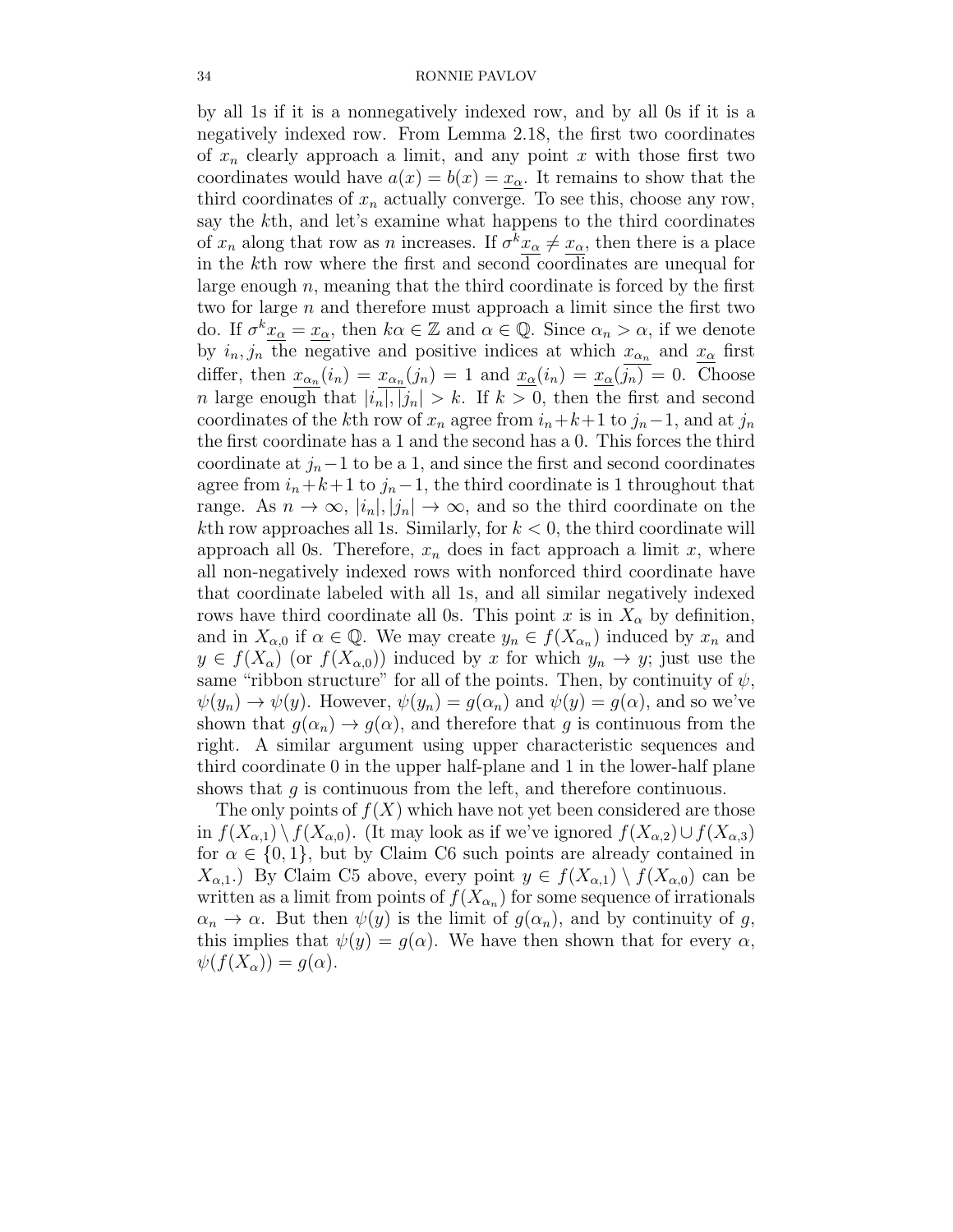#### TCPE AND ZTCPE 35

Since q is continuous on [0, 1],  $q([0, 1]) = Y$  must be connected (as the continuous image of a connected set), and the only connected subsets of Y are singletons. We have therefore shown that  $q$  is constant, and so  $|Y| = 1$ . Since  $\psi$  was arbitrary,  $(X, \sigma_v)$  has ZTCPE.

We've shown that the  $\mathbb{Z}^2$ -SFT  $(f(X), \sigma_v)$  has ZTCPE but not TCPE, completing the proof of Theorem 1.5.

We end by briefly remarking on a comment made in the introduction; by Theorems 1.3 and 1.4, for  $X$  as in Theorem 1.5, any two patterns in  $L_{[-n,n]^2}(f(X))$  must be chain exchangeable, but the maximum number of required exchanges between two such patterns must increase as  $n \to \infty$ . This can be seen informally without reference to TCPE or ZTCPE as follows. As shown in the proof of Theorem 3.5, two patterns  $v, w \in L_{[-n,n]^2}(f(X))$  induced by  $v', w' \in L(X)$  are exchangeable only if  $v'$  and  $w'$  appear in the same point of X. Such  $v'$  and  $w'$  are essentially determined by pairs of jointly balanced words. A balanced word of length n generally determines the slope of a balanced sequence containing it within a tolerance which approaches 0 as  $n \to \infty$ . So, two pairs of jointly balanced words of length  $n$  may appear in the same pair of jointly balanced sequences only if their frequencies of 1s are close enough. Therefore, if  $v', w'$  have frequencies of 1s quite far apart, then the number of exchanges required to get from  $v$  to  $w$  will increase with *n*.

#### **REFERENCES**

- [1] F. Blanchard. Fully positive topological entropy and topological mixing. In Symbolic dynamics and its applications (New Haven, CT, 1991), volume 135 of Contemp. Math., pages 95–105. Amer. Math. Soc., Providence, RI, 1992.
- [2] Mike Boyle, Ronnie Pavlov, and Michael Schraudner. Multidimensional sofic shifts without separation and their factors. Trans. Amer. Math. Soc., 362(9):4617–4653, 2010.
- [3] Michael Hochman. On the automorphism groups of multidimensional shifts of finite type. Ergodic Theory Dynam. Systems, 30(3):809–840, 2010.
- [4] Douglas Lind and Brian Marcus. An introduction to symbolic dynamics and coding. Cambridge University Press, Cambridge, 1995.
- [5] M. Lothaire. Algebraic combinatorics on words, volume 90 of Encyclopedia of Mathematics and its Applications. Cambridge University Press, Cambridge, 2002.
- [6] Marston Morse and Gustav A. Hedlund. Symbolic dynamics II. Sturmian trajectories. Amer. J. Math., 62:1–42, 1940.
- [7] Ronnie Pavlov. A characterization of topologically completely positive entropy for shifts of finite type. Ergodic Theory Dynam. Systems, 34(6):2054–2065, 2014.

 $\Box$ 

 $\Box$